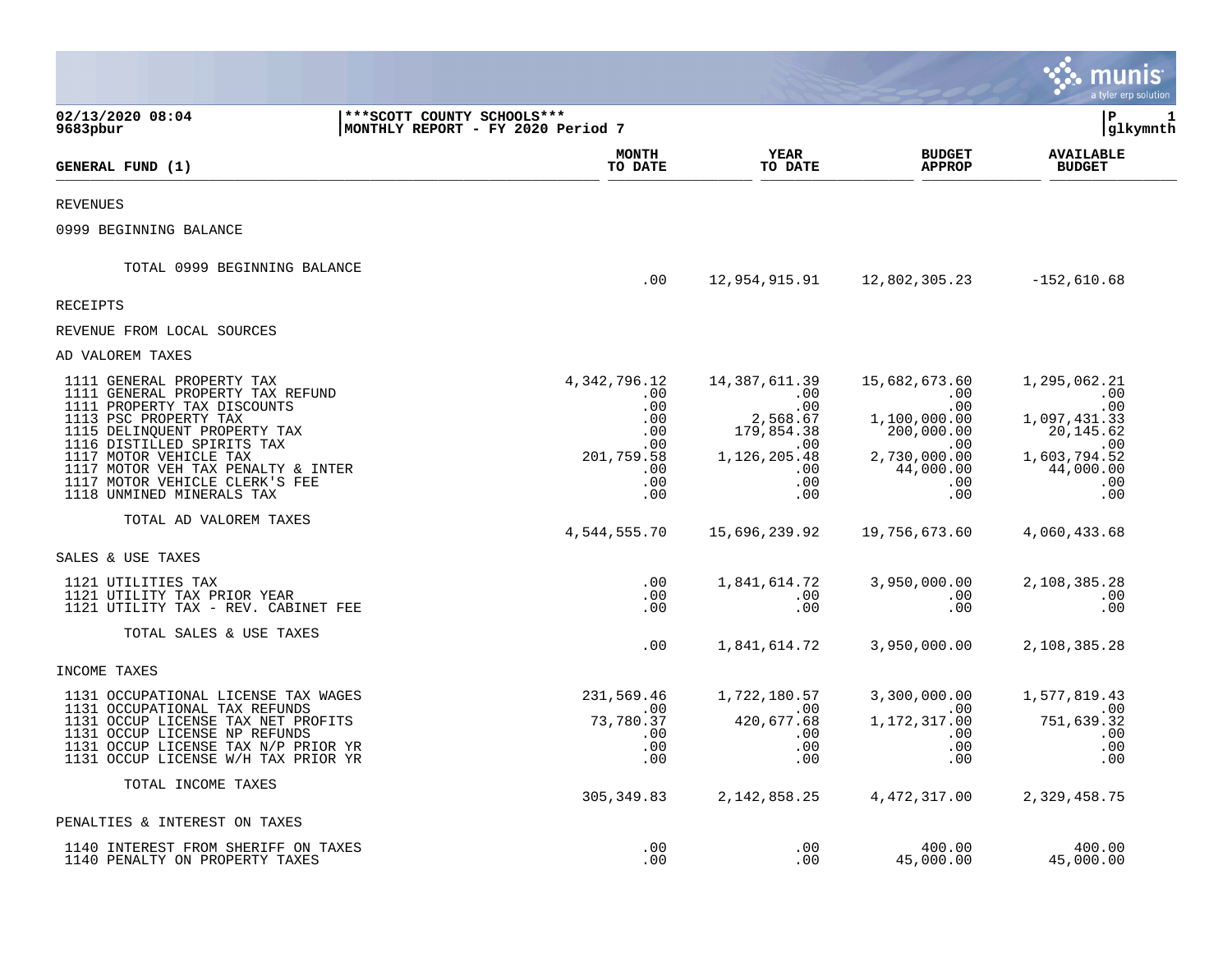|                                                                                                                                                                                                          |                                        |                                        |                                        | munis<br>a tyler erp solution          |
|----------------------------------------------------------------------------------------------------------------------------------------------------------------------------------------------------------|----------------------------------------|----------------------------------------|----------------------------------------|----------------------------------------|
| 02/13/2020 08:04<br>*** SCOTT COUNTY SCHOOLS ***<br>9683pbur<br>MONTHLY REPORT - FY 2020 Period 7                                                                                                        |                                        |                                        |                                        | lР<br>$\mathbf{2}$<br> glkymnth        |
| GENERAL FUND (1)                                                                                                                                                                                         | <b>MONTH</b><br>TO DATE                | YEAR<br>TO DATE                        | <b>BUDGET</b><br><b>APPROP</b>         | <b>AVAILABLE</b><br><b>BUDGET</b>      |
| TOTAL PENALTIES & INTEREST ON TAXES                                                                                                                                                                      | .00                                    | .00                                    | 45,400.00                              | 45,400.00                              |
| OTHER TAXES<br>1191 OMITTED PROPERTY TAX<br>1192 EXCISE TAX                                                                                                                                              | 35,609.79<br>.00                       | 43,918.99<br>.00                       | 50,000.00<br>.00                       | 6,081.01<br>.00                        |
| TOTAL OTHER TAXES                                                                                                                                                                                        | 35,609.79                              | 43,918.99                              | 50,000.00                              | 6,081.01                               |
| REVENUE OTHER LOCAL GOVERNMENT UNITS                                                                                                                                                                     |                                        |                                        |                                        |                                        |
| 1280 REVENUE IN LIEU OF TAXES                                                                                                                                                                            | .00                                    | .00                                    | .00                                    | .00                                    |
| TOTAL REVENUE OTHER LOCAL GOVERNMENT UNITS                                                                                                                                                               | .00                                    | .00                                    | .00                                    | .00                                    |
| TUITION                                                                                                                                                                                                  |                                        |                                        |                                        |                                        |
| 1310 TUITION FROM INDIVIDUALS<br>1310 TUITION -REFUND<br>1320 TUITION FROM KY LSD<br>1330 TUITION FROM NON-KY LSD<br>1340 OTHER TUITION                                                                  | .00<br>.00<br>.00<br>.00<br>.00        | .00<br>.00<br>.00<br>.00<br>.00        | 10,000.00<br>.00<br>.00<br>.00<br>.00  | 10,000.00<br>.00<br>.00<br>.00<br>.00  |
| TOTAL TUITION                                                                                                                                                                                            | .00                                    | .00                                    | 10,000.00                              | 10,000.00                              |
| TRANSPORTATION                                                                                                                                                                                           |                                        |                                        |                                        |                                        |
| 1410 TRANSP FEES - INDIVIDUALS<br>1420 TRANSP FEES - KY LSD<br>1430 TRANSP FEES - NON KY LSD<br>TRANSP FEES - NON PUBLIC SCH<br>1441<br>1442 TRANSP FEES - FISCAL CT<br>1449 TRANSPORTATION FEES - OTHER | .00<br>.00<br>.00<br>.00<br>.00<br>.00 | .00<br>.00<br>.00<br>.00<br>.00<br>.00 | .00<br>.00<br>.00<br>.00<br>.00<br>.00 | .00<br>.00<br>.00<br>.00<br>.00<br>.00 |
| TOTAL TRANSPORTATION                                                                                                                                                                                     | .00                                    | .00                                    | .00                                    | .00                                    |
| EARNINGS ON INVESTMENTS                                                                                                                                                                                  |                                        |                                        |                                        |                                        |
| 1510 INTEREST INCOME<br>1510 INTEREST INCOME REVENUE COMM<br>1540 RENTS FROM INVESTMENT PROPERTY                                                                                                         | 10,571.19<br>.00<br>.00                | 142,555.76<br>.00<br>.00               | 300,000.00<br>1,000.00<br>.00          | 157,444.24<br>1,000.00<br>.00          |
| TOTAL EARNINGS ON INVESTMENTS                                                                                                                                                                            | 10,571.19                              | 142,555.76                             | 301,000.00                             | 158,444.24                             |

COMMUNITY SERVICE ACTIVITIES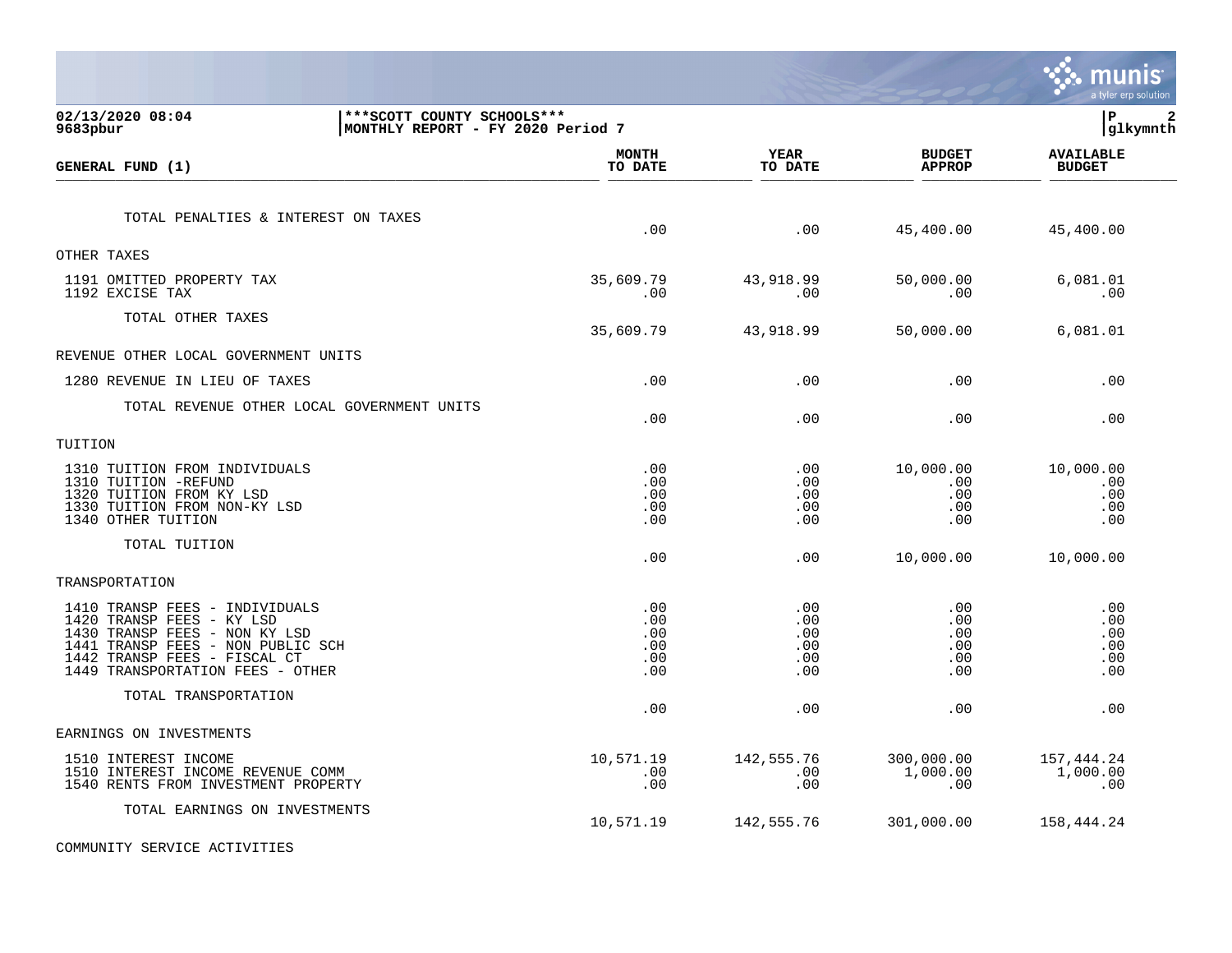

.00 .00 100,000.00 100,000.00

| 02/13/2020 08:04<br>9683pbur                                                                                                                                                                                                                                                                                                                                                                                                                                                                                      | *** SCOTT COUNTY SCHOOLS ***<br> MONTHLY REPORT - FY 2020 Period 7 |                                                                                                                                                      |                                                                                                                                                                  |                                                                                                                                                            | ΙP<br>З<br>glkymnth                                                                                                                                             |
|-------------------------------------------------------------------------------------------------------------------------------------------------------------------------------------------------------------------------------------------------------------------------------------------------------------------------------------------------------------------------------------------------------------------------------------------------------------------------------------------------------------------|--------------------------------------------------------------------|------------------------------------------------------------------------------------------------------------------------------------------------------|------------------------------------------------------------------------------------------------------------------------------------------------------------------|------------------------------------------------------------------------------------------------------------------------------------------------------------|-----------------------------------------------------------------------------------------------------------------------------------------------------------------|
| GENERAL FUND (1)                                                                                                                                                                                                                                                                                                                                                                                                                                                                                                  |                                                                    | <b>MONTH</b><br>TO DATE                                                                                                                              | <b>YEAR</b><br>TO DATE                                                                                                                                           | <b>BUDGET</b><br><b>APPROP</b>                                                                                                                             | <b>AVAILABLE</b><br><b>BUDGET</b>                                                                                                                               |
| 1800 COMMUNITY SERVICE ACTIVITIES<br>1812 ADULT ED FEES FOR GED                                                                                                                                                                                                                                                                                                                                                                                                                                                   |                                                                    | .00<br>.00                                                                                                                                           | .00<br>.00                                                                                                                                                       | .00<br>.00                                                                                                                                                 | .00<br>.00                                                                                                                                                      |
| TOTAL COMMUNITY SERVICE ACTIVITIES                                                                                                                                                                                                                                                                                                                                                                                                                                                                                |                                                                    | .00                                                                                                                                                  | .00                                                                                                                                                              | .00                                                                                                                                                        | .00                                                                                                                                                             |
| OTHER REVENUE FROM LOCAL SOURCES                                                                                                                                                                                                                                                                                                                                                                                                                                                                                  |                                                                    |                                                                                                                                                      |                                                                                                                                                                  |                                                                                                                                                            |                                                                                                                                                                 |
| 1911 BUILDING RENTAL<br>1912 BUS RENTAL<br>1919 OTHER RENTAL INCOME<br>1920 CONTRIBUTIONS/DONATIONS<br>1920 DONATIONS LAVALLEY<br>1925 REIMBURSEMENTS (NON-GVT)<br>1941 TEXTBOOK SALES<br>1942 TEXTBOOK RENTALS<br>1951 SERVICE TO KY LSD<br>1952 SERVICE TO NON KY LSD<br>1980 REFUND OF PRIOR YR EXPENDITURE<br>1990 MISCELLANEOUS REVENUE<br>1990 MISC REVNUE RETURN<br>1991 TRANSCRIPT FEES<br>1999 OTHER MISCELLANEOUS REVENUE<br>TOTAL OTHER REVENUE FROM LOCAL SOURCES<br>TOTAL REVENUE FROM LOCAL SOURCES |                                                                    | 9,476.40<br>.00<br>7,000.00<br>.00<br>.00<br>.00<br>.00<br>.00<br>.00<br>.00<br>.00<br>21, 179. 13<br>.00<br>.00<br>.00<br>37,655.53<br>4,933,742.04 | 16,896.40<br>.00<br>42,000.00<br>.00<br>.00<br>.00<br>.00<br>.00<br>.00<br>.00<br>9,608.64<br>62,305.31<br>$-53.00$<br>.00<br>.00<br>130,757.35<br>19,997,944.99 | 35,000.00<br>.00<br>84,000.00<br>.00<br>.00<br>.00<br>.00<br>.00<br>.00<br>.00<br>761.00<br>135,000.00<br>.00<br>.00<br>.00<br>254,761.00<br>28,840,151.60 | 18,103.60<br>.00<br>42,000.00<br>.00<br>.00<br>.00<br>.00<br>.00<br>.00<br>.00<br>$-8,847.64$<br>72,694.69<br>53.00<br>.00<br>.00<br>124,003.65<br>8,842,206.61 |
| REVENUE FROM STATE SOURCES                                                                                                                                                                                                                                                                                                                                                                                                                                                                                        |                                                                    |                                                                                                                                                      |                                                                                                                                                                  |                                                                                                                                                            |                                                                                                                                                                 |
| STATE PROGRAM                                                                                                                                                                                                                                                                                                                                                                                                                                                                                                     |                                                                    |                                                                                                                                                      |                                                                                                                                                                  |                                                                                                                                                            |                                                                                                                                                                 |
| 3110 STATE REVENUE<br>3111 SEEK PROGRAM<br>3111 SEEK PRIOR YEAR ADJUSTMENT                                                                                                                                                                                                                                                                                                                                                                                                                                        |                                                                    | .00<br>2,433,669.00<br>.00                                                                                                                           | $.00 \,$<br>17, 283, 117.00<br>.00                                                                                                                               | $.00 \,$<br>30,570,399.31<br>.00                                                                                                                           | .00<br>13, 287, 282.31<br>.00                                                                                                                                   |
| TOTAL STATE PROGRAM                                                                                                                                                                                                                                                                                                                                                                                                                                                                                               |                                                                    | 2,433,669.00                                                                                                                                         | 17,283,117.00                                                                                                                                                    | 30,570,399.31                                                                                                                                              | 13, 287, 282.31                                                                                                                                                 |
| OTHER STATE FUNDING                                                                                                                                                                                                                                                                                                                                                                                                                                                                                               |                                                                    |                                                                                                                                                      |                                                                                                                                                                  |                                                                                                                                                            |                                                                                                                                                                 |
| 3122 VOCATIONAL TRANSPORTATION<br>3125 BUS DRVR TRAINING REIMB<br>3126 SUB SALARY REIMB (STATE)<br>3128 AUDIT REIMBURSEMENT<br>3129 KSB/KSD TRANSP REIMBURSEMENT                                                                                                                                                                                                                                                                                                                                                  |                                                                    | .00<br>.00<br>.00<br>.00<br>.00                                                                                                                      | $.00 \,$<br>.00<br>.00<br>.00<br>.00                                                                                                                             | 100,000.00<br>.00<br>.00<br>.00<br>.00                                                                                                                     | 100,000.00<br>.00<br>.00<br>.00<br>.00                                                                                                                          |

TOTAL OTHER STATE FUNDING

EXPENDITURE REIMBURSEMENTS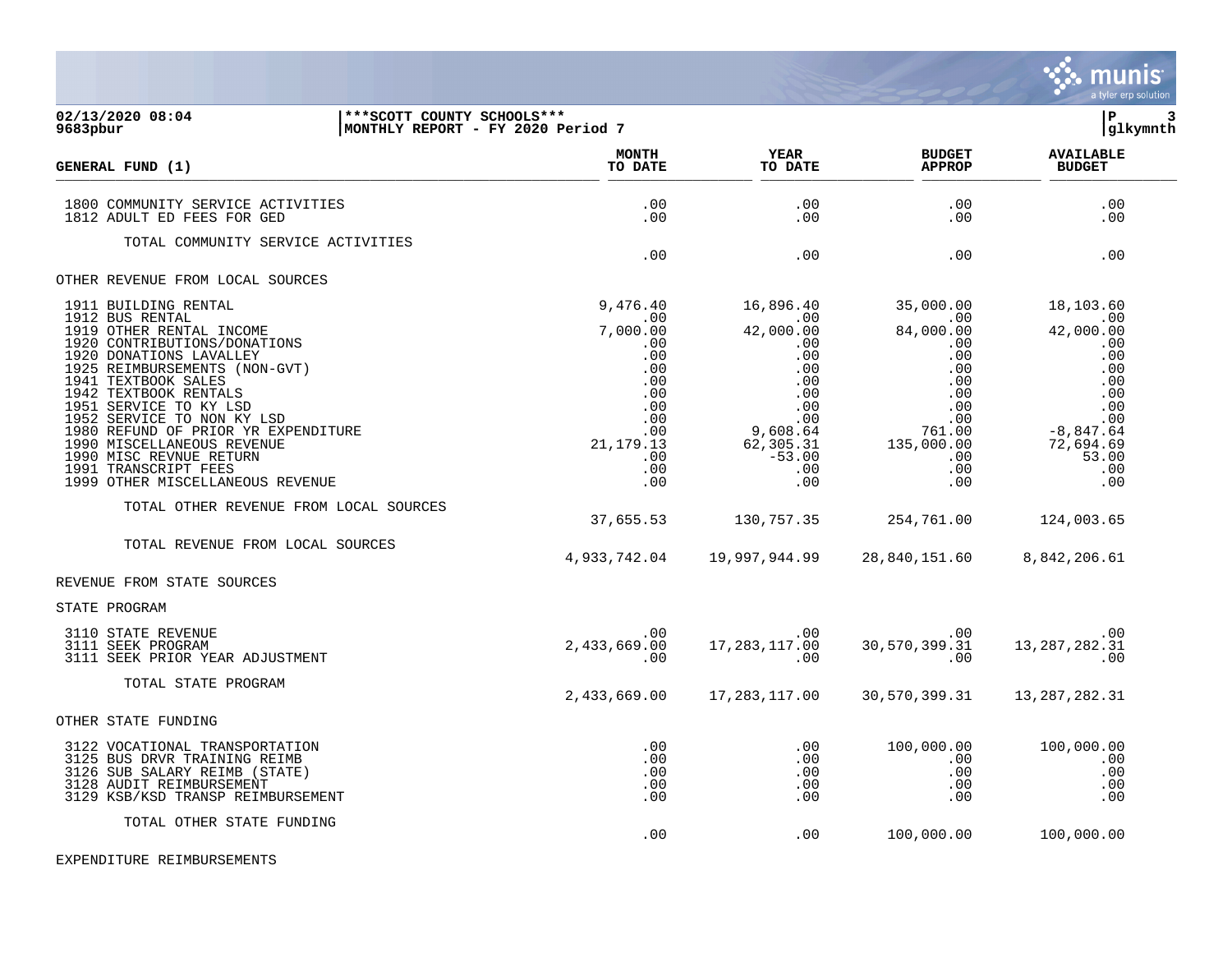

| 02/13/2020 08:04<br>9683pbur                                                                                | *** SCOTT COUNTY SCHOOLS ***<br>MONTHLY REPORT - FY 2020 Period 7 |                        |                                | lР<br> glkymnth                   |  |
|-------------------------------------------------------------------------------------------------------------|-------------------------------------------------------------------|------------------------|--------------------------------|-----------------------------------|--|
| GENERAL FUND (1)                                                                                            | <b>MONTH</b><br>TO DATE                                           | <b>YEAR</b><br>TO DATE | <b>BUDGET</b><br><b>APPROP</b> | <b>AVAILABLE</b><br><b>BUDGET</b> |  |
|                                                                                                             |                                                                   |                        |                                |                                   |  |
| 3130 NCB TEACHER SUPPLEMENT REIMB.<br>3131 MISCELLANEOUS REIMBURSEMENTS<br>3131 MISCELLANEOUS REIM. REFUNDS | .00<br>.00<br>.00                                                 | .00<br>.00<br>.00      | 32,000.00<br>.00<br>.00        | 32,000.00<br>.00<br>.00           |  |
| TOTAL EXPENDITURE REIMBURSEMENTS                                                                            | .00                                                               | .00                    | 32,000.00                      | 32,000.00                         |  |
| <b>RESTRICTED</b>                                                                                           |                                                                   |                        |                                |                                   |  |
| 3200 RESTRICTED STATE REVENUE                                                                               | .00                                                               | .00                    | .00                            | .00                               |  |
| TOTAL RESTRICTED                                                                                            | .00                                                               | .00                    | .00                            | .00                               |  |
| REVENUE IN LIEU OF TAXES/STATE                                                                              |                                                                   |                        |                                |                                   |  |
| 3800 REVENUE IN LIEU OF TAXES/STATE                                                                         | 7,970.61                                                          | 27,885.80              | 42,000.00                      | 14, 114. 20                       |  |
| TOTAL REVENUE IN LIEU OF TAXES/STATE                                                                        | 7,970.61                                                          | 27,885.80              | 42,000.00                      | 14, 114. 20                       |  |
| REVENUE ON BEHALF PAYMENTS                                                                                  |                                                                   |                        |                                |                                   |  |
| 3900 ON BEHALF OF PAYMENTS                                                                                  | .00                                                               | .00                    | .00                            | .00                               |  |
| TOTAL REVENUE ON BEHALF PAYMENTS                                                                            | .00                                                               | .00                    | .00                            | .00                               |  |
| TOTAL REVENUE FROM STATE SOURCES                                                                            | 2,441,639.61                                                      | 17,311,002.80          | 30, 744, 399.31                | 13,433,396.51                     |  |
| REVENUE FROM FEDERAL SOURCES                                                                                |                                                                   |                        |                                |                                   |  |
| UNRESTRICTED DIRECT                                                                                         |                                                                   |                        |                                |                                   |  |
| 4100 UNRESTRICTED DIRECT FEDERAL                                                                            | .00                                                               | .00                    | .00                            | .00                               |  |
| TOTAL UNRESTRICTED DIRECT                                                                                   | .00                                                               | .00                    | .00                            | .00                               |  |
| RESTRICTED DIRECT                                                                                           |                                                                   |                        |                                |                                   |  |
| 4300 RESTRICTED DIRECT FEDERAL                                                                              | .00                                                               | .00                    | .00                            | .00                               |  |
| TOTAL RESTRICTED DIRECT                                                                                     | .00                                                               | .00                    | .00                            | .00                               |  |
| FEDERAL REIMBURSEMENT                                                                                       |                                                                   |                        |                                |                                   |  |
| 4810 MEDICAID REIM FROM FEDERAL                                                                             | 11,814.50                                                         | 93,926.40              | 120,000.00                     | 26,073.60                         |  |

TOTAL FEDERAL REIMBURSEMENT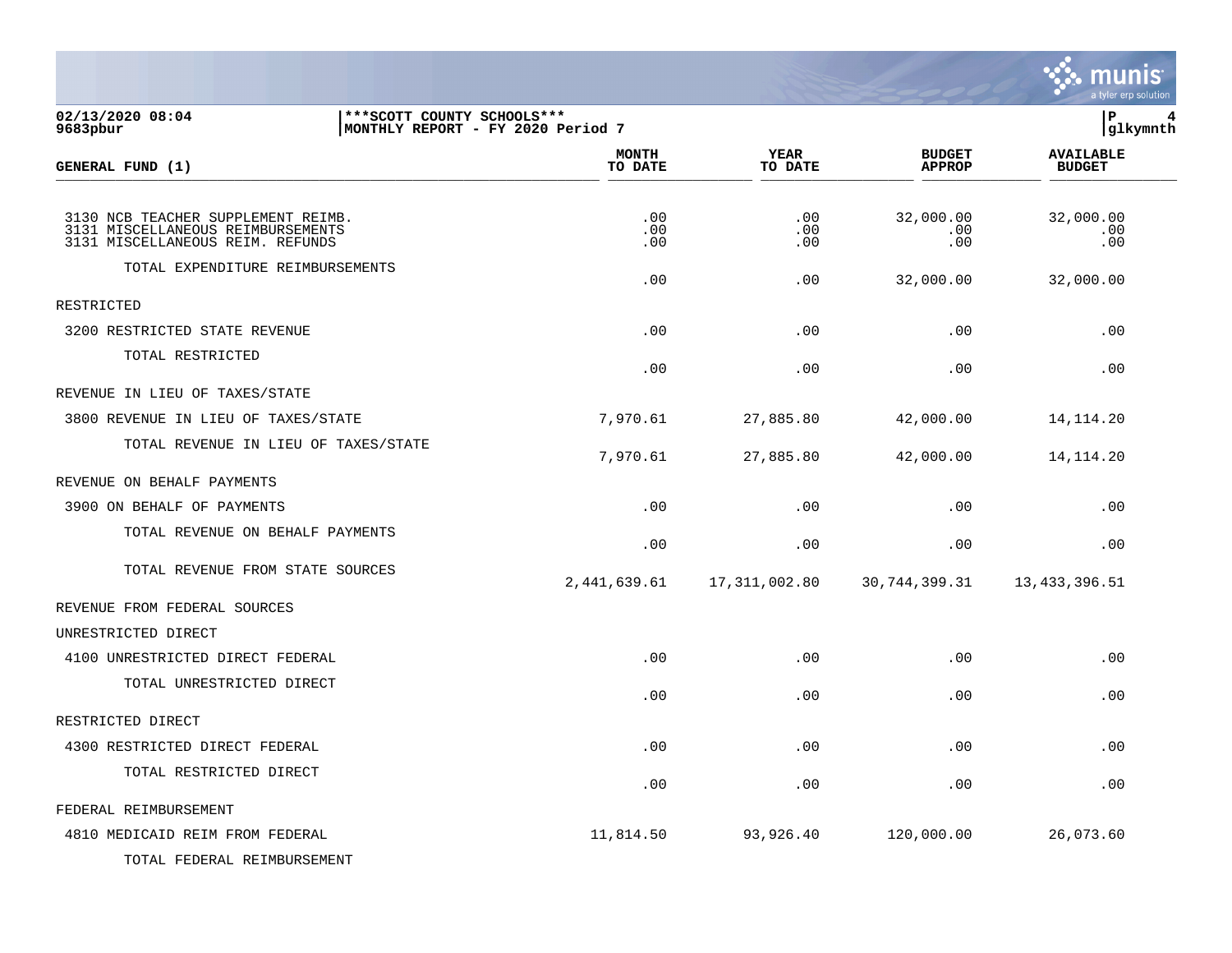|                                                                                                                                                                                                                                      |                                                                   |                                                         |                                                          |                                               | a tyler erp solution                                            |
|--------------------------------------------------------------------------------------------------------------------------------------------------------------------------------------------------------------------------------------|-------------------------------------------------------------------|---------------------------------------------------------|----------------------------------------------------------|-----------------------------------------------|-----------------------------------------------------------------|
| 02/13/2020 08:04<br>9683pbur                                                                                                                                                                                                         | *** SCOTT COUNTY SCHOOLS ***<br>MONTHLY REPORT - FY 2020 Period 7 |                                                         |                                                          |                                               | lР<br>5<br> glkymnth                                            |
| GENERAL FUND (1)                                                                                                                                                                                                                     |                                                                   | MONTH<br>TO DATE                                        | <b>YEAR</b><br>TO DATE                                   | <b>BUDGET</b><br><b>APPROP</b>                | <b>AVAILABLE</b><br><b>BUDGET</b>                               |
|                                                                                                                                                                                                                                      |                                                                   | 11,814.50                                               | 93,926.40                                                | 120,000.00                                    | 26,073.60                                                       |
| TOTAL REVENUE FROM FEDERAL SOURCES                                                                                                                                                                                                   |                                                                   | 11,814.50                                               | 93,926.40                                                | 120,000.00                                    | 26,073.60                                                       |
| OTHER RECEIPTS                                                                                                                                                                                                                       |                                                                   |                                                         |                                                          |                                               |                                                                 |
| <b>INTERFUND TRANSFERS</b>                                                                                                                                                                                                           |                                                                   |                                                         |                                                          |                                               |                                                                 |
| 5210 FUND TRANSFER<br>5220 INDIRECT COSTS TRANSFER                                                                                                                                                                                   |                                                                   | 420.00<br>20,000.00                                     | 404,695.72<br>145,609.23                                 | 404,713.29<br>271,495.33                      | 17.57<br>125,886.10                                             |
| TOTAL INTERFUND TRANSFERS                                                                                                                                                                                                            |                                                                   | 20,420.00                                               | 550,304.95                                               | 676,208.62                                    | 125,903.67                                                      |
| SALE OR COMP FOR LOSS OF ASSETS                                                                                                                                                                                                      |                                                                   |                                                         |                                                          |                                               |                                                                 |
| 5311 SALE OF LAND & IMPROVEMENTS<br>5312 LOSS COMP - LAND & IMPROVEMNTS<br>5331 SALE OF BUILDINGS<br>5332 LOSS COMP - BUILDINGS<br>5341 SALE OF EQUIPMENT ETC<br>5342 LOSS COMP - EQUIPMENT ETC<br>5342 LOSS OF EQUIPMENT REIMBURSED |                                                                   | .00<br>.00<br>.00<br>.00<br>1,357.81<br>2,592.29<br>.00 | .00<br>.00<br>.00<br>.00<br>15,947.18<br>4,436.25<br>.00 | .00<br>.00<br>.00<br>.00<br>.00<br>.00<br>.00 | .00<br>.00<br>.00<br>.00<br>$-15,947.18$<br>$-4, 436.25$<br>.00 |
| TOTAL SALE OR COMP FOR LOSS OF ASSETS                                                                                                                                                                                                |                                                                   | 3,950.10                                                | 20,383.43                                                | .00                                           | $-20, 383.43$                                                   |
| CAPITAL LEASE PROCEEDS                                                                                                                                                                                                               |                                                                   |                                                         |                                                          |                                               |                                                                 |
| 5500 Capital Lease Proceeds                                                                                                                                                                                                          |                                                                   | .00                                                     | .00                                                      | .00                                           | .00                                                             |
| TOTAL CAPITAL LEASE PROCEEDS                                                                                                                                                                                                         |                                                                   | .00                                                     | .00                                                      | .00                                           | .00                                                             |
| OTHER ITEMS                                                                                                                                                                                                                          |                                                                   |                                                         |                                                          |                                               |                                                                 |
| 5600 OTHER ITEMS                                                                                                                                                                                                                     |                                                                   | .00                                                     | .00                                                      | .00                                           | .00                                                             |
| TOTAL OTHER ITEMS                                                                                                                                                                                                                    |                                                                   | .00                                                     | .00                                                      | .00                                           | .00                                                             |
| TOTAL OTHER RECEIPTS                                                                                                                                                                                                                 |                                                                   | 24,370.10                                               | 570,688.38                                               | 676, 208.62                                   | 105,520.24                                                      |
| TOTAL RECEIPTS                                                                                                                                                                                                                       |                                                                   | 7,411,566.25                                            | 37, 973, 562.57                                          | 60,380,759.53                                 | 22,407,196.96                                                   |
| TOTAL REVENUE                                                                                                                                                                                                                        |                                                                   | 7,411,566.25                                            | 50, 928, 478. 48                                         | 73,183,064.76                                 | 22, 254, 586. 28                                                |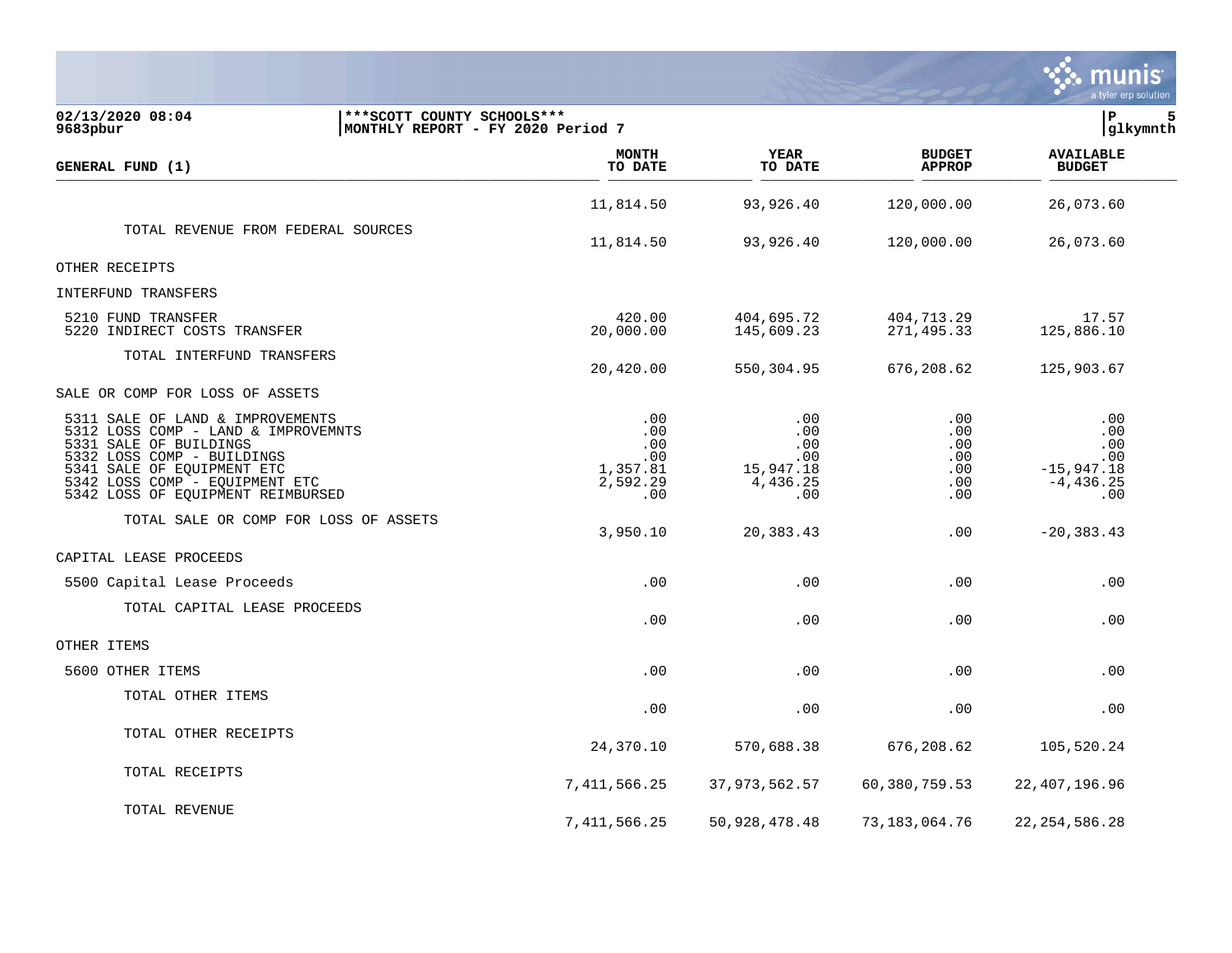|                                                                                                                                                                                                                                                                                                   |                                                                                                          |                                                                                                                                                                      |                                                                                                                                    | munis<br>a tyler erp solution                                                                                                         |
|---------------------------------------------------------------------------------------------------------------------------------------------------------------------------------------------------------------------------------------------------------------------------------------------------|----------------------------------------------------------------------------------------------------------|----------------------------------------------------------------------------------------------------------------------------------------------------------------------|------------------------------------------------------------------------------------------------------------------------------------|---------------------------------------------------------------------------------------------------------------------------------------|
| 02/13/2020 08:04<br>9683pbur                                                                                                                                                                                                                                                                      | *** SCOTT COUNTY SCHOOLS ***<br>MONTHLY REPORT - FY 2020 Period 7                                        |                                                                                                                                                                      |                                                                                                                                    | ΙP<br>6<br> glkymnth                                                                                                                  |
| GENERAL FUND (1)                                                                                                                                                                                                                                                                                  | <b>MONTH</b><br>TO DATE                                                                                  | <b>YEAR</b><br>TO DATE                                                                                                                                               | <b>BUDGET</b><br><b>APPROP</b>                                                                                                     | <b>AVAILABLE</b><br><b>BUDGET</b>                                                                                                     |
| EXPENDITURES                                                                                                                                                                                                                                                                                      |                                                                                                          |                                                                                                                                                                      |                                                                                                                                    |                                                                                                                                       |
| 1000 INSTRUCTION                                                                                                                                                                                                                                                                                  |                                                                                                          |                                                                                                                                                                      |                                                                                                                                    |                                                                                                                                       |
| 0100<br>SALARIES PERSONNEL SERVICES<br>0200<br>EMPLOYEE BENEFITS<br>0280<br>ON-BEHALF<br>0300<br>PURCHASED PROF AND TECH SERV<br>PURCHASED PROPERTY SERVICES<br>0400<br>0500<br>OTHER PURCHASED SERVICES<br>0600<br>SUPPLIES<br>0700<br>PROPERTY<br>0800<br>DEBT SERVICE AND MISCELLANEOUS        | 2,656,003.51<br>249,971.24<br>24, 499.34<br>15, 391.41<br>2,290.64<br>94,177.80<br>80,983.88<br>7,462.55 | 16,179,341.74<br>1,369,957.38<br>.00<br>$\overline{a}$ . 00<br>171, 341.33<br>102,544.68<br>564,632.53<br>1,039,487.99<br>683,900.91<br>87,727.09                    | 32,160,542.88<br>4,785,489.60<br>$\sim$ 00<br>265,706.94<br>312, 236.92<br>296, 324.77<br>1,044,791.72<br>627,718.20<br>336,231.02 | 15,981,201.14<br>3, 415, 532.22<br>$\sim 00$<br>94, 365.61<br>209,692.24<br>$-268, 307.76$<br>5,303.73<br>$-56, 182.71$<br>248,503.93 |
| TOTAL 1000<br>INSTRUCTION                                                                                                                                                                                                                                                                         | 3,130,780.37                                                                                             | 20,198,933.65                                                                                                                                                        | 39,829,042.05                                                                                                                      | 19,630,108.40                                                                                                                         |
| 2100<br>STUDENT SUPPORT SERVICES                                                                                                                                                                                                                                                                  |                                                                                                          |                                                                                                                                                                      |                                                                                                                                    |                                                                                                                                       |
| 0100<br>SALARIES PERSONNEL SERVICES<br>0200<br>EMPLOYEE BENEFITS<br>0280<br>ON-BEHALF<br>0300<br>PURCHASED PROF AND TECH SERV<br>0400<br>PURCHASED PROPERTY SERVICES<br>0500<br>OTHER PURCHASED SERVICES<br>0600<br>SUPPLIES<br>0700<br>PROPERTY<br>0800<br>DEBT SERVICE AND MISCELLANEOUS        | 337,708.40<br>30,588.30<br>1,512.95                                                                      | 2,089,681.48<br>178,011.98<br>.00<br>.00<br>2,420.00<br>.00<br>.00<br>.00<br>14,601.59<br>366.87<br>11,308.00<br>.00<br>.00<br>.00<br>.00                            | 3,590,380.24<br>285, 344. 28<br>.00<br>11, 149.48<br>.00<br>17,850.00<br>32,908.06<br>.00<br>550.00                                | 1,500,698.76<br>107,332.30<br>.00<br>8,729.48<br>.00<br>3,248.41<br>21,600.06<br>.00<br>550.00                                        |
| TOTAL 2100<br>STUDENT SUPPORT SERVICES                                                                                                                                                                                                                                                            | 370,176.52                                                                                               | 2,296,023.05                                                                                                                                                         | 3,938,182.06                                                                                                                       | 1,642,159.01                                                                                                                          |
| 2200<br>INSTRUCTIONAL STAFF SUPP SERV                                                                                                                                                                                                                                                             |                                                                                                          |                                                                                                                                                                      |                                                                                                                                    |                                                                                                                                       |
| 0100<br>SALARIES PERSONNEL SERVICES<br>0200<br>EMPLOYEE BENEFITS<br>0280<br>ON-BEHALF<br>0300<br>PURCHASED PROF AND TECH SERV<br>0400<br>PURCHASED PROPERTY SERVICES<br>0500<br>OTHER PURCHASED SERVICES<br>0600<br><b>SUPPLIES</b><br>0700<br>PROPERTY<br>0800<br>DEBT SERVICE AND MISCELLANEOUS | 207,645.52<br>21,200.25<br>9,956.94                                                                      | 1,325,577.64<br>129,602.23<br>.00<br>.00<br>856.00<br>16,252.55<br>300.00<br>18,553.39<br>350.73<br>9,411.96<br>330,009.84<br>.00<br>7,885.00<br>257.83<br>10,306.86 | 2,094,648.19<br>210,959.70<br>$.00 \,$<br>38,465.50<br>44,735.37<br>224, 199. 23<br>262,899.78<br>415, 112.64<br>28, 215.91        | 769,070.55<br>81, 357.47<br>.00<br>22, 212.95<br>26,181.98<br>214,787.27<br>$-67, 110.06$<br>407, 227.64<br>17,909.05                 |
| TOTAL 2200                                                                                                                                                                                                                                                                                        | INSTRUCTIONAL STAFF SUPP SERV<br>240,567.27                                                              | 1,847,599.47                                                                                                                                                         | 3, 319, 236.32                                                                                                                     | 1,471,636.85                                                                                                                          |
| 2300 DISTRICT ADMIN SUPPORT                                                                                                                                                                                                                                                                       |                                                                                                          |                                                                                                                                                                      |                                                                                                                                    |                                                                                                                                       |
| 0100<br>SALARIES PERSONNEL SERVICES<br>0200<br>EMPLOYEE BENEFITS<br>ON-BEHALF<br>0280<br>0300<br>PURCHASED PROF AND TECH SERV                                                                                                                                                                     | 27,440.49<br>4,238.49<br>108,601.39                                                                      | 190,104.94<br>29,171.53<br>.00<br>.00<br>656,915.49                                                                                                                  | 323, 114.00<br>49,178.00<br>$.00 \,$<br>883, 548.76                                                                                | 133,009.06<br>20,006.47<br>.00<br>226,633.27                                                                                          |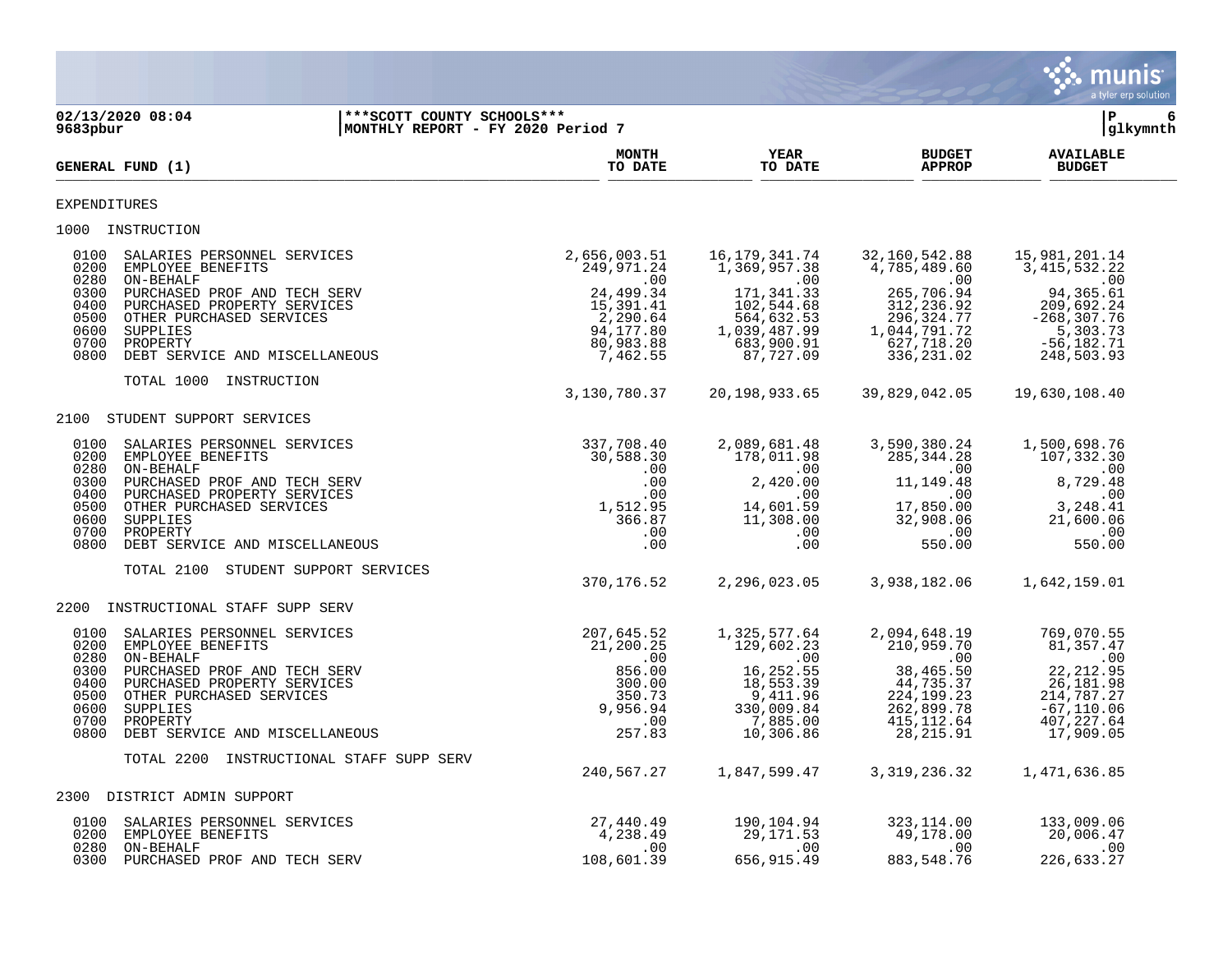

**02/13/2020 08:04 |\*\*\*SCOTT COUNTY SCHOOLS\*\*\* |P 7 MONTHLY REPORT - FY 2020 Period 7 MONTH AVAILABLE YEAR BUDGET** AVAILABLE **GENERAL FUND (1) TO DATE TO DATE APPROP BUDGET**   $\frac{10 \text{ Bheb}}{10 \text{ Bheb}}$  0400 PURCHASED PROPERTY SERVICES 35.43 424.51 5,072.68 4,648.17 0500 OTHER PURCHASED SERVICES -373.00 9,045.29 50,204.00 41,158.71<br>0600 SUPPLIES -373.00 9,045.29 50,203.32 13,560.00 11,526.68 0600 SUPPLIES 270.96 2,033.32 13,560.00 11,526.68 0700 PROPERTY .00 .00 .00 .00 0800 DEBT SERVICE AND MISCELLANEOUS .00 10,446.11 18,500.00 8,053.89 0900 OTHER ITEMS TOTAL 2300 DISTRICT ADMIN SUPPORT 140,213.76 898,141.19 1,343,177.44 445,036.25 2400 SCHOOL ADMIN SUPPORT 0100 SALARIES PERSONNEL SERVICES 298,978.40 1,984,702.96 3,189,691.84 1,204,988.88 0200 EMPLOYEE BENEFITS 36,969.88 222,165.64 372,834.38 150,668.74 0280 ON-BEHALF .00 .00 .00 .00 0300 PURCHASED PROF AND TECH SERV 90.00 4,835.00 2,162.00 -2,673.00

## 0400 PURCHASED PROPERTY SERVICES 1,244.35 8,364.89 8,193.59 -171.30 0500 OTHER PURCHASED SERVICES -2,299.60 4,264.13 14,510.00 10,245.87<br>0600 OUPPLIES 26,816.16 1,559.87 20,256.32 47,072.48 26,816.16 0600 SUPPLIES 1,559.87 20,256.32 47,072.48 26,816.16

| TOTAL 2400 |  | SCHOOL ADMIN SUPPORT |
|------------|--|----------------------|

## 2500 BUSINESS SUPPORT SERVICES

| 0100<br>SALARIES PERSONNEL SERVICES<br>0200<br>EMPLOYEE BENEFITS                            | 70,199.08<br>19,149.55          | 489,954.93<br>111,094.44           | 694,587.00                                 | 204,632.07                        |
|---------------------------------------------------------------------------------------------|---------------------------------|------------------------------------|--------------------------------------------|-----------------------------------|
|                                                                                             |                                 |                                    | 138,555.00                                 | 27,460.56                         |
| 0280<br>ON-BEHALF<br>0300<br>PURCHASED PROF AND TECH SERV                                   | .00<br>87.52                    | $.00 \,$<br>41,863.30              | $.00 \,$<br>61,200.00                      | .00<br>19,336.70                  |
| 0400<br>PURCHASED PROPERTY SERVICES<br>0500<br>OTHER PURCHASED SERVICES<br>0600<br>SUPPLIES | 536.99<br>$-258.71$<br>2,451.99 | 5,898.84<br>97,243.73<br>37,072.12 | 8,225.19<br>105,001.00<br>43,055.00        | 2,326.35<br>7,757.27<br>5,982.88  |
| 0700<br>PROPERTY                                                                            | .00                             | $.00 \,$                           | .00                                        | .00                               |
| 0800<br>DEBT SERVICE AND MISCELLANEOUS                                                      | 320.00                          | 13,638.55                          | 1,800.00                                   | $-11,838.55$                      |
| TOTAL 2500<br>BUSINESS SUPPORT SERVICES                                                     | 92,486.42                       | 796,765.91                         | 1,052,423.19                               | 255,657.28                        |
| 2600<br>PLANT OPERATIONS AND MAINTENANCE                                                    |                                 |                                    |                                            |                                   |
| 0100<br>SALARIES PERSONNEL SERVICES<br>0200<br>EMPLOYEE BENEFITS<br>0280<br>ON-BEHALF       | 254,759.42<br>84,454.38<br>.00  | 1,710,027.62<br>552,256.60<br>.00  | 3, 322, 062.33<br>1,148,986.67<br>$.00 \,$ | 1,612,034.71<br>596,730.07<br>.00 |
| 0300<br>PURCHASED PROF AND TECH SERV<br>0400<br>PURCHASED PROPERTY SERVICES                 | 3,240.00<br>33,709.54           | 51,604.38<br>434,702.88            | 72,724.94<br>865,620.90                    | 21,120.56<br>430,918.02           |
| 0500<br>OTHER PURCHASED SERVICES<br>0600<br>SUPPLIES                                        | 9,769.80<br>210,161.62          | 371,474.66<br>1,154,562.21         | 420,579.00<br>2, 279, 371.63               | 49,104.34<br>1,124,809.42         |
| 0700<br>PROPERTY<br>0800<br>DEBT SERVICE AND MISCELLANEOUS                                  | .00<br>1,141.00                 | $-71, 305.00$<br>5,196.10          | 101,349.67<br>2,728.18                     | 172,654.67<br>$-2.467.92$         |

 0700 PROPERTY .00 .00 .00 .00 0800 DEBT SERVICE AND MISCELLANEOUS .00 4,088.55 337,402.73 333,314.18

336,542.90 2,248,677.49 3,971,867.02 1,723,189.53

TOTAL 2600 PLANT OPERATIONS AND MAINTENANCE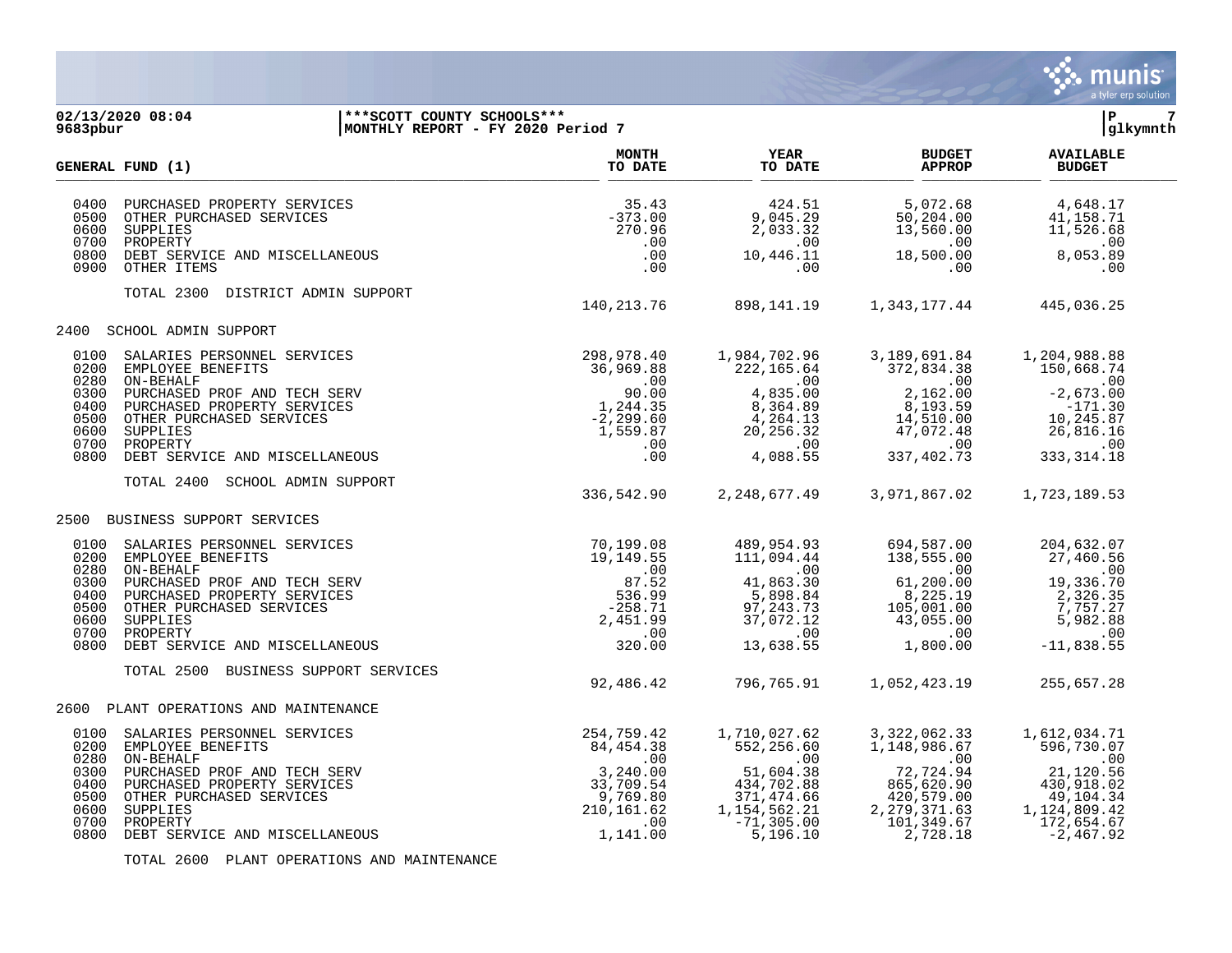

| GENERAL FUND (1)                                                                                                                                                                                                                                                                           | <b>MONTH</b><br>TO DATE                                                                                                 | <b>YEAR</b><br>TO DATE                                                                                                 | <b>BUDGET</b><br><b>APPROP</b>                                                                                          | <b>AVAILABLE</b><br><b>BUDGET</b>                                                                                      |
|--------------------------------------------------------------------------------------------------------------------------------------------------------------------------------------------------------------------------------------------------------------------------------------------|-------------------------------------------------------------------------------------------------------------------------|------------------------------------------------------------------------------------------------------------------------|-------------------------------------------------------------------------------------------------------------------------|------------------------------------------------------------------------------------------------------------------------|
|                                                                                                                                                                                                                                                                                            | 597,235.76                                                                                                              | 4,208,519.45                                                                                                           | 8, 213, 423. 32                                                                                                         | 4,004,903.87                                                                                                           |
| STUDENT TRANSPORTATION<br>2700                                                                                                                                                                                                                                                             |                                                                                                                         |                                                                                                                        |                                                                                                                         |                                                                                                                        |
| 0100<br>SALARIES PERSONNEL SERVICES<br>0200<br>EMPLOYEE BENEFITS<br>0280<br>ON-BEHALF<br>PURCHASED PROF AND TECH SERV<br>0300<br>0400<br>PURCHASED PROPERTY SERVICES<br>0500<br>OTHER PURCHASED SERVICES<br>0600<br>SUPPLIES<br>0700<br>PROPERTY<br>0800<br>DEBT SERVICE AND MISCELLANEOUS | 227,487.03<br>79,494.46<br>$\overline{\phantom{0}}$ .00<br>390.00<br>19,409.10<br>1,111.11<br>43,640.02<br>.00<br>60.00 | 1,294,709.12<br>446,469.78<br>$\sim 00$<br>5,631.00<br>61,680.72<br>143, 140. 16<br>328,595.10<br>208,504.00<br>220.00 | 2, 171, 358.44<br>617,620.76<br>$\sim 00$<br>33,500.00<br>163, 579.65<br>146, 321.96<br>573,857.95<br>808,179.00<br>.00 | 876,649.32<br>171,150.98<br>$\sim 00$<br>27,869.00<br>101,898.93<br>3,181.80<br>245, 262.85<br>599,675.00<br>$-220.00$ |
| STUDENT TRANSPORTATION<br>TOTAL 2700                                                                                                                                                                                                                                                       | 371,591.72                                                                                                              | 2,488,949.88                                                                                                           | 4,514,417.76                                                                                                            | 2,025,467.88                                                                                                           |
| 3100<br>FOOD SERVICE OPERATION                                                                                                                                                                                                                                                             |                                                                                                                         |                                                                                                                        |                                                                                                                         |                                                                                                                        |
| 0100<br>SALARIES PERSONNEL SERVICES<br>0200<br>EMPLOYEE BENEFITS<br>0280<br>ON-BEHALF<br>0400<br>PURCHASED PROPERTY SERVICES<br>0500<br>OTHER PURCHASED SERVICES<br>0600<br>SUPPLIES<br>0700<br>PROPERTY<br>0800<br>DEBT SERVICE AND MISCELLANEOUS                                         | .00<br>.00<br>.00<br>72.90<br>.00<br>1,675.91<br>.00<br>.00                                                             | $.00 \,$<br>$.00 \,$<br>.00<br>1,205.22<br>.00<br>10,440.02<br>.00<br>.00                                              | 1,600.00<br>554.00<br>.00<br>1,000.00<br>900.00<br>.00<br>.00<br>.00                                                    | 1,600.00<br>554.00<br>$\overline{\phantom{0}}$ .00<br>$-205.22$<br>900.00<br>$-10,440.02$<br>.00<br>.00                |
| TOTAL 3100<br>FOOD SERVICE OPERATION                                                                                                                                                                                                                                                       | 1,748.81                                                                                                                | 11,645.24                                                                                                              | 4,054.00                                                                                                                | $-7,591.24$                                                                                                            |
| 3200<br>DAY CARE OPERATIONS                                                                                                                                                                                                                                                                |                                                                                                                         |                                                                                                                        |                                                                                                                         |                                                                                                                        |
| 0100<br>SALARIES PERSONNEL SERVICES<br>0200<br>EMPLOYEE BENEFITS                                                                                                                                                                                                                           | .00<br>.00                                                                                                              | .00<br>.00                                                                                                             | .00<br>.00                                                                                                              | .00<br>.00                                                                                                             |
| TOTAL 3200<br>DAY CARE OPERATIONS                                                                                                                                                                                                                                                          | .00                                                                                                                     | .00                                                                                                                    | .00                                                                                                                     | .00                                                                                                                    |
| 3300 COMMUNITY SERVICES                                                                                                                                                                                                                                                                    |                                                                                                                         |                                                                                                                        |                                                                                                                         |                                                                                                                        |
| 0100<br>SALARIES PERSONNEL SERVICES<br>0200<br>EMPLOYEE BENEFITS<br>ON-BEHALF<br>0280<br>PURCHASED PROF AND TECH SERV<br>0300<br>0400<br>PURCHASED PROPERTY SERVICES<br>0500<br>OTHER PURCHASED SERVICES<br>0600<br>SUPPLIES<br>0700<br>PROPERTY<br>0800<br>DEBT SERVICE AND MISCELLANEOUS | 3,512.60<br>208.29<br>.00<br>.00<br>.00<br>.00<br>.00<br>.00<br>.00                                                     | 24,585.19<br>1,249.86<br>$.00 \,$<br>.00<br>.00<br>.00<br>.00<br>.00<br>.00                                            | .00<br>.00<br>.00<br>.00<br>.00<br>.00<br>.00<br>.00<br>.00                                                             | $-24,585.19$<br>$-1, 249.86$<br>.00<br>.00<br>.00<br>.00<br>.00<br>.00<br>.00                                          |
| TOTAL 3300<br>COMMUNITY SERVICES                                                                                                                                                                                                                                                           | 3,720.89                                                                                                                | 25,835.05                                                                                                              | .00                                                                                                                     | $-25, 835.05$                                                                                                          |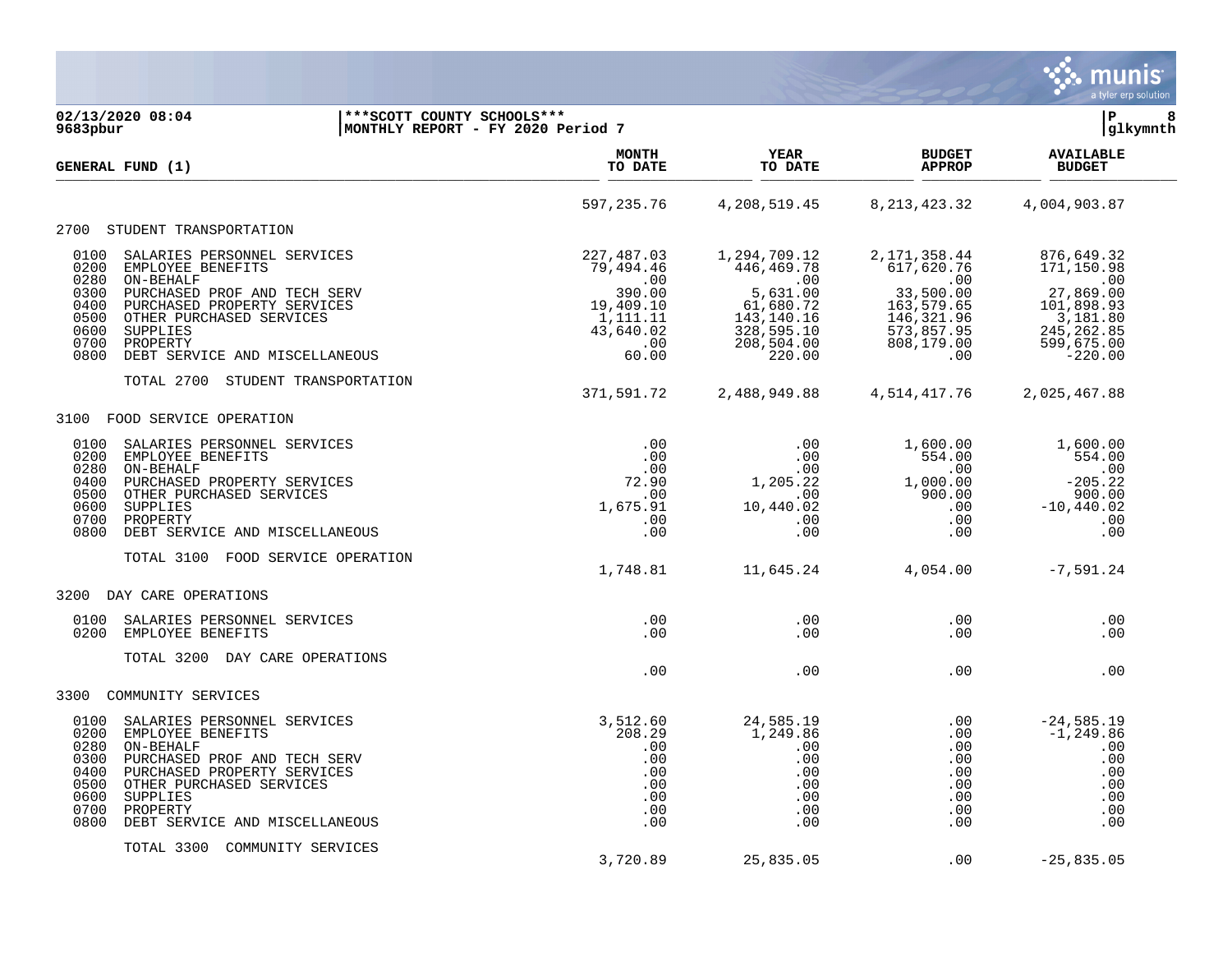|                                                                                                     |                         |                   |                                | munis<br>a tyler erp solution     |
|-----------------------------------------------------------------------------------------------------|-------------------------|-------------------|--------------------------------|-----------------------------------|
| *** SCOTT COUNTY SCHOOLS ***<br>02/13/2020 08:04<br>MONTHLY REPORT - FY 2020 Period 7<br>9683pbur   |                         |                   |                                | lР<br>9<br> glkymnth              |
| GENERAL FUND (1)                                                                                    | <b>MONTH</b><br>TO DATE | YEAR<br>TO DATE   | <b>BUDGET</b><br><b>APPROP</b> | <b>AVAILABLE</b><br><b>BUDGET</b> |
| 3400<br>ADULT EDUCATION OPERATIONS                                                                  |                         |                   |                                |                                   |
| 0200<br>EMPLOYEE BENEFITS                                                                           | .00                     | .00               | .00                            | .00                               |
| TOTAL 3400 ADULT EDUCATION OPERATIONS                                                               | .00                     | .00               | .00                            | .00                               |
| LAND IMPROVEMENTS<br>4200                                                                           |                         |                   |                                |                                   |
| 0300<br>PURCHASED PROF AND TECH SERV<br>0400<br>PURCHASED PROPERTY SERVICES<br>0700<br>PROPERTY     | .00<br>.00<br>.00       | .00<br>.00<br>.00 | .00<br>.00<br>$.00 \,$         | .00<br>.00<br>.00                 |
| TOTAL 4200<br>LAND IMPROVEMENTS                                                                     | .00                     | .00               | .00                            | .00                               |
| 4300<br>ARCHITECTURAL/ENGIN                                                                         |                         |                   |                                |                                   |
| 0300<br>PURCHASED PROF AND TECH SERV<br>0500<br>OTHER PURCHASED SERVICES<br>0600<br><b>SUPPLIES</b> | .00<br>.00<br>.00       | .00<br>.00<br>.00 | .00<br>.00<br>$.00 \,$         | .00<br>.00<br>.00                 |
| TOTAL 4300<br>ARCHITECTURAL/ENGIN                                                                   | .00                     | .00               | .00                            | .00                               |
| 4400<br>EDUCATIONAL SPECIFIC                                                                        |                         |                   |                                |                                   |
| PURCHASED PROF AND TECH SERV<br>0300<br>0500<br>OTHER PURCHASED SERVICES<br>0600<br>SUPPLIES        | .00<br>.00<br>.00       | .00<br>.00<br>.00 | .00<br>$.00 \,$<br>.00         | .00<br>.00<br>.00                 |
| EDUCATIONAL SPECIFIC<br>TOTAL 4400                                                                  | .00                     | .00               | .00                            | .00                               |
| DEBT SERVICE<br>5100                                                                                |                         |                   |                                |                                   |
| 0800<br>DEBT SERVICE AND MISCELLANEOUS<br>0900<br>OTHER ITEMS                                       | .00<br>.00              | 65,230.08<br>.00  | 389,028.81<br>.00              | 323,798.73<br>.00                 |
| DEBT SERVICE<br>TOTAL 5100                                                                          | .00                     | 65,230.08         | 389,028.81                     | 323,798.73                        |
| 5200 FUND TRANSFERS                                                                                 |                         |                   |                                |                                   |
| 0900 OTHER ITEMS                                                                                    | 58,651.00               | 140,153.10        | 6, 111.67                      | $-134,041.43$                     |
| TOTAL 5200 FUND TRANSFERS                                                                           | 58,651.00               | 140,153.10        | 6, 111.67                      | $-134,041.43$                     |
| 5300 CONTINGENCY                                                                                    |                         |                   |                                |                                   |
| 0840 CONTINGENCY                                                                                    | .00                     | .00               | 6,602,101.12                   | 6,602,101.12                      |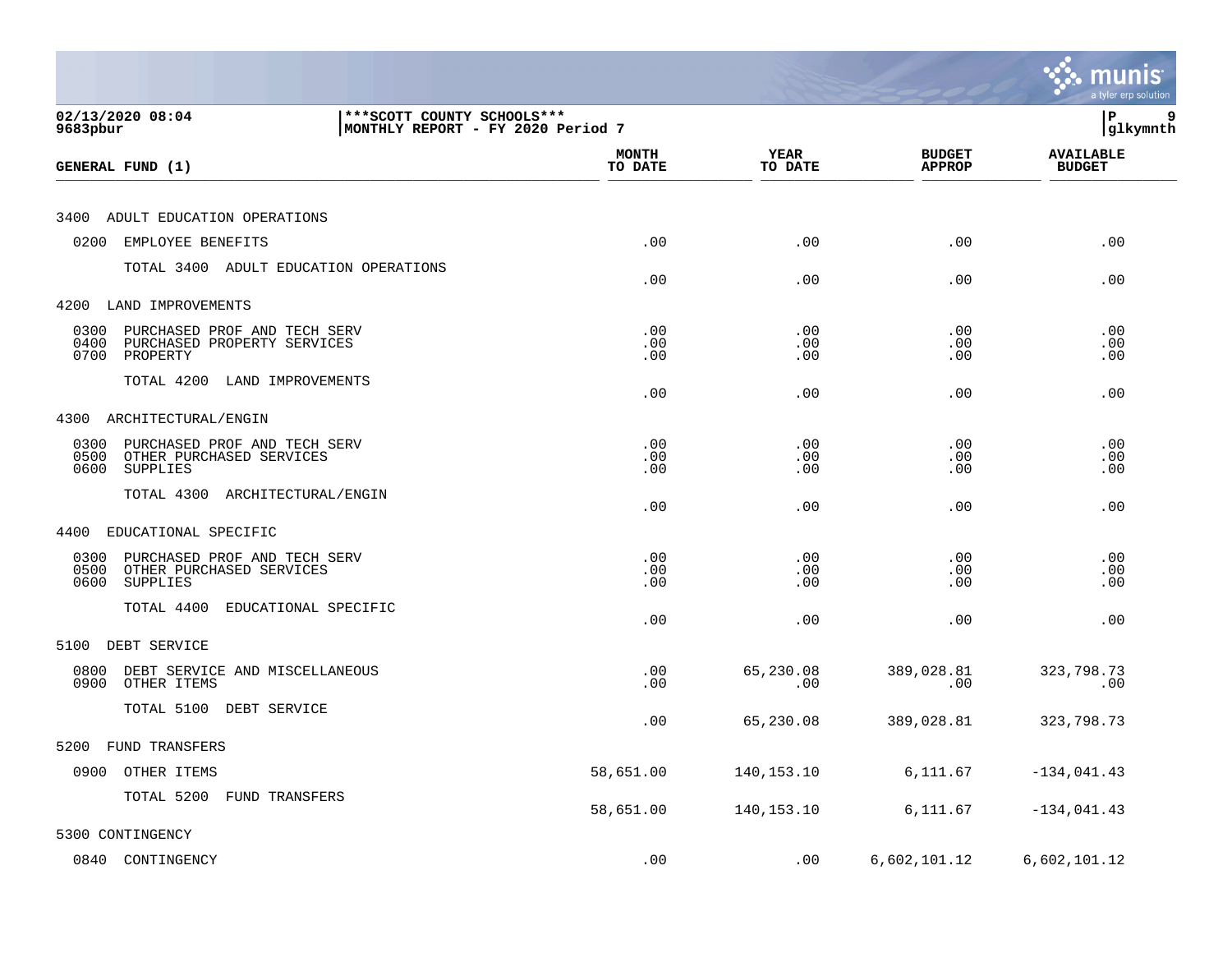|                              |                                                                 |                 |                                | munis <sup>®</sup><br>a tyler erp solution |
|------------------------------|-----------------------------------------------------------------|-----------------|--------------------------------|--------------------------------------------|
| 02/13/2020 08:04<br>9683pbur | ***SCOTT COUNTY SCHOOLS***<br>MONTHLY REPORT - FY 2020 Period 7 |                 |                                | 10<br>P<br>glkymnth                        |
| GENERAL FUND (1)             | <b>MONTH</b><br>TO DATE                                         | YEAR<br>TO DATE | <b>BUDGET</b><br><b>APPROP</b> | <b>AVAILABLE</b><br><b>BUDGET</b>          |
| TOTAL 5300 CONTINGENCY       | .00                                                             | .00             | 6,602,101.12                   | 6,602,101.12                               |
| TOTAL EXPENDITURES           | 5, 343, 715.42                                                  | 35, 226, 473.56 | 73,183,064.76                  | 37,956,591.20                              |
| TOTAL FOR GENERAL FUND (1)   | 2,067,850.83                                                    | 15,702,004.92   | .00                            | $-15,702,004.92$                           |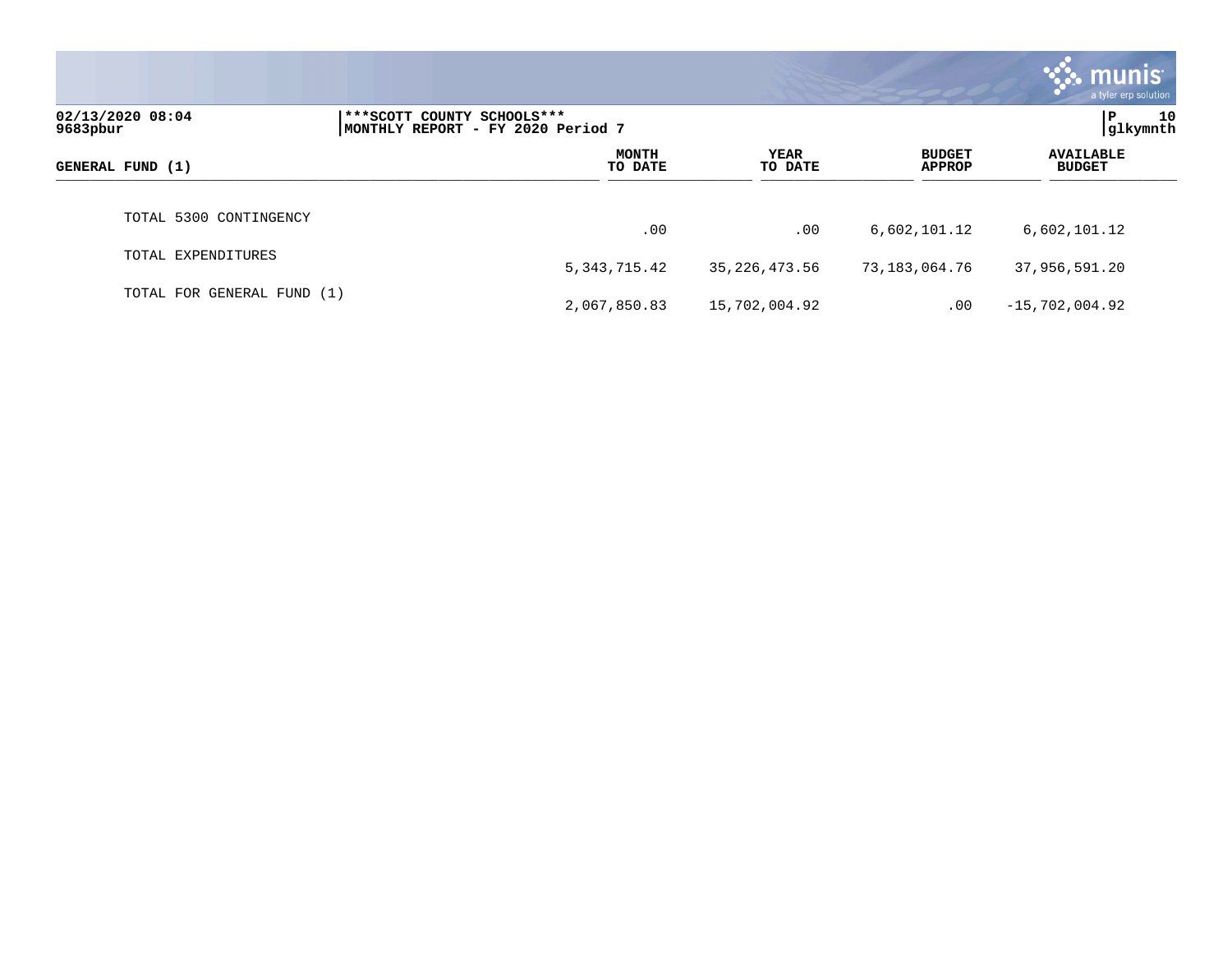|                                                                                                                                                                                                                                                                                                                                                |                                                                   |                                                                                    |                                                                                       |                                                                                      | <u>munis</u><br>a tyler erp solution                                                        |
|------------------------------------------------------------------------------------------------------------------------------------------------------------------------------------------------------------------------------------------------------------------------------------------------------------------------------------------------|-------------------------------------------------------------------|------------------------------------------------------------------------------------|---------------------------------------------------------------------------------------|--------------------------------------------------------------------------------------|---------------------------------------------------------------------------------------------|
| 02/13/2020 08:04<br>9683pbur                                                                                                                                                                                                                                                                                                                   | *** SCOTT COUNTY SCHOOLS ***<br>MONTHLY REPORT - FY 2020 Period 7 |                                                                                    |                                                                                       |                                                                                      | lР<br>11<br>glkymnth                                                                        |
| SPECIAL REVENUE (2)                                                                                                                                                                                                                                                                                                                            |                                                                   | <b>MONTH</b><br>TO DATE                                                            | <b>YEAR</b><br>TO DATE                                                                | <b>BUDGET</b><br><b>APPROP</b>                                                       | <b>AVAILABLE</b><br><b>BUDGET</b>                                                           |
| <b>REVENUES</b>                                                                                                                                                                                                                                                                                                                                |                                                                   |                                                                                    |                                                                                       |                                                                                      |                                                                                             |
| 0999 BEGINNING BALANCE                                                                                                                                                                                                                                                                                                                         |                                                                   |                                                                                    |                                                                                       |                                                                                      |                                                                                             |
| TOTAL 0999 BEGINNING BALANCE                                                                                                                                                                                                                                                                                                                   |                                                                   | .00                                                                                | .00                                                                                   | .00                                                                                  | .00                                                                                         |
| <b>RECEIPTS</b>                                                                                                                                                                                                                                                                                                                                |                                                                   |                                                                                    |                                                                                       |                                                                                      |                                                                                             |
| REVENUE FROM LOCAL SOURCES                                                                                                                                                                                                                                                                                                                     |                                                                   |                                                                                    |                                                                                       |                                                                                      |                                                                                             |
| INCOME TAXES                                                                                                                                                                                                                                                                                                                                   |                                                                   |                                                                                    |                                                                                       |                                                                                      |                                                                                             |
| 1131 OCCUPATIONAL LICENSE TAX WAGES                                                                                                                                                                                                                                                                                                            |                                                                   | .00                                                                                | .00                                                                                   | .00                                                                                  | .00                                                                                         |
| TOTAL INCOME TAXES                                                                                                                                                                                                                                                                                                                             |                                                                   | .00                                                                                | .00                                                                                   | .00                                                                                  | .00                                                                                         |
| TUITION                                                                                                                                                                                                                                                                                                                                        |                                                                   |                                                                                    |                                                                                       |                                                                                      |                                                                                             |
| 1310 TUITION FROM INDIVIDUALS                                                                                                                                                                                                                                                                                                                  |                                                                   | .00                                                                                | .00                                                                                   | .00                                                                                  | .00                                                                                         |
| TOTAL TUITION                                                                                                                                                                                                                                                                                                                                  |                                                                   | .00                                                                                | .00                                                                                   | .00                                                                                  | .00                                                                                         |
| EARNINGS ON INVESTMENTS                                                                                                                                                                                                                                                                                                                        |                                                                   |                                                                                    |                                                                                       |                                                                                      |                                                                                             |
| 1510 INTEREST INCOME                                                                                                                                                                                                                                                                                                                           |                                                                   | .00                                                                                | .00                                                                                   | .00                                                                                  | .00                                                                                         |
| TOTAL EARNINGS ON INVESTMENTS                                                                                                                                                                                                                                                                                                                  |                                                                   | .00                                                                                | .00                                                                                   | .00                                                                                  | .00                                                                                         |
| STUDENT ACTIVITIES                                                                                                                                                                                                                                                                                                                             |                                                                   |                                                                                    |                                                                                       |                                                                                      |                                                                                             |
| 1740 STUDENT FEES                                                                                                                                                                                                                                                                                                                              |                                                                   | .00                                                                                | .00                                                                                   | .00                                                                                  | .00                                                                                         |
| TOTAL STUDENT ACTIVITIES                                                                                                                                                                                                                                                                                                                       |                                                                   | .00                                                                                | .00                                                                                   | .00                                                                                  | .00                                                                                         |
| OTHER REVENUE FROM LOCAL SOURCES                                                                                                                                                                                                                                                                                                               |                                                                   |                                                                                    |                                                                                       |                                                                                      |                                                                                             |
| 1920 CONTRIBUTIONS/DONATIONS<br>1925 REIMBURSEMENTS (NON-GVT)<br>1925 REIMBURSEMENT - (NON - GOVT)<br>1925 REIMBURSEMENT- (NON-GOVT)<br>1925 REFUND<br>1951 SERVICE TO KY LSD<br>1980 REFUND OF PRIOR YR EXPENDITURE<br>1990 MISCELLANEOUS REVENUE<br>1990 MISC REVNUE RETURN<br>1997 OTHER REIMBURSEMENTS<br>1999 OTHER MISCELLANEOUS REVENUE |                                                                   | 657.95<br>.00<br>.00<br>.00<br>.00<br>.00<br>.00<br>26,899.00<br>.00<br>.00<br>.00 | 20,500.93<br>.00<br>.00<br>.00<br>.00<br>.00<br>.00<br>59,539.59<br>.00<br>.00<br>.00 | 4,680.73<br>.00<br>.00<br>.00<br>.00<br>.00<br>.00<br>31,559.00<br>.00<br>.00<br>.00 | $-15,820.20$<br>.00<br>.00<br>.00<br>.00<br>.00<br>.00<br>$-27,980.59$<br>.00<br>.00<br>.00 |

and the state of the state of the state of the state of the state of the state of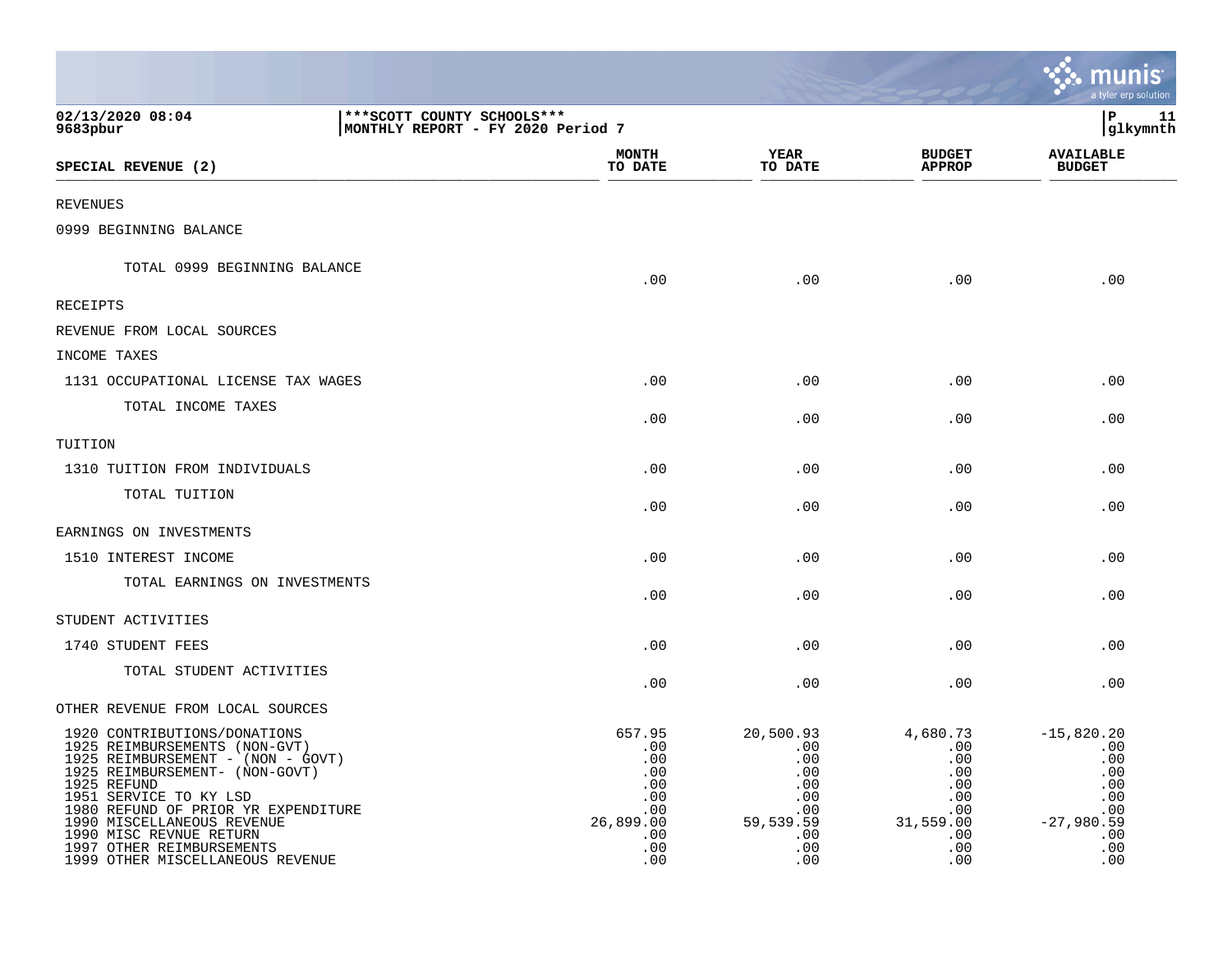|                                                                                                                                             |                                                                   |                                 |                                         |                                        | TNUNIS<br>a tyler erp solution       |    |
|---------------------------------------------------------------------------------------------------------------------------------------------|-------------------------------------------------------------------|---------------------------------|-----------------------------------------|----------------------------------------|--------------------------------------|----|
| 02/13/2020 08:04<br>9683pbur                                                                                                                | *** SCOTT COUNTY SCHOOLS ***<br>MONTHLY REPORT - FY 2020 Period 7 |                                 |                                         |                                        | l P<br> glkymnth                     | 12 |
| SPECIAL REVENUE (2)                                                                                                                         |                                                                   | <b>MONTH</b><br>TO DATE         | YEAR<br>TO DATE                         | <b>BUDGET</b><br><b>APPROP</b>         | <b>AVAILABLE</b><br><b>BUDGET</b>    |    |
|                                                                                                                                             |                                                                   |                                 |                                         |                                        |                                      |    |
| TOTAL OTHER REVENUE FROM LOCAL SOURCES                                                                                                      |                                                                   | 27,556.95                       | 80,040.52                               | 36, 239. 73                            | $-43,800.79$                         |    |
| TOTAL REVENUE FROM LOCAL SOURCES                                                                                                            |                                                                   | 27,556.95                       | 80,040.52                               | 36, 239. 73                            | $-43,800.79$                         |    |
| REVENUE FROM STATE SOURCES                                                                                                                  |                                                                   |                                 |                                         |                                        |                                      |    |
| RESTRICTED                                                                                                                                  |                                                                   |                                 |                                         |                                        |                                      |    |
| 3200 RESTRICTED STATE REVENUE<br>3200 RESTRICTED STATE REVENUE<br>3200 RESTRICTED STATE REVENUE REFUN<br>3200 RESTRICTED STATE REV-TRANSFER |                                                                   | 285,901.66<br>.00<br>.00<br>.00 | 1,941,376.08<br>.00<br>$-357.00$<br>.00 | 3,391,015.49<br>$.00 \,$<br>.00<br>.00 | 1,449,639.41<br>.00<br>357.00<br>.00 |    |
| TOTAL RESTRICTED                                                                                                                            |                                                                   | 285,901.66                      | 1,941,019.08                            | 3,391,015.49                           | 1,449,996.41                         |    |
| REVENUE ON BEHALF PAYMENTS                                                                                                                  |                                                                   |                                 |                                         |                                        |                                      |    |
| 3900 ON BEHALF OF PAYMENTS                                                                                                                  |                                                                   | .00                             | .00                                     | .00                                    | .00                                  |    |
| TOTAL REVENUE ON BEHALF PAYMENTS                                                                                                            |                                                                   | .00                             | .00                                     | .00                                    | .00                                  |    |
| TOTAL REVENUE FROM STATE SOURCES                                                                                                            |                                                                   | 285,901.66                      | 1,941,019.08                            | 3,391,015.49                           | 1,449,996.41                         |    |
| REVENUE FROM FEDERAL SOURCES                                                                                                                |                                                                   |                                 |                                         |                                        |                                      |    |
| RESTRICTED DIRECT                                                                                                                           |                                                                   |                                 |                                         |                                        |                                      |    |
| 4300 RESTRICTED DIRECT FEDERAL                                                                                                              |                                                                   | .00                             | .00                                     | .00                                    | .00                                  |    |
| TOTAL RESTRICTED DIRECT                                                                                                                     |                                                                   | .00                             | .00                                     | .00                                    | .00                                  |    |
| RESTRICTED THROUGH THE STATE                                                                                                                |                                                                   |                                 |                                         |                                        |                                      |    |
| 4500 RESTRICTED FED THRU STATE<br>4500 FEDERAL FUNDS REFUND                                                                                 |                                                                   | 853,930.00<br>.00               | 1,850,055.37<br>.00                     | 4,148,498.00<br>$.00 \,$               | 2, 298, 442.63<br>.00                |    |
| TOTAL RESTRICTED THROUGH THE STATE                                                                                                          |                                                                   | 853,930.00                      | 1,850,055.37                            | 4,148,498.00                           | 2, 298, 442.63                       |    |
| THROUGH INTERMEDIATE AGENCIES                                                                                                               |                                                                   |                                 |                                         |                                        |                                      |    |
| 4700 FEDERAL REV THRU INTERMED SRC<br>4700 FED REV THRU INTER SRC REFUND                                                                    |                                                                   | .00<br>.00                      | .00<br>.00                              | $.00 \,$<br>.00                        | .00<br>.00                           |    |
| TOTAL THROUGH INTERMEDIATE AGENCIES                                                                                                         |                                                                   | .00                             | .00                                     | .00                                    | .00                                  |    |

 $\sim$   $\sim$   $\sim$   $\sim$   $\sim$   $\sim$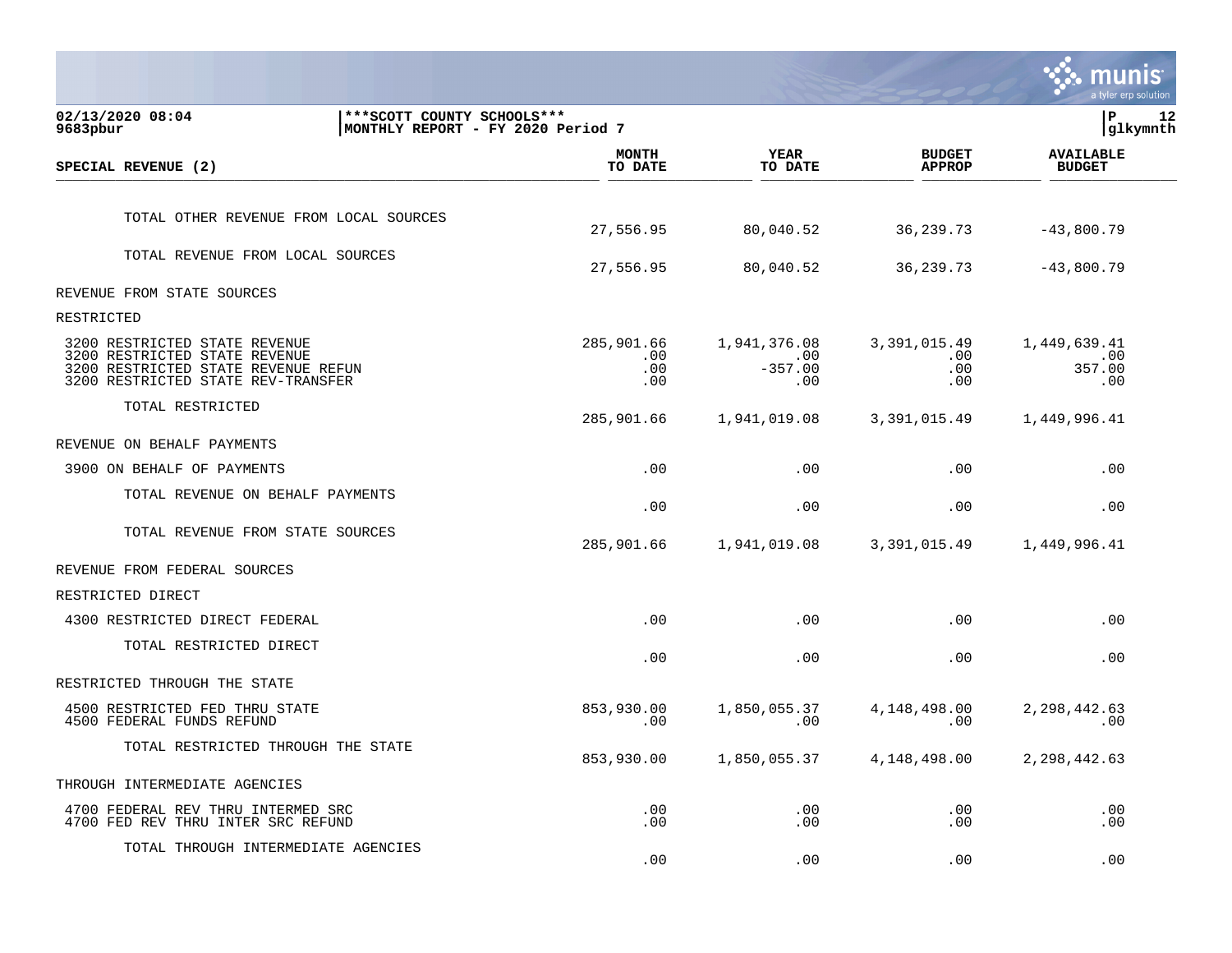|                                                                                                                                                              |                                                                   |                          |                                        |              |                                        | $\sim$ munis<br>a tyler erp solution |
|--------------------------------------------------------------------------------------------------------------------------------------------------------------|-------------------------------------------------------------------|--------------------------|----------------------------------------|--------------|----------------------------------------|--------------------------------------|
| 02/13/2020 08:04<br>9683pbur                                                                                                                                 | *** SCOTT COUNTY SCHOOLS ***<br>MONTHLY REPORT - FY 2020 Period 7 |                          |                                        |              |                                        | l P<br>13<br>glkymnth                |
| SPECIAL REVENUE (2)                                                                                                                                          | <b>MONTH</b><br>TO DATE                                           |                          | <b>YEAR</b><br>TO DATE                 |              | <b>BUDGET</b><br><b>APPROP</b>         | <b>AVAILABLE</b><br><b>BUDGET</b>    |
| TOTAL REVENUE FROM FEDERAL SOURCES                                                                                                                           | 853,930.00                                                        |                          | 1,850,055.37                           | 4,148,498.00 |                                        | 2,298,442.63                         |
| OTHER RECEIPTS                                                                                                                                               |                                                                   |                          |                                        |              |                                        |                                      |
| INTERFUND TRANSFERS                                                                                                                                          |                                                                   |                          |                                        |              |                                        |                                      |
| 5210 FUND TRANSFER<br>5251<br>FLEX F TRANSFER FROM ESS<br>5252 FLEX F TRANSFER PD<br>5253 FLEX F TRANSFER INST RESOURCES<br>5261 FLEX F TRANSFER OPERATIONAL | 58,651.00                                                         | .00<br>.00<br>.00<br>.00 | 134,059.00<br>.00<br>.00<br>.00<br>.00 |              | 134,059.00<br>.00<br>.00<br>.00<br>.00 | .00<br>.00<br>.00<br>.00<br>.00      |
| TOTAL INTERFUND TRANSFERS                                                                                                                                    | 58,651.00                                                         |                          | 134,059.00                             |              | 134,059.00                             | .00                                  |
| TOTAL OTHER RECEIPTS                                                                                                                                         | 58,651.00                                                         |                          | 134,059.00                             |              | 134,059.00                             | .00                                  |
| TOTAL RECEIPTS                                                                                                                                               | 1,226,039.61                                                      |                          | 4,005,173.97                           | 7,709,812.22 |                                        | 3,704,638.25                         |
| TOTAL REVENUE                                                                                                                                                | 1,226,039.61                                                      |                          | 4,005,173.97                           | 7,709,812.22 |                                        | 3,704,638.25                         |

 $\mathcal{L}$  matrix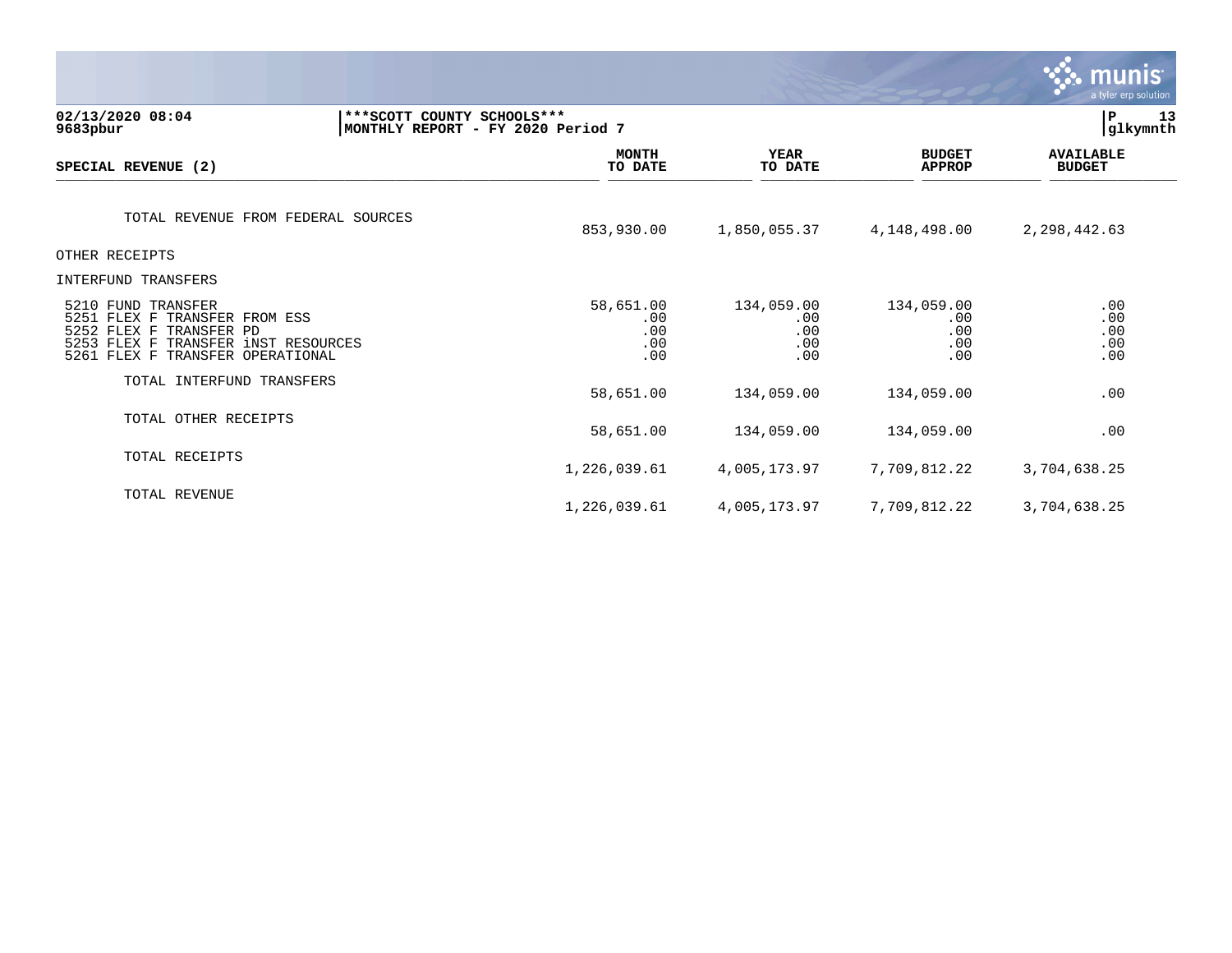

**02/13/2020 08:04 |\*\*\*SCOTT COUNTY SCHOOLS\*\*\* |P 14 |MONTHLY REPORT - FY 2020 Period 7 MONTH AVAILABLE YEAR BUDGET** AVAILABLE **SPECIAL REVENUE (2) TO DATE TO DATE APPROP BUDGET**   $\frac{10 \text{ Bheil}}{10 \text{ Bheil}}$ EXPENDITURES 1000 INSTRUCTION 0100 SALARIES PERSONNEL SERVICES 360,964.07 1,904,541.09 3,677,565.37 1,773,024.28 0200 EMPLOYEE BENEFITS 79,050.42 378,853.18 978,821.67 599,968.49 0300 PURCHASED PROF AND TECH SERV 13,429.49 54,868.37 57,476.00 2,607.63<br>0400 PURCHASED PROPERTY SERVICES 188.48 510.06 3,538.52 4,025.00 486.48 0400 PURCHASED PROPERTY SERVICES (10.06 410.06 3,538.52 4,025.00 496.48<br>107,168.73 4,025.00 486.52 16,717.79 486.98 43,982.77 199,211.65 317,319.06 118,107.41 0500 OTHER PURCHASED SERVICES 3,375.98 107,168.73 123,886.52<br>0600 OUPPLIES 317,319.06 125,886.52 123,982.77 199,211.65 317,319.06 0600 OTHER\_PURCHASED\_SERVICES<br>0600 SUPPLIES BERVICES 43,982.77 199,211.65 317,319.06 118,107.41<br>0700 PROPERTY 199,211.65 317,319.06 118,107.41 0700 PROPERTY .00 .28 74,796.46 74,796.18 0800 DEBT SERVICE AND MISCELLANEOUS (2,810.35 17,387.21 50,649.00 33,261.79 0840 CONTINGENCY 33,261.79 0840 CONTINGENCY 0840 CONTINGENCY .00 .00 500.00 500.00 0900 OTHER ITEMS .00 .00 .00 .00 TOTAL 1000 INSTRUCTION 504,023.14 2,665,569.03 5,285,039.08 2,619,470.05 2100 STUDENT SUPPORT SERVICES 0100 SALARIES PERSONNEL SERVICES 23,851.20 132,116.89 301,217.18 169,100.29 0200 EMPLOYEE BENEFITS 5,115.07 27,135.90 69,841.88 42,705.98 0300 PURCHASED PROF AND TECH SERV .00 766.56 .00 -766.56 0400 PURCHASED PROPERTY SERVICES .00 .00 .00 .00 0500 OTHER PURCHASED SERVICES (1,050.76 4,000.22 7,200.00 3,199.78 4,000.22 3,199.78 4,000.22 7,200.00 3,199.78<br>12.193.55 19.866.12 12.193.55 100 7,672.57 19.866.12 0600 SUPPLIES .00 7,672.57 19,866.12 12,193.55 0700 PROPERTY .00 .00 .00 .00 0800 DEBT SERVICE AND MISCELLANEOUS TOTAL 2100 STUDENT SUPPORT SERVICES 30,017.03 171,692.14 399,325.18 227,633.04 2200 INSTRUCTIONAL STAFF SUPP SERV 0100 SALARIES PERSONNEL SERVICES (64,821.43 349,604.69 672,677.06 323,072.37 670.06 323,072.37 672.37<br>0200 EMPLOYEE BENEFITS (9,413.02 0200 EMPLOYEE BENEFITS 11,789.88 61,792.32 111,205.34 49,413.02 0300 PURCHASED PROF AND TECH SERV  $4,839.00$   $4,839.00$   $45,589.04$  57,059.70  $11,470.66$ <br>00 .00 0400 PURCHASED PROPERTY SERVICES .00 .00 .00 .00 0500 OTHER PURCHASED SERVICES 2,337.24 136,727.65 18,675.52 -118,052.13 0600 SUPPLIES .00 4,958.91 15,000.00 10,041.09 0700 PROPERTY 8,830.08 36,992.22 268,118.00 231,125.78 0800 DEBT SERVICE AND MISCELLANEOUS .00 3,206.60 6,000.00 2,793.40 0840 CONTINGENCY .00 .00 .00 .00 0900 OTHER ITEMS .00 .00 .00 .00 TOTAL 2200 INSTRUCTIONAL STAFF SUPP SERV 92,617.63 638,871.43 1,148,735.62 509,864.19 2300 DISTRICT ADMIN SUPPORT 0100 SALARIES PERSONNEL SERVICES .00 .00 .00 .00 0200 EMPLOYEE BENEFITS .00 .00 .00 .00

0500 OTHER PURCHASED SERVICES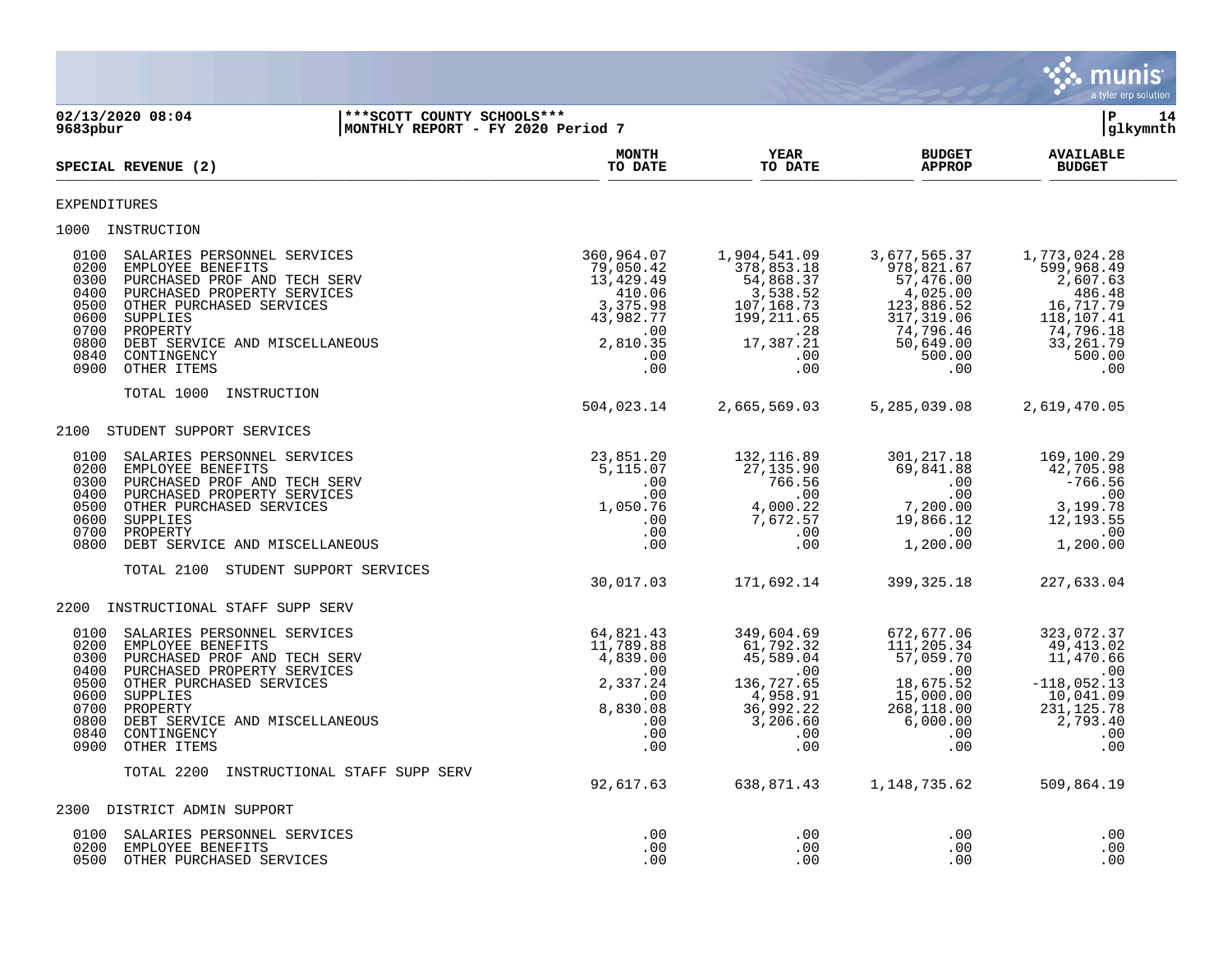

| 9683pbur                                             | 02/13/2020 08:04<br> ***SCOTT COUNTY SCHOOLS***<br>MONTHLY REPORT - FY 2020 Period 7                                                                                                                                                                                                                                                                                                                                                                                                                                                             |                                                              |                                                                                               |                                                                                                                                                                                                                                                                                                                   | lР<br>15<br> glkymnth                                         |  |
|------------------------------------------------------|--------------------------------------------------------------------------------------------------------------------------------------------------------------------------------------------------------------------------------------------------------------------------------------------------------------------------------------------------------------------------------------------------------------------------------------------------------------------------------------------------------------------------------------------------|--------------------------------------------------------------|-----------------------------------------------------------------------------------------------|-------------------------------------------------------------------------------------------------------------------------------------------------------------------------------------------------------------------------------------------------------------------------------------------------------------------|---------------------------------------------------------------|--|
|                                                      | SPECIAL REVENUE (2)                                                                                                                                                                                                                                                                                                                                                                                                                                                                                                                              | <b>MONTH</b><br>TO DATE                                      | <b>YEAR</b><br>TO DATE                                                                        | <b>BUDGET</b><br><b>APPROP</b>                                                                                                                                                                                                                                                                                    | <b>AVAILABLE</b><br><b>BUDGET</b>                             |  |
| 0600<br>0700                                         | SUPPLIES<br>PROPERTY                                                                                                                                                                                                                                                                                                                                                                                                                                                                                                                             | .00<br>.00                                                   | .00<br>.00                                                                                    | .00<br>.00                                                                                                                                                                                                                                                                                                        | .00<br>.00                                                    |  |
|                                                      | DISTRICT ADMIN SUPPORT<br>TOTAL 2300                                                                                                                                                                                                                                                                                                                                                                                                                                                                                                             | $\sim$ 00                                                    | .00                                                                                           | .00                                                                                                                                                                                                                                                                                                               | .00                                                           |  |
|                                                      | 2400 SCHOOL ADMIN SUPPORT                                                                                                                                                                                                                                                                                                                                                                                                                                                                                                                        |                                                              |                                                                                               |                                                                                                                                                                                                                                                                                                                   |                                                               |  |
| 0100<br>0200<br>0300<br>0400<br>0500<br>0600<br>0700 | SALARIES PERSONNEL SERVICES<br>EMPLOYEE BENEFITS<br>PURCHASED PROF AND TECH SERV<br>PURCHASED PROPERTY SERVICES<br>OTHER PURCHASED SERVICES<br>SUPPLIES<br>PROPERTY<br>0800 DEBT SERVICE AND MISCELLANEOUS                                                                                                                                                                                                                                                                                                                                       | 8,365.08<br>666.90<br>.00<br>.00<br>.00<br>.00<br>.00<br>.00 | 58,473.38<br>$4,243.53$<br>$4,243.63$<br>$00$<br>$00$<br>$00$<br>$00$<br>$00$<br>$00$<br>$00$ | 88,122.42<br>4,512.83<br>.00<br>$\begin{array}{c} .00\ 0.00\ 0.00\ .00\ 0.00\ .00 \end{array}$                                                                                                                                                                                                                    | 29,649.04<br>269.20<br>.00<br>.00<br>.00<br>.00<br>.00<br>.00 |  |
|                                                      | TOTAL 2400 SCHOOL ADMIN SUPPORT                                                                                                                                                                                                                                                                                                                                                                                                                                                                                                                  |                                                              |                                                                                               | 9,031.98 62,717.01 92,635.25 29,918.24                                                                                                                                                                                                                                                                            |                                                               |  |
|                                                      | 2600 PLANT OPERATIONS AND MAINTENANCE                                                                                                                                                                                                                                                                                                                                                                                                                                                                                                            |                                                              |                                                                                               |                                                                                                                                                                                                                                                                                                                   |                                                               |  |
| 0300<br>0400<br>0500<br>0600<br>0700<br>0800         | $\begin{array}{cccccc} 108.00 & & & 546.00 & & & & 00 & & -546.00 \\ 6.28 & & 27.38 & & 00 & & -27.38 \\ 0.00 & & 17,446.79 & & & 00 & & -17,446.79 \\ 0.00 & & & 00 & & & 00 & & & 00 \\ 0.00 & & & 00 & & 3,578.52 & & 3,578.52 \\ 8,720.56 & & 20,827.29 & & 80,000.00 & & 59,172.71 \\ 0.00 & & & 00$<br>0100 SALARIES PERSONNEL SERVICES<br>0200 EMPLOYEE BENEFITS<br>PURCHASED PROF AND TECH SERV<br>PURCHASED PROPERTY SERVICES<br>OTHER PURCHASED SERVICES<br>SUPPLIES<br>PROPERTY<br>DEBT SERVICE AND MISCELLANEOUS<br>0840 CONTINGENCY |                                                              |                                                                                               |                                                                                                                                                                                                                                                                                                                   |                                                               |  |
|                                                      | TOTAL 2600 PLANT OPERATIONS AND MAINTENANCE                                                                                                                                                                                                                                                                                                                                                                                                                                                                                                      |                                                              |                                                                                               | 8,834.84 38,847.46 83,578.52 44,731.06                                                                                                                                                                                                                                                                            |                                                               |  |
|                                                      | 2700 STUDENT TRANSPORTATION                                                                                                                                                                                                                                                                                                                                                                                                                                                                                                                      |                                                              |                                                                                               |                                                                                                                                                                                                                                                                                                                   |                                                               |  |
| 0100<br>0500<br>0600                                 | SALARIES PERSONNEL SERVICES<br>0200 EMPLOYEE BENEFITS<br>OTHER PURCHASED SERVICES<br>SUPPLIES<br>0700 PROPERTY                                                                                                                                                                                                                                                                                                                                                                                                                                   | 1,135.44<br>$418.65$<br>0.00<br>0.00<br>0.0                  |                                                                                               | $6, 812.64$<br>$2, 452.48$<br>$00$<br>$00$<br>$00$<br>$00$<br>$00$<br>$00$<br>$00$<br>$00$<br>$00$                                                                                                                                                                                                                | 6,684.96<br>2,295.01<br>$\,$ .00<br>.00<br>.00                |  |
|                                                      | TOTAL 2700 STUDENT TRANSPORTATION                                                                                                                                                                                                                                                                                                                                                                                                                                                                                                                |                                                              | 1,554.09 9,265.12                                                                             |                                                                                                                                                                                                                                                                                                                   | 18,245.09 8,979.97                                            |  |
|                                                      | 3300 COMMUNITY SERVICES                                                                                                                                                                                                                                                                                                                                                                                                                                                                                                                          |                                                              |                                                                                               |                                                                                                                                                                                                                                                                                                                   |                                                               |  |
| 0100<br>0200<br>0300<br>0400<br>0500                 | SALARIES PERSONNEL SERVICES<br>EMPLOYEE BENEFITS<br>PURCHASED PROF AND TECH SERV<br>PURCHASED PROPERTY SERVICES<br>OTHER PURCHASED SERVICES                                                                                                                                                                                                                                                                                                                                                                                                      | 40,158.97<br>3,894.27<br>.00<br>.00<br>392.09                |                                                                                               | $\begin{array}{cccc} 273\,,672.19 & \quad & 479\,,452.57 & \quad & 205\,,780.38 \\ 23\,,018.56 & \quad & 43\,,393.49 & \quad & 20\,,374.93 \\ 9\,,948.18 & \quad & 17\,,931.13 & \quad & 7\,,982.95 \\ 0 & \quad & 350.00 & \quad & 350.00 \\ 3\,,140.63 & \quad & 7\,,845.06 & \quad & 4\ .704\,.43 \end{array}$ |                                                               |  |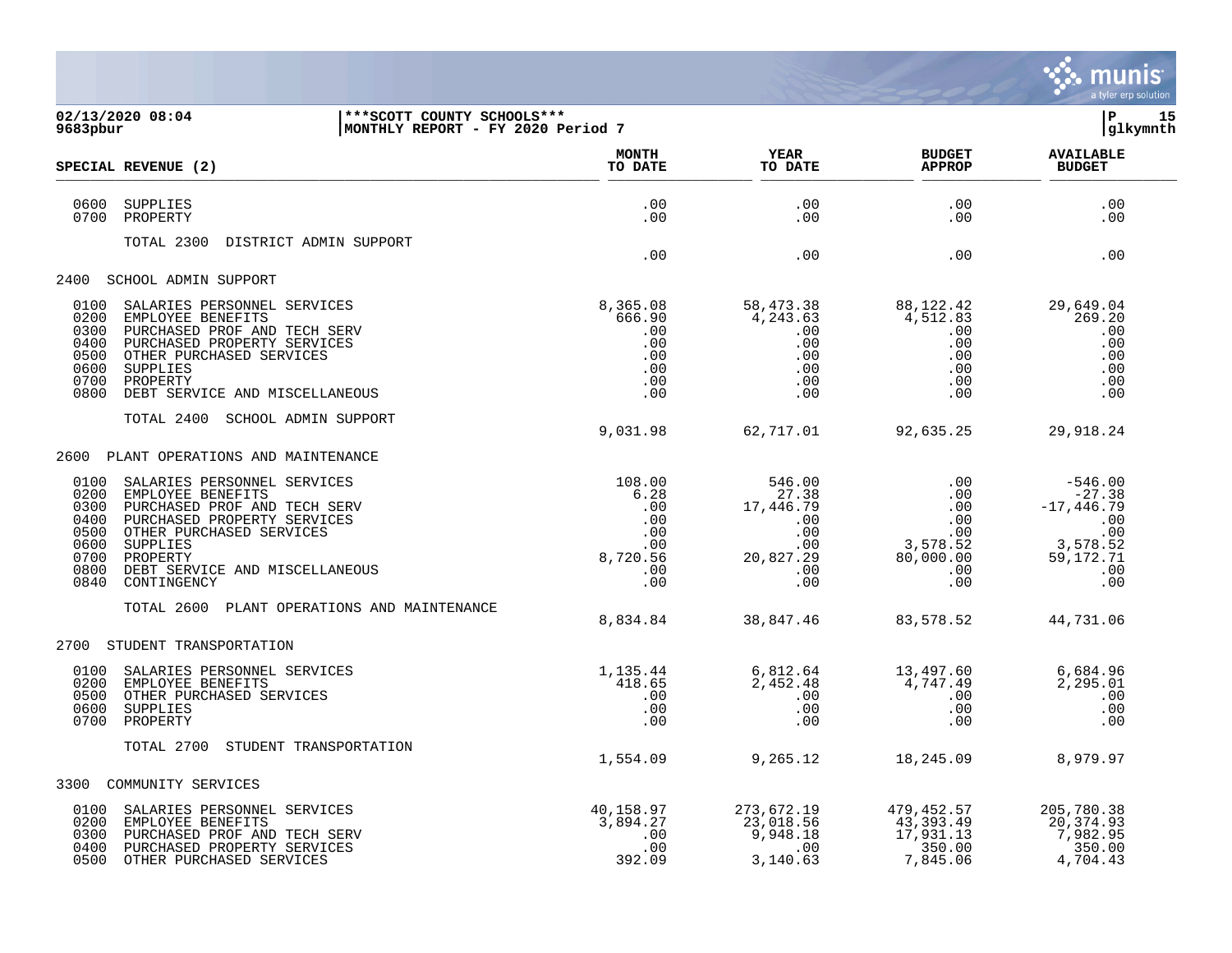|                                                                                                                                                                                                                                                                       |                                                      |                                                      |                                                      | munis<br>a tyler erp solution                        |
|-----------------------------------------------------------------------------------------------------------------------------------------------------------------------------------------------------------------------------------------------------------------------|------------------------------------------------------|------------------------------------------------------|------------------------------------------------------|------------------------------------------------------|
| 02/13/2020 08:04<br>***SCOTT COUNTY SCHOOLS***<br>MONTHLY REPORT - FY 2020 Period 7<br>9683pbur                                                                                                                                                                       |                                                      |                                                      |                                                      | P<br>16<br>glkymnth                                  |
| SPECIAL REVENUE (2)                                                                                                                                                                                                                                                   | <b>MONTH</b><br>TO DATE                              | <b>YEAR</b><br>TO DATE                               | <b>BUDGET</b><br><b>APPROP</b>                       | <b>AVAILABLE</b><br><b>BUDGET</b>                    |
| 0600<br><b>SUPPLIES</b><br>0700<br>PROPERTY<br>0800<br>DEBT SERVICE AND MISCELLANEOUS                                                                                                                                                                                 | 4,381.12<br>.00<br>.00                               | 20,657.31<br>.00<br>1,119.30                         | 59,592.83<br>.00<br>4,345.00                         | 38,935.52<br>.00<br>3,225.70                         |
| TOTAL 3300<br>COMMUNITY SERVICES                                                                                                                                                                                                                                      | 48,826.45                                            | 331,556.17                                           | 612,910.08                                           | 281, 353.91                                          |
| 3400<br>ADULT EDUCATION OPERATIONS                                                                                                                                                                                                                                    |                                                      |                                                      |                                                      |                                                      |
| 0100<br>SALARIES PERSONNEL SERVICES<br>0200<br>EMPLOYEE BENEFITS<br>0300<br>PURCHASED PROF AND TECH SERV<br>0400<br>PURCHASED PROPERTY SERVICES<br>0500<br>OTHER PURCHASED SERVICES<br>0600<br>SUPPLIES<br>0700<br>PROPERTY<br>0800<br>DEBT SERVICE AND MISCELLANEOUS | .00<br>.00<br>.00<br>.00<br>.00<br>.00<br>.00<br>.00 | .00<br>.00<br>.00<br>.00<br>.00<br>.00<br>.00<br>.00 | .00<br>.00<br>.00<br>.00<br>.00<br>.00<br>.00<br>.00 | .00<br>.00<br>.00<br>.00<br>.00<br>.00<br>.00<br>.00 |
| TOTAL 3400<br>ADULT EDUCATION OPERATIONS                                                                                                                                                                                                                              | .00                                                  | .00                                                  | .00                                                  | .00                                                  |
| LAND/SITE ACQUISITIONS<br>4100                                                                                                                                                                                                                                        |                                                      |                                                      |                                                      |                                                      |
| 0600<br>SUPPLIES                                                                                                                                                                                                                                                      | .00                                                  | .00                                                  | .00                                                  | .00                                                  |
| TOTAL 4100<br>LAND/SITE ACQUISITIONS                                                                                                                                                                                                                                  | .00                                                  | .00                                                  | .00                                                  | .00                                                  |
| FUND TRANSFERS<br>5200                                                                                                                                                                                                                                                |                                                      |                                                      |                                                      |                                                      |
| 0300<br>PURCHASED PROF AND TECH SERV<br>0600<br>SUPPLIES<br>0900<br>OTHER ITEMS                                                                                                                                                                                       | .00<br>.00<br>.00                                    | .00<br>.00<br>45,609.23                              | .00<br>.00<br>69, 343.40                             | .00<br>.00<br>23,734.17                              |
| TOTAL 5200<br>FUND TRANSFERS                                                                                                                                                                                                                                          | .00                                                  | 45,609.23                                            | 69, 343.40                                           | 23,734.17                                            |
| TOTAL EXPENDITURES                                                                                                                                                                                                                                                    | 694,905.16                                           | 3,964,127.59                                         | 7,709,812.22                                         | 3,745,684.63                                         |
| TOTAL FOR SPECIAL REVENUE (2)                                                                                                                                                                                                                                         | 531, 134.45                                          | 41,046.38                                            | .00                                                  | $-41,046.38$                                         |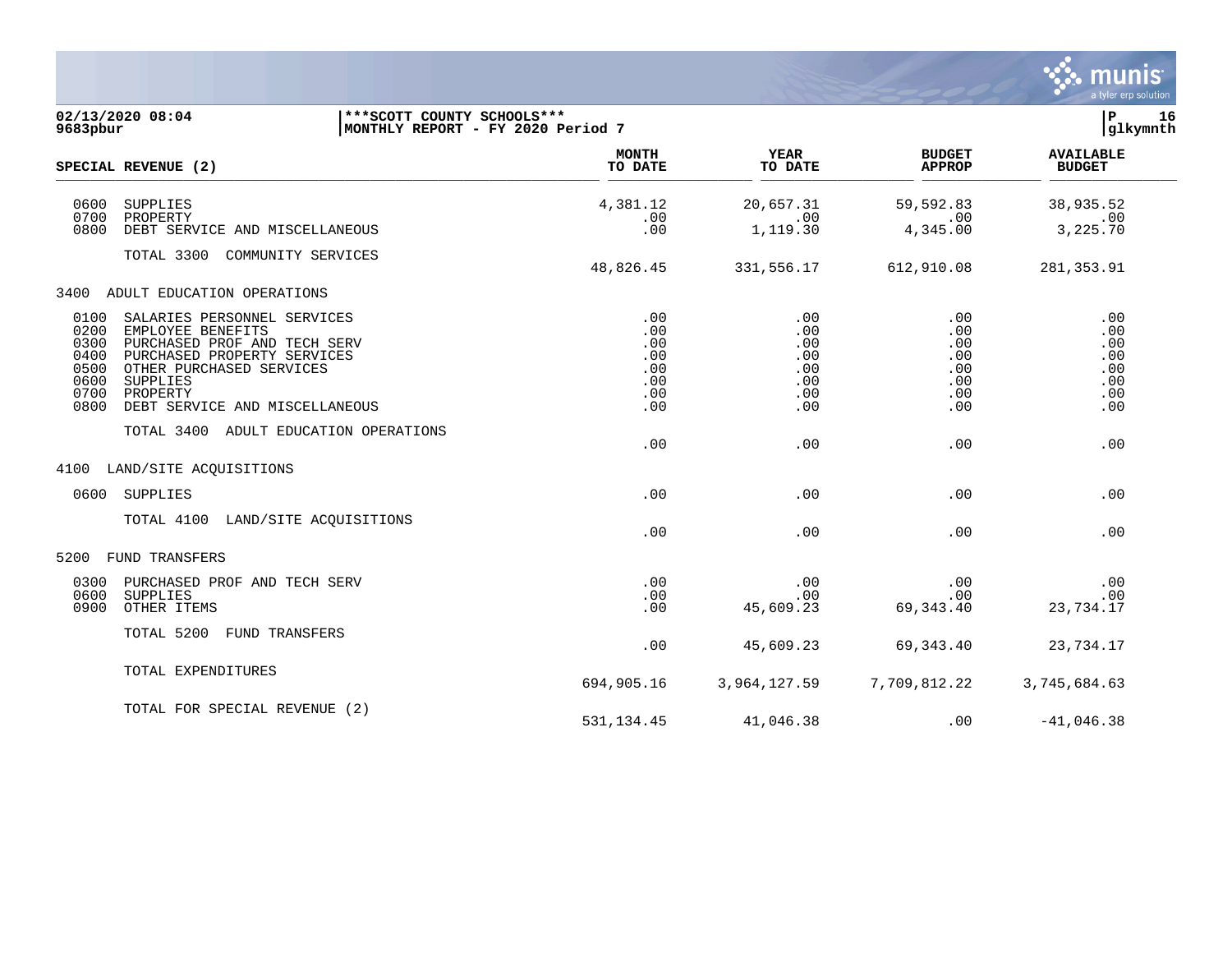|                                                                                                                                         |                                                                   |                                                        |                                                          | a tyler erp solution                      |
|-----------------------------------------------------------------------------------------------------------------------------------------|-------------------------------------------------------------------|--------------------------------------------------------|----------------------------------------------------------|-------------------------------------------|
| 02/13/2020 08:04<br>9683pbur                                                                                                            | *** SCOTT COUNTY SCHOOLS ***<br>MONTHLY REPORT - FY 2020 Period 7 |                                                        |                                                          | l P<br>17<br>glkymnth                     |
| SPEC REVENUE II (21)                                                                                                                    | <b>MONTH</b><br>TO DATE                                           | <b>YEAR</b><br>TO DATE                                 | <b>BUDGET</b><br><b>APPROP</b>                           | <b>AVAILABLE</b><br><b>BUDGET</b>         |
| REVENUES                                                                                                                                |                                                                   |                                                        |                                                          |                                           |
| 0999 BEGINNING BALANCE                                                                                                                  |                                                                   |                                                        |                                                          |                                           |
| TOTAL 0999 BEGINNING BALANCE                                                                                                            | .00                                                               | 631,608.00                                             | 663,009.16                                               | 31,401.16                                 |
| RECEIPTS                                                                                                                                |                                                                   |                                                        |                                                          |                                           |
| REVENUE FROM LOCAL SOURCES                                                                                                              |                                                                   |                                                        |                                                          |                                           |
| TUITION                                                                                                                                 |                                                                   |                                                        |                                                          |                                           |
| 1310 TUITION FROM INDIVIDUALS                                                                                                           | .00                                                               | .00                                                    | .00                                                      | .00                                       |
| TOTAL TUITION                                                                                                                           | .00                                                               | .00                                                    | .00                                                      | .00                                       |
| STUDENT ACTIVITIES                                                                                                                      |                                                                   |                                                        |                                                          |                                           |
| 1710 ADMISSIONS<br>1740 STUDENT FEES<br>1740 STUDENT FEE REFUND<br>1750 REV ENTERPRISE ACTIVITIES<br>1790 OTHER STUDENT ACTIVITY INCOME | 340.00<br>1,233.36<br>.00<br>51,050.46<br>362.26                  | 550.00<br>165,461.20<br>.00<br>140,023.04<br>20,425.66 | 550.00<br>165,461.20<br>.00<br>141, 373. 29<br>21,515.66 | .00<br>.00<br>.00<br>1,350.25<br>1,090.00 |
| TOTAL STUDENT ACTIVITIES                                                                                                                | 52,986.08                                                         | 326,459.90                                             | 328,900.15                                               | 2,440.25                                  |
| OTHER REVENUE FROM LOCAL SOURCES                                                                                                        |                                                                   |                                                        |                                                          |                                           |
| 1990 MISCELLANEOUS REVENUE<br>1994 RETURN FOR INSUFFICIENT CHECKS                                                                       | 9,917.25<br>.00                                                   | 72,435.25<br>.00                                       | 71,517.24<br>.00                                         | $-918.01$<br>.00                          |
| TOTAL OTHER REVENUE FROM LOCAL SOURCES                                                                                                  | 9,917.25                                                          | 72,435.25                                              | 71,517.24                                                | $-918.01$                                 |
| TOTAL REVENUE FROM LOCAL SOURCES                                                                                                        | 62,903.33                                                         | 398,895.15                                             | 400,417.39                                               | 1,522.24                                  |
| REVENUE FROM STATE SOURCES                                                                                                              |                                                                   |                                                        |                                                          |                                           |
| RESTRICTED                                                                                                                              |                                                                   |                                                        |                                                          |                                           |
| 3200 RESTRICTED STATE REVENUE                                                                                                           | .00                                                               | .00                                                    | .00                                                      | .00                                       |
| TOTAL RESTRICTED                                                                                                                        | .00                                                               | .00                                                    | .00                                                      | .00                                       |
| TOTAL REVENUE FROM STATE SOURCES                                                                                                        | .00                                                               | .00                                                    | .00                                                      | .00                                       |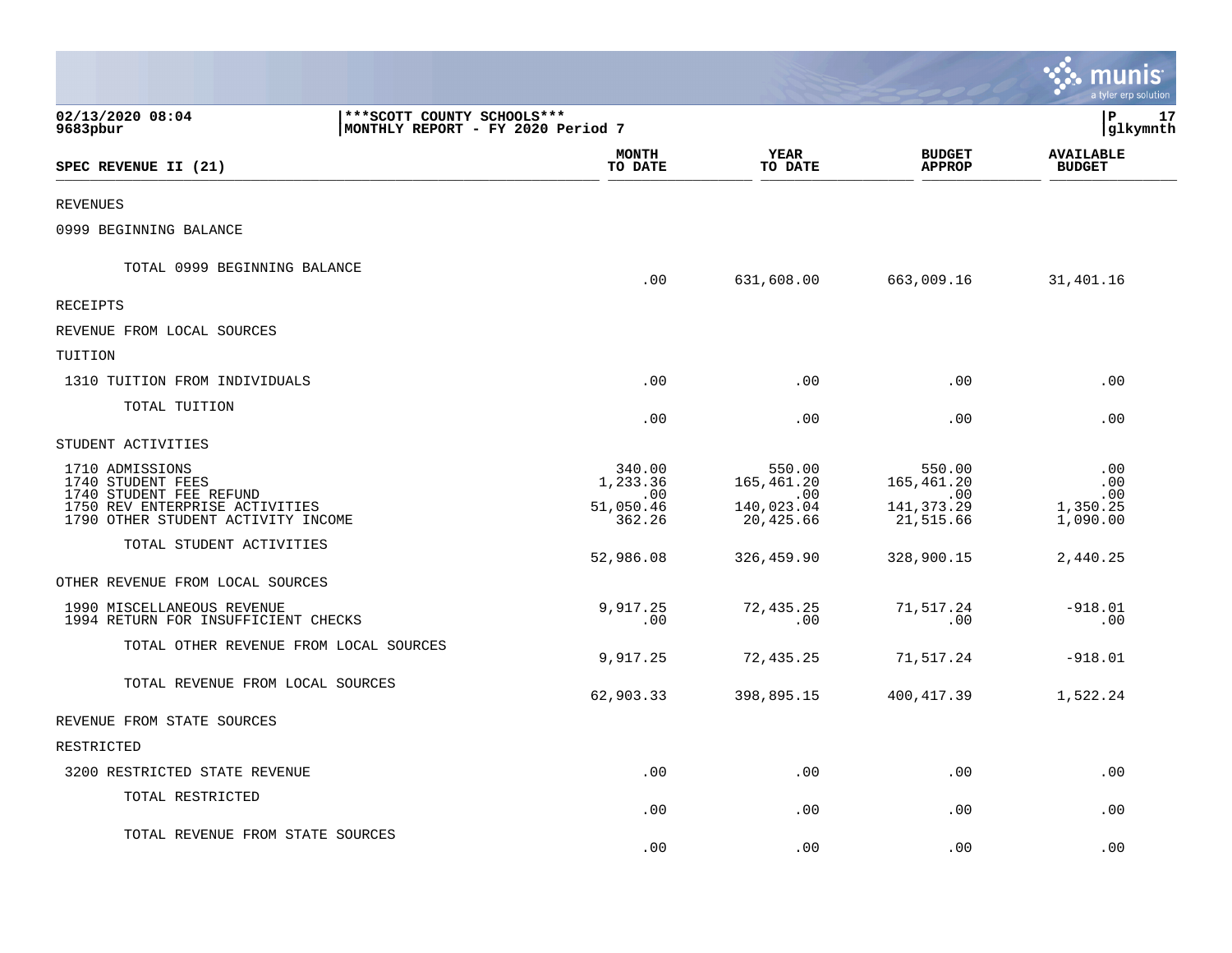|                              |                                                                 |                 |                                | <b>munis</b><br>a tyler erp solution |
|------------------------------|-----------------------------------------------------------------|-----------------|--------------------------------|--------------------------------------|
| 02/13/2020 08:04<br>9683pbur | ***SCOTT COUNTY SCHOOLS***<br>MONTHLY REPORT - FY 2020 Period 7 |                 |                                | P 18<br>glkymnth                     |
| SPEC REVENUE II (21)         | <b>MONTH</b><br>TO DATE                                         | YEAR<br>TO DATE | <b>BUDGET</b><br><b>APPROP</b> | <b>AVAILABLE</b><br><b>BUDGET</b>    |
| OTHER RECEIPTS               |                                                                 |                 |                                |                                      |
| INTERFUND TRANSFERS          |                                                                 |                 |                                |                                      |
| 5210 FUND TRANSFER           | $-12,073.86$                                                    | $-9,573.86$     | $-9,573.86$                    | .00                                  |
| TOTAL INTERFUND TRANSFERS    | $-12,073.86$                                                    | $-9,573.86$     | $-9,573.86$                    | .00                                  |
| TOTAL OTHER RECEIPTS         | $-12,073.86$                                                    | $-9,573.86$     | $-9,573.86$                    | .00                                  |
| TOTAL RECEIPTS               | 50,829.47                                                       | 389, 321.29     | 390,843.53                     | 1,522.24                             |
| TOTAL REVENUE                | 50,829.47                                                       | 1,020,929.29    | 1,053,852.69                   | 32,923.40                            |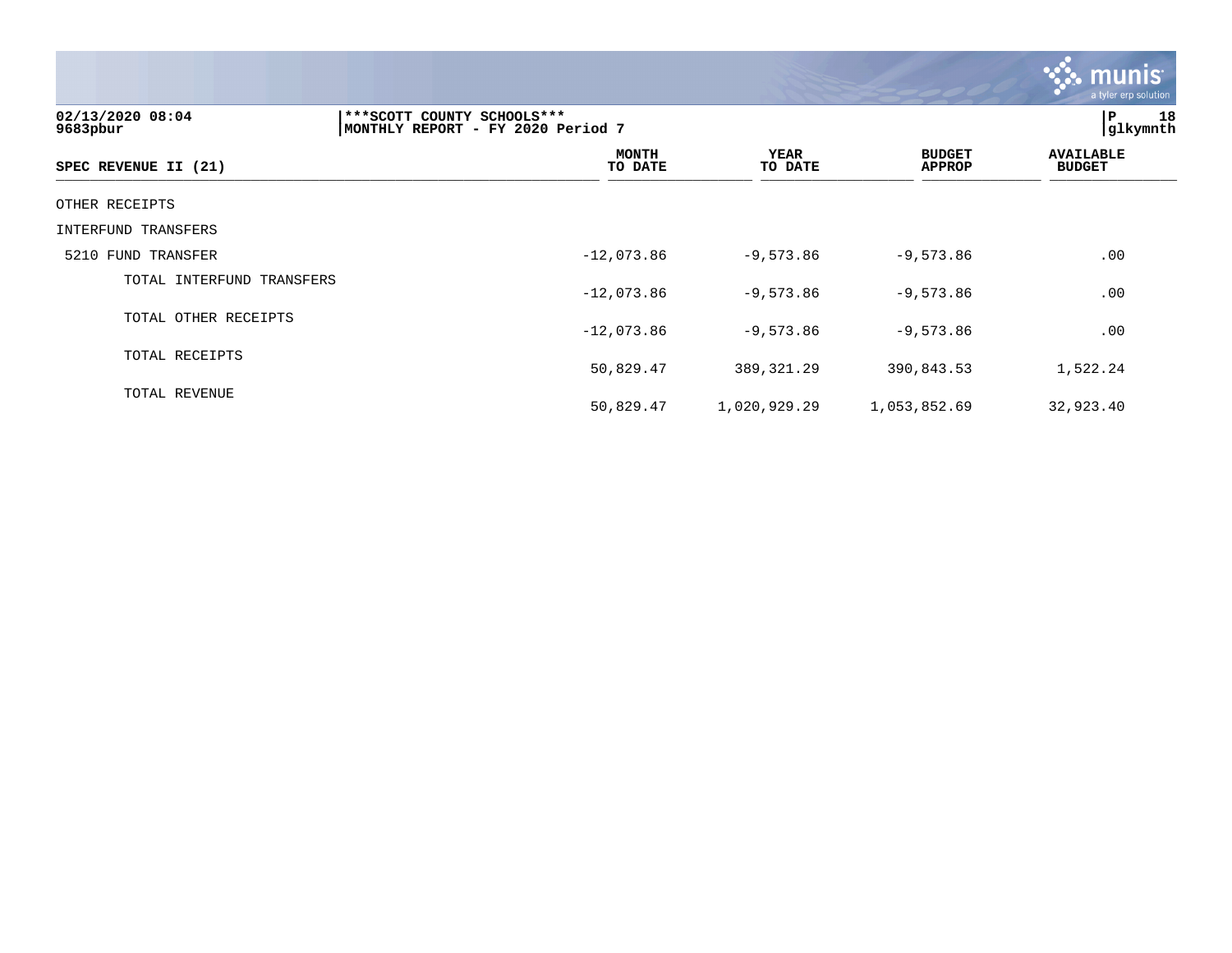

**02/13/2020 08:04 |\*\*\*SCOTT COUNTY SCHOOLS\*\*\* |P 19 MONTHLY REPORT - FY 2020 Period 7 MONTH AVAILABLE YEAR BUDGET** AVAILABLE SPEC REVENUE II (21) **TO DATE TO DATE APPROP BUDGET**  $\frac{10 \text{ B}}{10 \text{ B}}$   $\frac{10 \text{ B}}{10 \text{ B}}$   $\frac{10 \text{ B}}{10 \text{ B}}$   $\frac{10 \text{ B}}{10 \text{ B}}$   $\frac{10 \text{ B}}{10 \text{ B}}$   $\frac{10 \text{ B}}{10 \text{ B}}$   $\frac{10 \text{ B}}{10 \text{ B}}$   $\frac{10 \text{ B}}{10 \text{ B}}$ EXPENDITURES 1000 INSTRUCTION 0100 SALARIES PERSONNEL SERVICES 66 (1992) 850.00 850.00 4,898.34 16,344.83 11,446.49 (1992) 97 (1993) 97 (199<br>0264.80 166.344 16,344.83 16,344.80 16,344.80 16,344.80 17 (1993) 97 (1994) 97 164.80 17 16,344.80 17 16,344.8 0200 EMPLOYEE BENEFITS 48.97 264.80 .00 -264.80 0300 PURCHASED PROF AND TECH SERV  $1,283.00$   $2,018.00$   $2,018.00$   $2,000.00$   $-18.00$ <br>0400 PURCHASED PROPERTY SERVICES  $2,524.28$   $5,971.72$   $2,172.00$   $-3,799.72$ 0400 PURCHASED PROPERTY SERVICES (2,524.28 5,971.72 2,172.00 -3,799.72<br>0500 OTHER PURCHASED SERVICES (2,566.78 573.20 4,180.22 6,747.00 2,566.78<br>0600 SUPPLIES (313.40 24,884.57 248,488.39 893,801.79 645,313.40 0500 OTHER PURCHASED SERVICES 6600 SUPPLIES 6600 SUPPLIES 6600 SUPPLIES 0600 SUPPLIES 24,884.57 248,488.39 893,801.79 645,313.40 0700 PROPERTY .00 17,945.23 9,945.23 -8,000.00 0800 DEBT SERVICE AND MISCELLANEOUS 2,902.52 43,396.56 34,670.18 -8,726.38 0900 OTHER ITEMS TOTAL 1000 INSTRUCTION 33,066.54 327,163.26 965,681.03 638,517.77 2100 STUDENT SUPPORT SERVICES 0500 OTHER PURCHASED SERVICES .00 .00 .00 .00 0600 SUPPLIES 326.29 1,501.33 5,091.93 3,590.60 0800 DEBT SERVICE AND MISCELLANEOUS **.00** .00 .00 .00 284.55 284.55 284.55 TOTAL 2100 STUDENT SUPPORT SERVICES 326.29 1,501.33 5,376.48 3,875.15 2200 INSTRUCTIONAL STAFF SUPP SERV 0300 PURCHASED PROF AND TECH SERV .00 .00 .00 .00 0500 OTHER PURCHASED SERVICES .00 .00 .00 .00 0600 SUPPLIES 5,684.21 52,854.40 77,917.98 25,063.58 0700 PROPERTY .00 .00 .00 .00 0800 DEBT SERVICE AND MISCELLANEOUS .00 .00 .00 .00 TOTAL 2200 INSTRUCTIONAL STAFF SUPP SERV 5,684.21 52,854.40 77,917.98 25,063.58 2700 STUDENT TRANSPORTATION 0600 SUPPLIES .00 .00 .00 .00 0800 DEBT SERVICE AND MISCELLANEOUS **.00** 81.32 4,877.20 4,795.88 TOTAL 2700 STUDENT TRANSPORTATION .00 81.32 4,877.20 4,795.88 5200 FUND TRANSFERS 0900 OTHER ITEMS .00 .00 .00 .00 TOTAL 5200 FUND TRANSFERS  $.00$  .  $.00$  .  $.00$  .  $.00$  .  $.00$  .  $.00$ 

TOTAL EXPENDITURES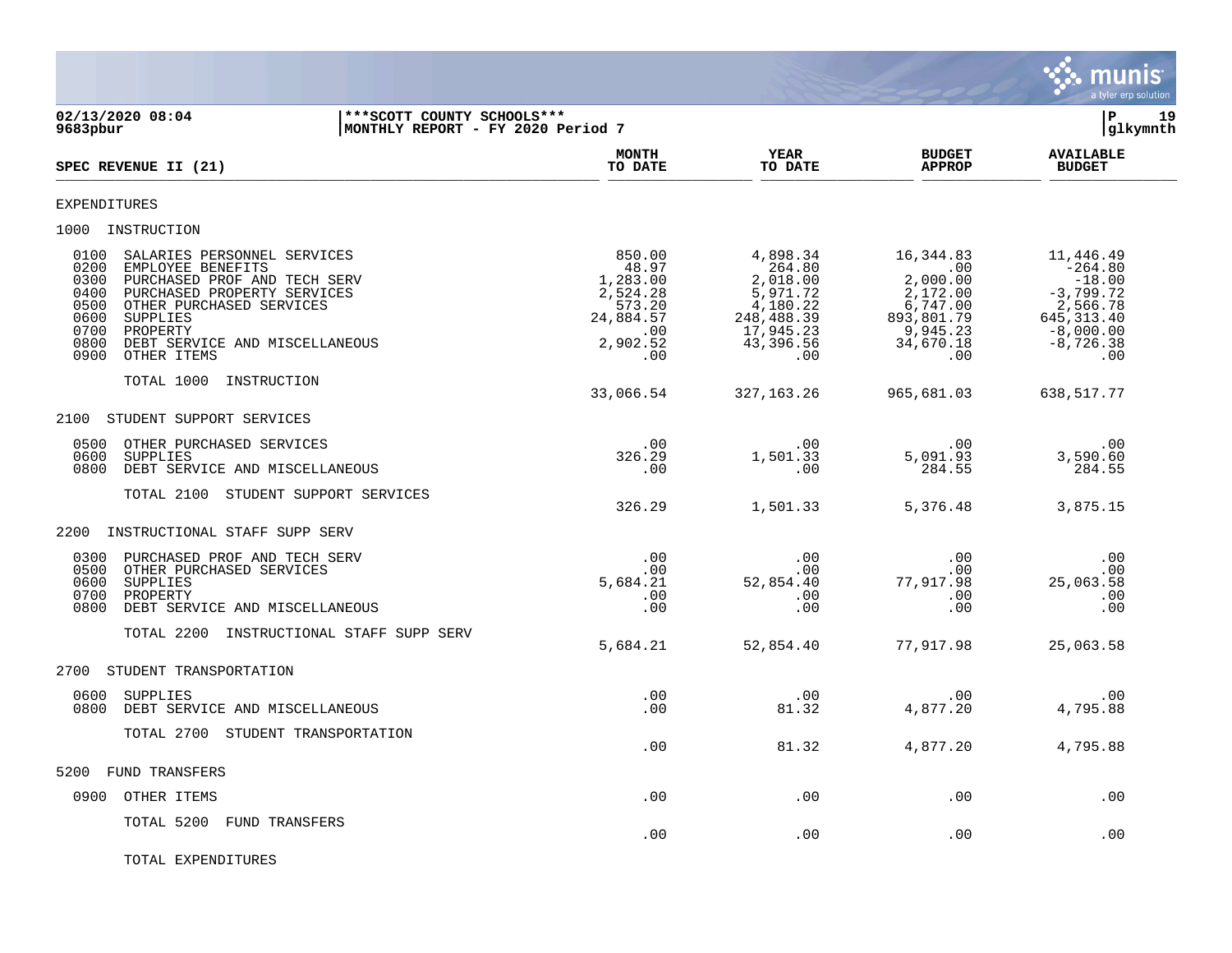|                                |                                                                   |                 |                         | <b>munis</b><br>a tyler erp solution |
|--------------------------------|-------------------------------------------------------------------|-----------------|-------------------------|--------------------------------------|
| 02/13/2020 08:04<br>9683pbur   | *** SCOTT COUNTY SCHOOLS ***<br>MONTHLY REPORT - FY 2020 Period 7 |                 |                         | 20<br>P<br>glkymnth                  |
| SPEC REVENUE II (21)           | <b>MONTH</b><br>TO DATE                                           | YEAR<br>TO DATE | <b>BUDGET</b><br>APPROP | <b>AVAILABLE</b><br><b>BUDGET</b>    |
|                                | 39,077.04                                                         | 381,600.31      | 1,053,852.69            | 672, 252.38                          |
| TOTAL FOR SPEC REVENUE II (21) | 11,752.43                                                         | 639,328.98      | $.00 \,$                | $-639, 328.98$                       |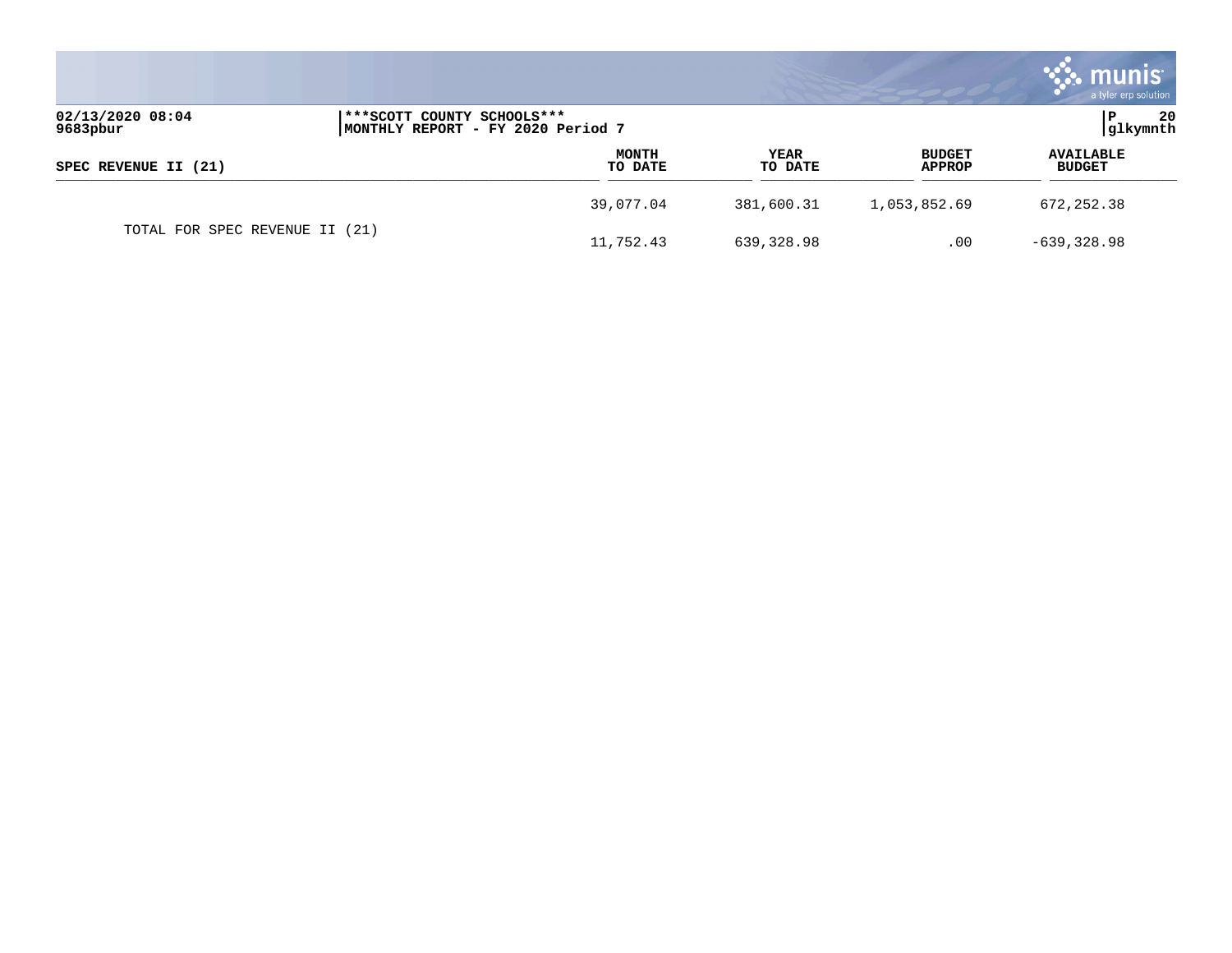|                                  |                                                                   |                         |                 |                                | <b>RA</b> munis<br>a tyler erp solution |
|----------------------------------|-------------------------------------------------------------------|-------------------------|-----------------|--------------------------------|-----------------------------------------|
| 02/13/2020 08:04<br>9683pbur     | *** SCOTT COUNTY SCHOOLS ***<br>MONTHLY REPORT - FY 2020 Period 7 |                         |                 |                                | lР<br>21<br> glkymnth                   |
| CAPITAL OUTLAY FUND (310)        |                                                                   | <b>MONTH</b><br>TO DATE | YEAR<br>TO DATE | <b>BUDGET</b><br><b>APPROP</b> | <b>AVAILABLE</b><br><b>BUDGET</b>       |
| <b>REVENUES</b>                  |                                                                   |                         |                 |                                |                                         |
| 0999 BEGINNING BALANCE           |                                                                   |                         |                 |                                |                                         |
| TOTAL 0999 BEGINNING BALANCE     |                                                                   | .00                     | .00             | .00                            | .00                                     |
| <b>RECEIPTS</b>                  |                                                                   |                         |                 |                                |                                         |
| REVENUE FROM LOCAL SOURCES       |                                                                   |                         |                 |                                |                                         |
| EARNINGS ON INVESTMENTS          |                                                                   |                         |                 |                                |                                         |
| 1510 INTEREST INCOME             |                                                                   | .00                     | .00             | .00                            | .00                                     |
| TOTAL EARNINGS ON INVESTMENTS    |                                                                   | .00                     | .00             | .00                            | .00                                     |
| TOTAL REVENUE FROM LOCAL SOURCES |                                                                   | .00                     | .00             | .00                            | .00                                     |
| REVENUE FROM STATE SOURCES       |                                                                   |                         |                 |                                |                                         |
| RESTRICTED                       |                                                                   |                         |                 |                                |                                         |
| 3200 RESTRICTED STATE REVENUE    |                                                                   | .00                     | 430,000.00      | 837,868.00                     | 407,868.00                              |
| TOTAL RESTRICTED                 |                                                                   | .00                     | 430,000.00      | 837,868.00                     | 407,868.00                              |
| TOTAL REVENUE FROM STATE SOURCES |                                                                   | .00                     | 430,000.00      | 837,868.00                     | 407,868.00                              |
| OTHER RECEIPTS                   |                                                                   |                         |                 |                                |                                         |
| INTERFUND TRANSFERS              |                                                                   |                         |                 |                                |                                         |
| 5210 FUND TRANSFER               |                                                                   | .00                     | .00             | .00                            | .00                                     |
| TOTAL INTERFUND TRANSFERS        |                                                                   | .00                     | .00             | .00                            | .00                                     |
| TOTAL OTHER RECEIPTS             |                                                                   | .00                     | .00             | .00                            | .00                                     |
| TOTAL RECEIPTS                   |                                                                   | .00                     | 430,000.00      | 837,868.00                     | 407,868.00                              |
| TOTAL REVENUE                    |                                                                   | .00                     | 430,000.00      | 837,868.00                     | 407,868.00                              |

the contract of the contract of the contract of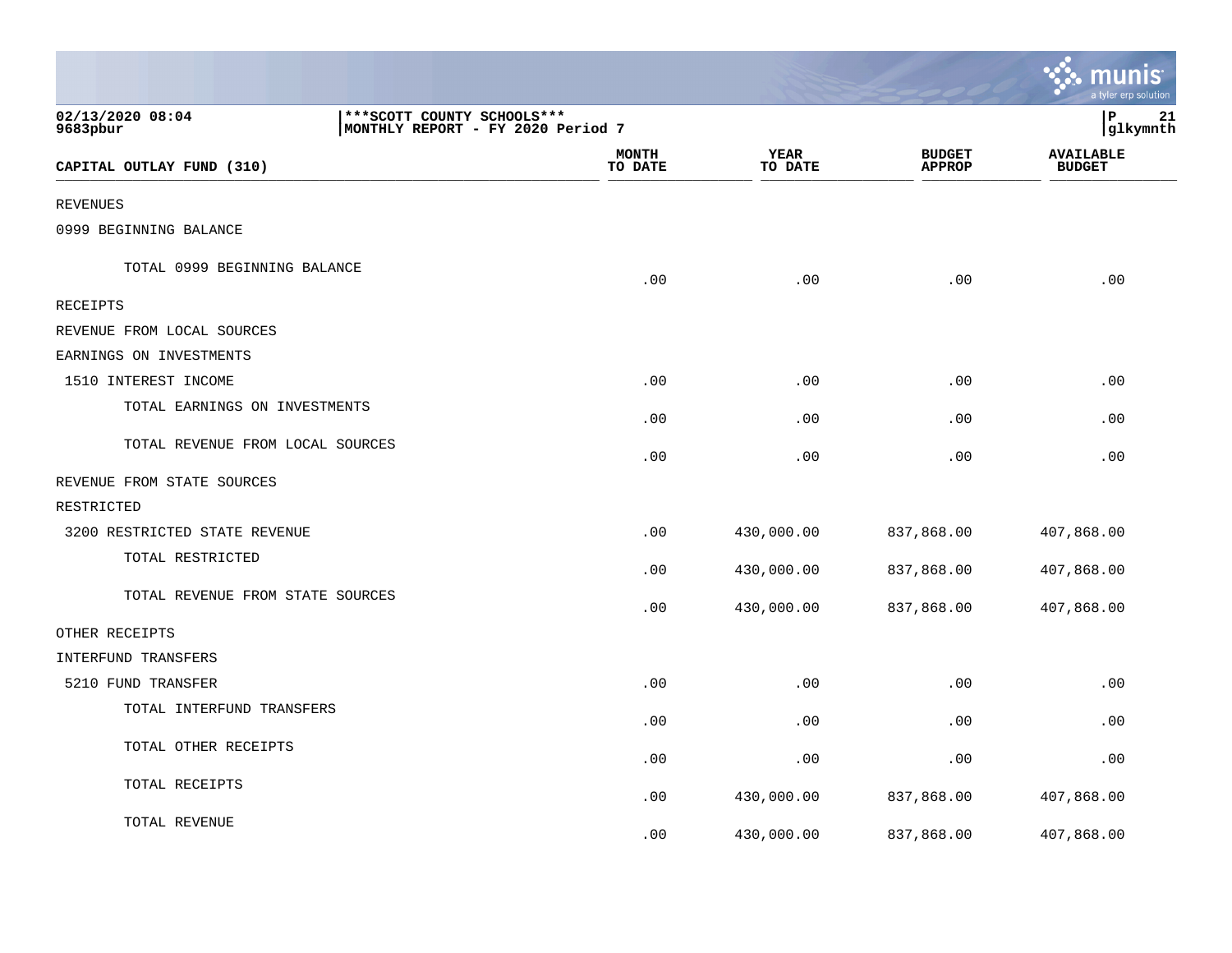

| 02/13/2020 08:04<br>9683pbur                                                                                                                                                                            | *** SCOTT COUNTY SCHOOLS ***<br>MONTHLY REPORT - FY 2020 Period 7 |                                        |                                        |                                               | 22<br>ΙP<br> glkymnth                         |
|---------------------------------------------------------------------------------------------------------------------------------------------------------------------------------------------------------|-------------------------------------------------------------------|----------------------------------------|----------------------------------------|-----------------------------------------------|-----------------------------------------------|
| CAPITAL OUTLAY FUND (310)                                                                                                                                                                               |                                                                   | <b>MONTH</b><br>TO DATE                | <b>YEAR</b><br>TO DATE                 | <b>BUDGET</b><br><b>APPROP</b>                | <b>AVAILABLE</b><br><b>BUDGET</b>             |
| <b>EXPENDITURES</b>                                                                                                                                                                                     |                                                                   |                                        |                                        |                                               |                                               |
| PLANT OPERATIONS AND MAINTENANCE<br>2600                                                                                                                                                                |                                                                   |                                        |                                        |                                               |                                               |
| 0100<br>SALARIES PERSONNEL SERVICES<br>0200<br>EMPLOYEE BENEFITS<br>0300<br>PURCHASED PROF AND TECH SERV<br>PURCHASED PROPERTY SERVICES<br>0400<br>0500<br>OTHER PURCHASED SERVICES<br>0600<br>SUPPLIES |                                                                   | .00<br>.00<br>.00<br>.00<br>.00<br>.00 | .00<br>.00<br>.00<br>.00<br>.00<br>.00 | .00<br>.00<br>.00<br>540,591.26<br>.00<br>.00 | .00<br>.00<br>.00<br>540,591.26<br>.00<br>.00 |
| TOTAL 2600                                                                                                                                                                                              | PLANT OPERATIONS AND MAINTENANCE                                  | .00                                    | .00                                    | 540,591.26                                    | 540,591.26                                    |
| 5200<br><b>FUND TRANSFERS</b>                                                                                                                                                                           |                                                                   |                                        |                                        |                                               |                                               |
| 0900<br>OTHER ITEMS                                                                                                                                                                                     |                                                                   | .00                                    | 297, 276.74                            | 297,276.74                                    | .00                                           |
| TOTAL 5200<br>FUND TRANSFERS                                                                                                                                                                            |                                                                   | .00                                    | 297, 276. 74                           | 297,276.74                                    | .00                                           |
| TOTAL EXPENDITURES                                                                                                                                                                                      |                                                                   | .00                                    | 297, 276.74                            | 837,868.00                                    | 540,591.26                                    |
| TOTAL FOR CAPITAL OUTLAY FUND (310)                                                                                                                                                                     |                                                                   | .00                                    | 132,723.26                             | .00                                           | $-132, 723.26$                                |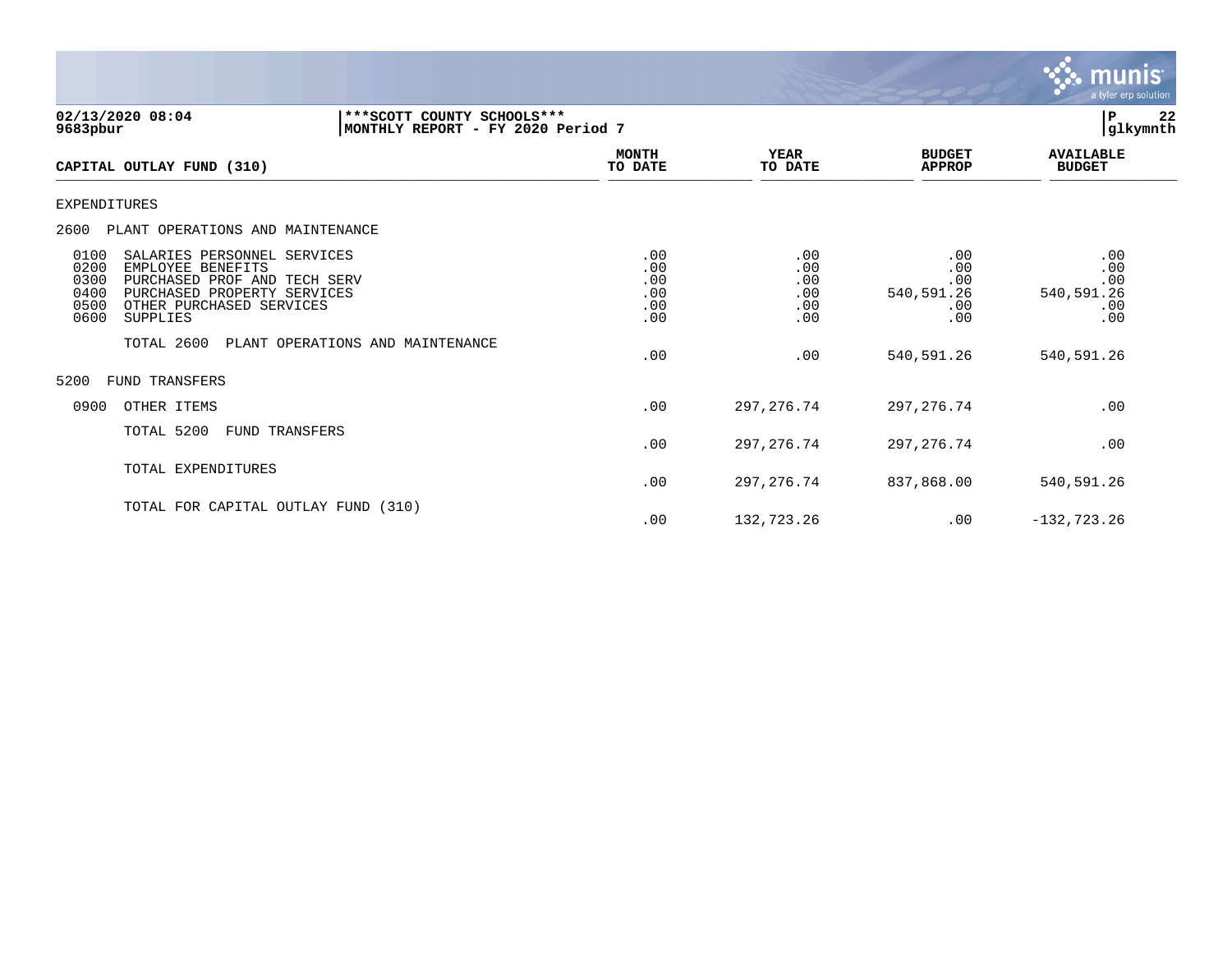|                                                    |                                                                   |                         |                        |                                | munis<br>a tyler erp solution     |
|----------------------------------------------------|-------------------------------------------------------------------|-------------------------|------------------------|--------------------------------|-----------------------------------|
| 02/13/2020 08:04<br>9683pbur                       | *** SCOTT COUNTY SCHOOLS ***<br>MONTHLY REPORT - FY 2020 Period 7 |                         |                        |                                | ΙP<br>23<br>glkymnth              |
| BUILDING FUND (5 CENT LEVY) (3                     |                                                                   | <b>MONTH</b><br>TO DATE | <b>YEAR</b><br>TO DATE | <b>BUDGET</b><br><b>APPROP</b> | <b>AVAILABLE</b><br><b>BUDGET</b> |
| <b>REVENUES</b>                                    |                                                                   |                         |                        |                                |                                   |
| 0999 BEGINNING BALANCE                             |                                                                   |                         |                        |                                |                                   |
| TOTAL 0999 BEGINNING BALANCE                       |                                                                   | .00                     | .00                    | .00                            | .00                               |
| RECEIPTS                                           |                                                                   |                         |                        |                                |                                   |
| REVENUE FROM LOCAL SOURCES                         |                                                                   |                         |                        |                                |                                   |
| AD VALOREM TAXES                                   |                                                                   |                         |                        |                                |                                   |
| 1111 GENERAL PROPERTY TAX<br>1113 PSC PROPERTY TAX |                                                                   | .00<br>.00              | 11, 122, 116.00<br>.00 | 11, 122, 116.00<br>.00         | .00<br>.00                        |
| TOTAL AD VALOREM TAXES                             |                                                                   | .00                     | 11, 122, 116.00        | 11, 122, 116.00                | .00                               |
| EARNINGS ON INVESTMENTS                            |                                                                   |                         |                        |                                |                                   |
| 1510 INTEREST INCOME                               |                                                                   | .00                     | .00                    | .00                            | .00                               |
| TOTAL EARNINGS ON INVESTMENTS                      |                                                                   | .00                     | .00                    | .00                            | .00                               |
| TOTAL REVENUE FROM LOCAL SOURCES                   |                                                                   | .00                     | 11, 122, 116.00        | 11, 122, 116.00                | .00                               |
| REVENUE FROM STATE SOURCES                         |                                                                   |                         |                        |                                |                                   |
| RESTRICTED                                         |                                                                   |                         |                        |                                |                                   |
| 3200 RESTRICTED STATE REVENUE                      |                                                                   | .00                     | 871,020.00             | 1,605,103.00                   | 734,083.00                        |
| TOTAL RESTRICTED                                   |                                                                   | .00                     | 871,020.00             | 1,605,103.00                   | 734,083.00                        |
| TOTAL REVENUE FROM STATE SOURCES                   |                                                                   | .00                     | 871,020.00             | 1,605,103.00                   | 734,083.00                        |
| TOTAL RECEIPTS                                     |                                                                   | .00                     | 11,993,136.00          | 12,727,219.00                  | 734,083.00                        |
| TOTAL REVENUE                                      |                                                                   | .00                     | 11,993,136.00          | 12,727,219.00                  | 734,083.00                        |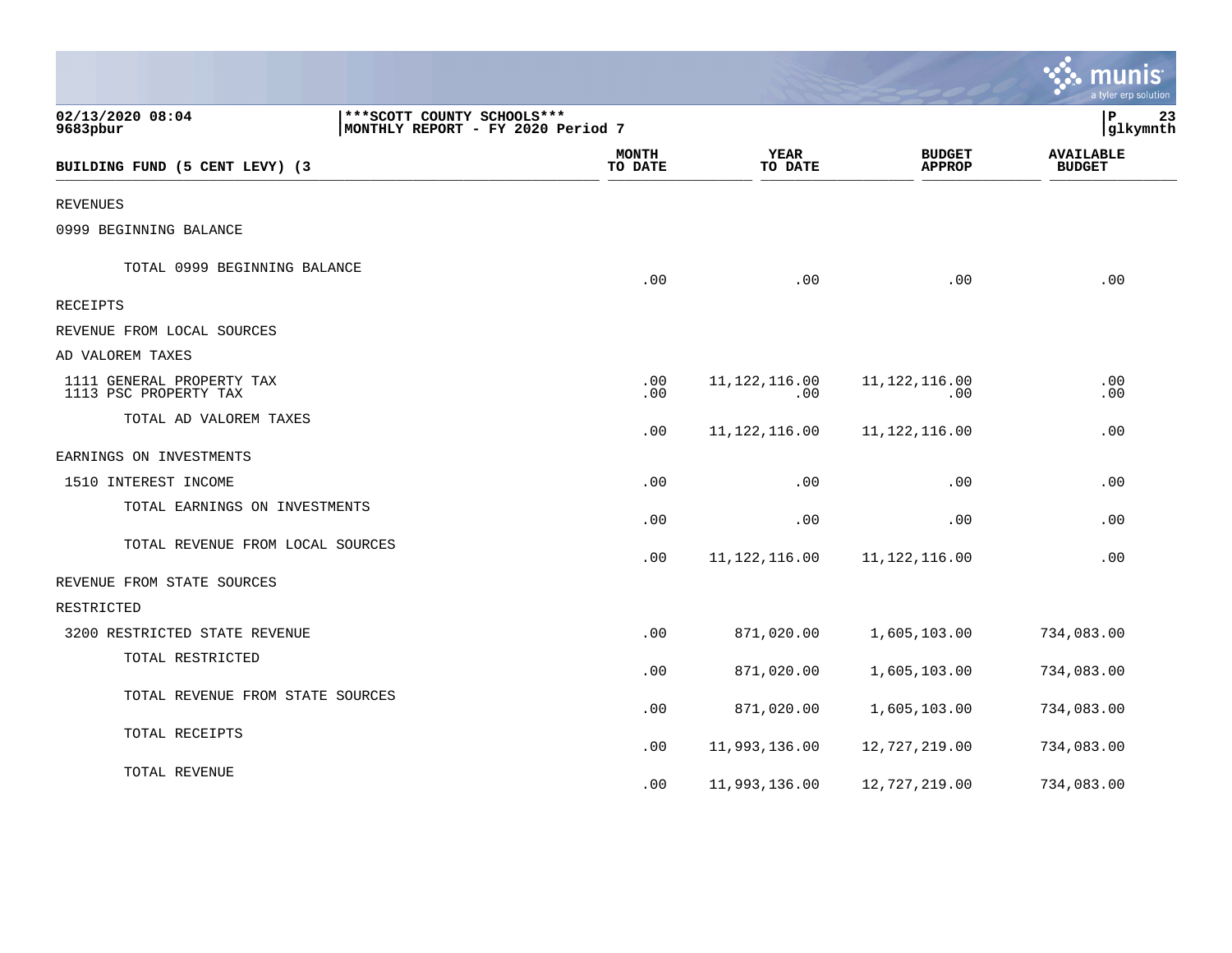|                                                                                                    |                         |                        |                                | munis<br>a tyler erp solution     |
|----------------------------------------------------------------------------------------------------|-------------------------|------------------------|--------------------------------|-----------------------------------|
| 02/13/2020 08:04<br>*** SCOTT COUNTY SCHOOLS ***<br>9683pbur<br> MONTHLY REPORT - FY 2020 Period 7 |                         |                        |                                | 24<br>P<br>glkymnth               |
| BUILDING FUND (5 CENT LEVY) (3                                                                     | <b>MONTH</b><br>TO DATE | <b>YEAR</b><br>TO DATE | <b>BUDGET</b><br><b>APPROP</b> | <b>AVAILABLE</b><br><b>BUDGET</b> |
| <b>EXPENDITURES</b>                                                                                |                         |                        |                                |                                   |
| LAND IMPROVEMENTS<br>4200                                                                          |                         |                        |                                |                                   |
| 0700<br>PROPERTY                                                                                   | .00                     | .00                    | .33                            | .33                               |
| TOTAL 4200<br>LAND IMPROVEMENTS                                                                    | .00                     | .00                    | .33                            | .33                               |
| BUILDING ACQUISTIONS & CONSTRUCTION<br>4500                                                        |                         |                        |                                |                                   |
| 0400<br>PURCHASED PROPERTY SERVICES                                                                | .00                     | .00                    | .00                            | .00                               |
| TOTAL 4500<br>BUILDING ACQUISTIONS & CONSTRUCTION                                                  | .00                     | .00                    | .00                            | .00                               |
| 5200<br><b>FUND TRANSFERS</b>                                                                      |                         |                        |                                |                                   |
| 0900<br>OTHER ITEMS                                                                                | .00                     | 12,727,219.00          | 12,727,218.67                  | $-.33$                            |
| TOTAL 5200<br><b>FUND TRANSFERS</b>                                                                | .00                     | 12,727,219.00          | 12,727,218.67                  | $-.33$                            |
| TOTAL EXPENDITURES                                                                                 | .00                     | 12,727,219.00          | 12,727,219.00                  | .00                               |
| TOTAL FOR BUILDING FUND (5 CENT LEVY) (320)                                                        | .00                     | $-734,083.00$          | .00                            | 734,083.00                        |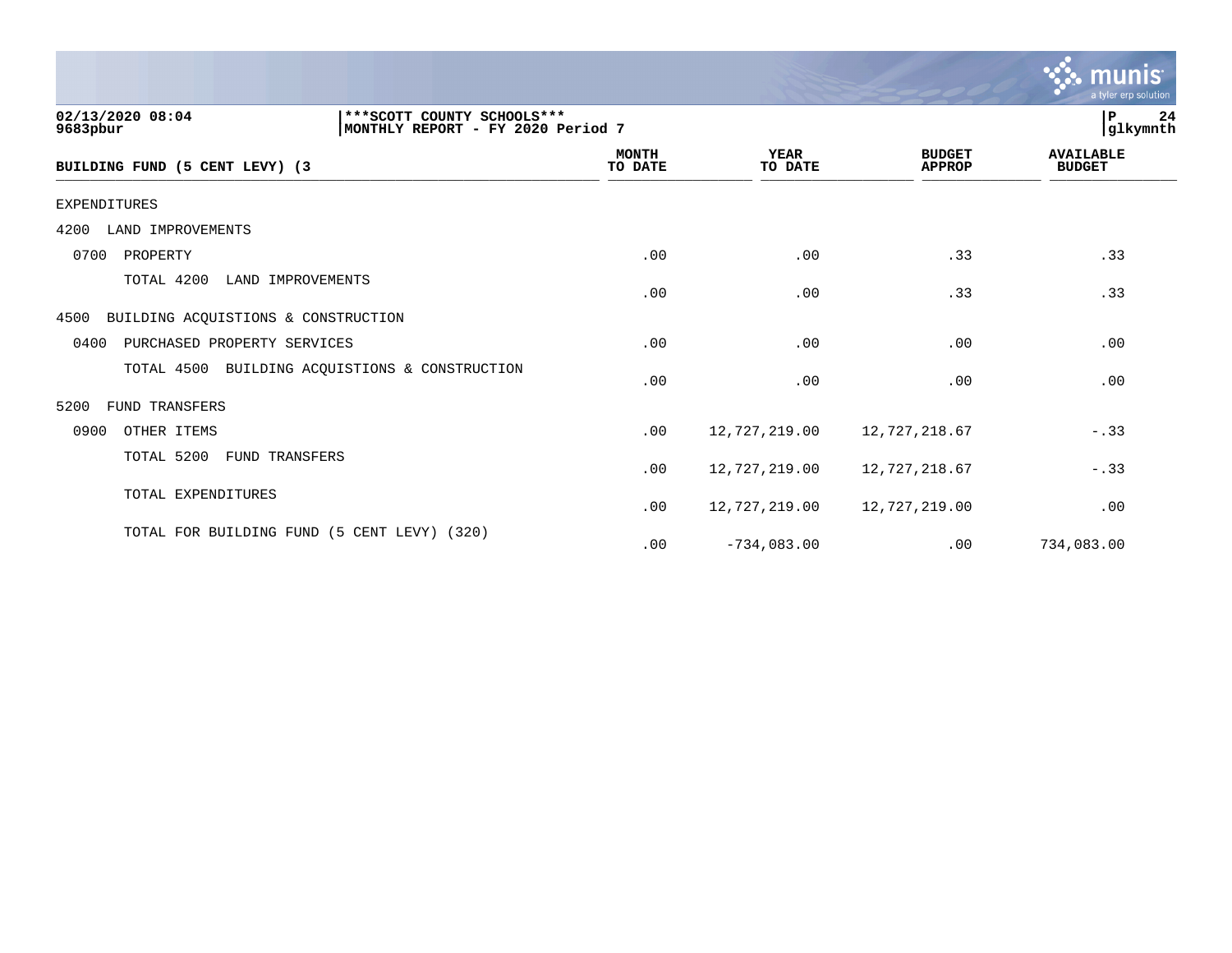|                                                                                                   |                         |                          |                                | <b>N. MUNIS</b><br>a tyler erp solution |
|---------------------------------------------------------------------------------------------------|-------------------------|--------------------------|--------------------------------|-----------------------------------------|
| 02/13/2020 08:04<br>*** SCOTT COUNTY SCHOOLS ***<br>MONTHLY REPORT - FY 2020 Period 7<br>9683pbur |                         |                          |                                | lР<br>25<br> glkymnth                   |
| CONSTRUCTION FUND (360)                                                                           | <b>MONTH</b><br>TO DATE | YEAR<br>TO DATE          | <b>BUDGET</b><br><b>APPROP</b> | <b>AVAILABLE</b><br><b>BUDGET</b>       |
| REVENUES                                                                                          |                         |                          |                                |                                         |
| 0999 BEGINNING BALANCE                                                                            |                         |                          |                                |                                         |
| TOTAL 0999 BEGINNING BALANCE                                                                      | .00                     | .00                      | .00                            | .00                                     |
| RECEIPTS                                                                                          |                         |                          |                                |                                         |
| REVENUE FROM LOCAL SOURCES                                                                        |                         |                          |                                |                                         |
| EARNINGS ON INVESTMENTS                                                                           |                         |                          |                                |                                         |
| 1510 INTEREST INCOME<br>1510 INTEREST - OTHER<br>1530 NET UNREALIZED GAIN ON INVEST               | 6,176.80<br>.00<br>.00  | 280,904.95<br>.00<br>.00 | .00<br>.00<br>.00              | $-280,904.95$<br>.00<br>.00             |
| TOTAL EARNINGS ON INVESTMENTS                                                                     | 6,176.80                | 280,904.95               | .00                            | $-280,904.95$                           |
| OTHER REVENUE FROM LOCAL SOURCES                                                                  |                         |                          |                                |                                         |
| 1920 CONTRIBUTIONS/DONATIONS<br>1990 MISCELLANEOUS REVENUE                                        | .00<br>.00              | .00<br>.00               | .00<br>.00                     | .00<br>.00                              |
| TOTAL OTHER REVENUE FROM LOCAL SOURCES                                                            | .00                     | .00                      | .00                            | .00                                     |
| TOTAL REVENUE FROM LOCAL SOURCES                                                                  | 6,176.80                | 280,904.95               | .00                            | $-280,904.95$                           |
| REVENUE FROM STATE SOURCES                                                                        |                         |                          |                                |                                         |
| RESTRICTED                                                                                        |                         |                          |                                |                                         |
| 3200 RESTRICTED STATE REVENUE                                                                     | .00                     | .00                      | .00                            | .00                                     |
| TOTAL RESTRICTED                                                                                  | .00                     | .00                      | .00                            | .00                                     |
| TOTAL REVENUE FROM STATE SOURCES                                                                  | .00                     | .00                      | .00                            | .00                                     |
| OTHER RECEIPTS                                                                                    |                         |                          |                                |                                         |
| BOND ISSUANCE                                                                                     |                         |                          |                                |                                         |
| 5110 BOND PRINCIPAL PROCEEDS<br>5120 BOND PREMIUM                                                 | .00<br>.00              | .00<br>.00               | .00<br>.00                     | .00<br>.00                              |
| TOTAL BOND ISSUANCE                                                                               | .00                     | .00                      | .00                            | .00                                     |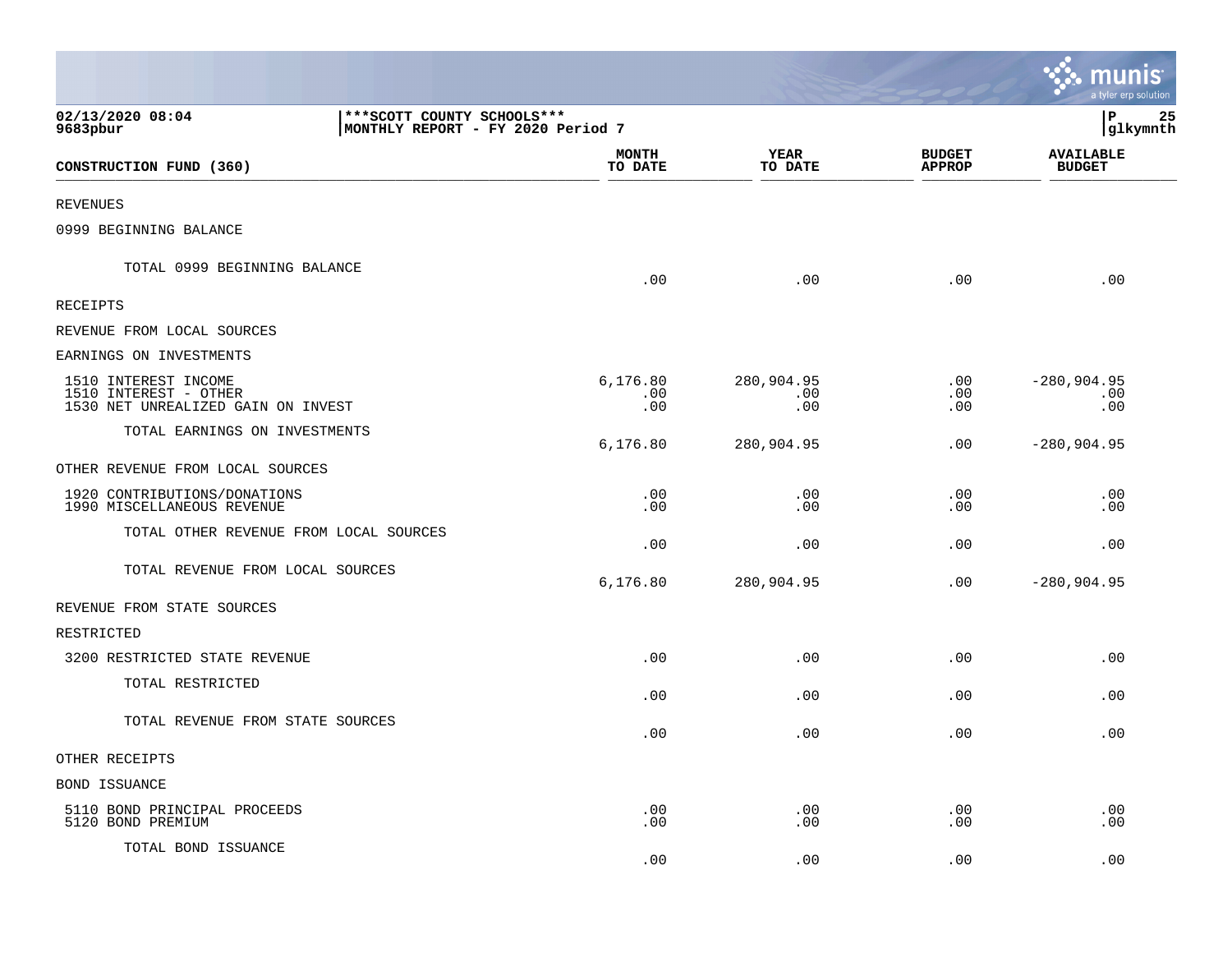|                                       |                                                                   |                         |                        |                                | munis<br>a tyler erp solution     |
|---------------------------------------|-------------------------------------------------------------------|-------------------------|------------------------|--------------------------------|-----------------------------------|
| 02/13/2020 08:04<br>9683pbur          | *** SCOTT COUNTY SCHOOLS ***<br>MONTHLY REPORT - FY 2020 Period 7 |                         |                        |                                | 26<br>P<br>glkymnth               |
| CONSTRUCTION FUND (360)               |                                                                   | <b>MONTH</b><br>TO DATE | <b>YEAR</b><br>TO DATE | <b>BUDGET</b><br><b>APPROP</b> | <b>AVAILABLE</b><br><b>BUDGET</b> |
| <b>INTERFUND TRANSFERS</b>            |                                                                   |                         |                        |                                |                                   |
| 5210 FUND TRANSFER                    |                                                                   | .00                     | 1,041,501.00           | .00                            | $-1,041,501.00$                   |
| TOTAL INTERFUND TRANSFERS             |                                                                   | .00                     | 1,041,501.00           | .00                            | $-1,041,501.00$                   |
| SALE OR COMP FOR LOSS OF ASSETS       |                                                                   |                         |                        |                                |                                   |
| 5311 SALE OF LAND & IMPROVEMENTS      |                                                                   | .00                     | .00                    | .00                            | .00                               |
| TOTAL SALE OR COMP FOR LOSS OF ASSETS |                                                                   | .00                     | .00                    | .00                            | .00                               |
| TOTAL OTHER RECEIPTS                  |                                                                   | .00                     | 1,041,501.00           | .00                            | $-1,041,501.00$                   |
| TOTAL RECEIPTS                        |                                                                   | 6,176.80                | 1,322,405.95           | .00                            | $-1,322,405.95$                   |
| TOTAL REVENUE                         |                                                                   | 6,176.80                | 1,322,405.95           | .00                            | $-1,322,405.95$                   |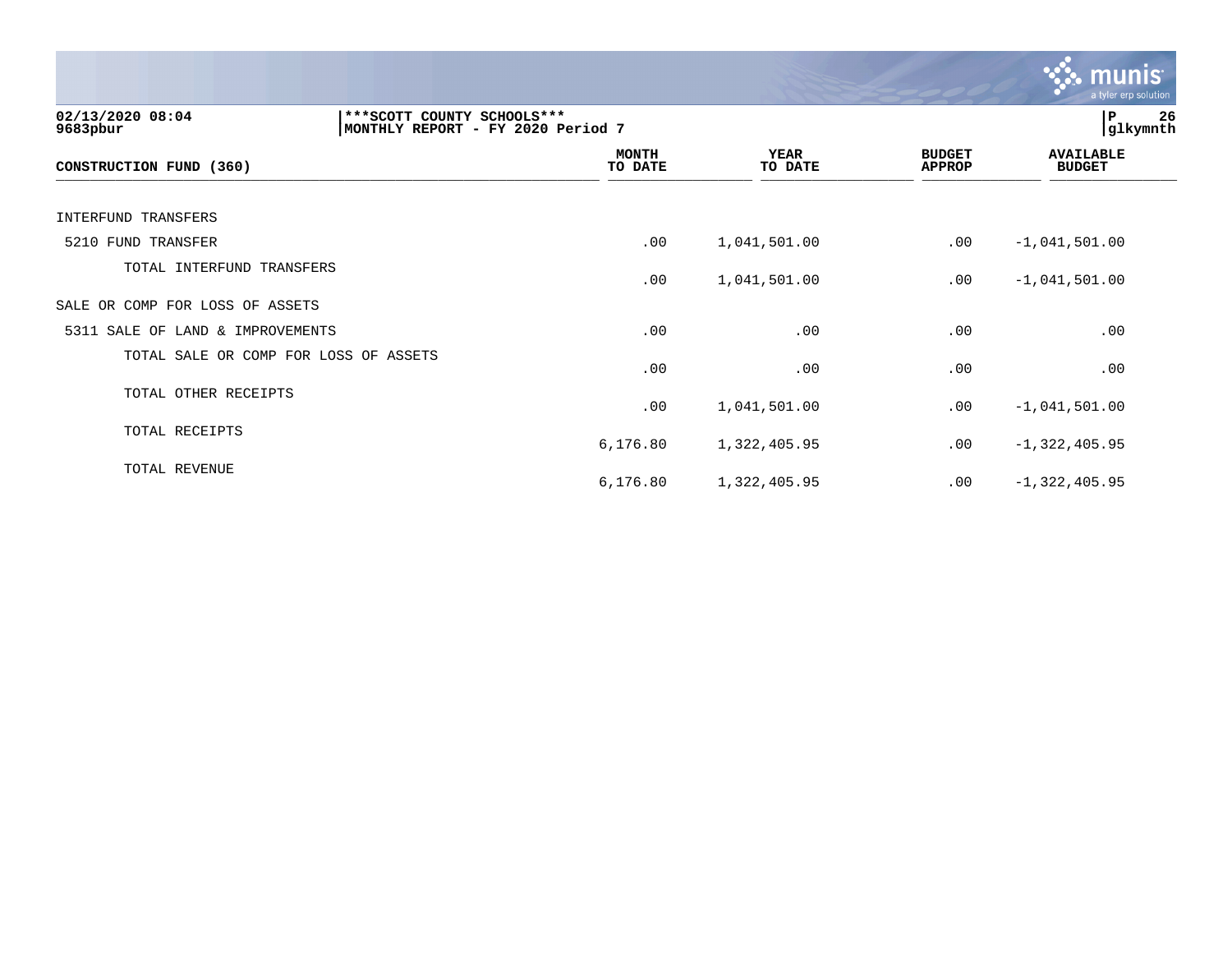

**02/13/2020 08:04 |\*\*\*SCOTT COUNTY SCHOOLS\*\*\* |P 27 MONTHLY REPORT - FY 2020 Period 7 MONTH AVAILABLE YEAR BUDGET** AVAILABLE **CONSTRUCTION FUND (360) TO DATE TO DATE APPROP BUDGET**   $\frac{10 \text{ Bhe}}{10 \text{ Bhe}}$   $\frac{10 \text{ Bhe}}{10 \text{ Bhe}}$   $\frac{10 \text{ Bhe}}{10 \text{ Bhe}}$   $\frac{10 \text{ Bhe}}{10 \text{ Bhe}}$   $\frac{10 \text{ Bhe}}{10 \text{ Bhe}}$   $\frac{10 \text{ Bhe}}{10 \text{ Bhe}}$   $\frac{10 \text{ Bhe}}{10 \text{ Bhe}}$ EXPENDITURES 4100 LAND/SITE ACQUISITIONS 0300 PURCHASED PROF AND TECH SERV .00 .00 .00 .00 0500 OTHER PURCHASED SERVICES .00 .00 .00 .00 0700 PROPERTY .00 .00 .00 .00 0800 DEBT SERVICE AND MISCELLANEOUS .00 .00 .00 .00 TOTAL 4100 LAND/SITE ACQUISITIONS  $.00$  .  $.00$  .  $.00$  .  $.00$  .  $.00$  .  $.00$ 4500 BUILDING ACQUISTIONS & CONSTRUCTION 0300 PURCHASED PROF AND TECH SERV 11,973.79 336,017.19 11,973.79 336,017.19 0400 PURCHASED PROPERTY SERVICES 34<br>11,973.79 22,702,652.34 .00 -22,702,652.34 0400 PURCHASED PROPERTY SERVICES 875,237.57 22,702,652.34 .00 -22,702,652.34 .00 .00 .00 .00 .00 .00 .00 .00 .00 .00 .00 .00 .00 .00 .0 0500 OTHER PURCHASED SERVICES .00 .00 .00 .00 0600 SUPPLIES .00 309,556.08 .00 -309,556.08 0700 PROPERTY 17,757.45 3,378,754.05 .00 -3,378,754.05 0800 DEBT SERVICE AND MISCELLANEOUS .00 .00 .00 .00 0840 CONTINGENCY TOTAL 4500 BUILDING ACQUISTIONS & CONSTRUCTION 904,968.81 26,726,979.66 .00 -26,726,979.66 4600 SITE IMPROVEMENT 0300 PURCHASED PROF AND TECH SERV .00 .00 .00 .00 0400 PURCHASED PROPERTY SERVICES .00 .00 .00 .00 0500 OTHER PURCHASED SERVICES .00 .00 .00 .00 0700 PROPERTY .00 .00 .00 .00 0800 DEBT SERVICE AND MISCELLANEOUS .00 .00 .00 .00 0840 CONTINGENCY TOTAL 4600 SITE IMPROVEMENT  $.00$  .  $.00$  .  $.00$  .  $.00$  .  $.00$  .  $.00$ 4700 BUILDING IMPROVEMENTS 0300 PURCHASED PROF AND TECH SERV .00 .00 .00 .00 0400 PURCHASED PROPERTY SERVICES .00 6,703,734.10 .00 -6,703,734.10 0500 OTHER PURCHASED SERVICES .00 .00 .00 .00 0700 PROPERTY .00 .00 .00 .00 0800 DEBT SERVICE AND MISCELLANEOUS .00 .00 .00 .00 0840 CONTINGENCY .00 .00 .00 .00 0900 OTHER ITEMS TOTAL 4700 BUILDING IMPROVEMENTS .00 6,703,734.10 .00 -6,703,734.10 4900 OTHER - FACILITIES

0300 PURCHASED PROF AND TECH SERV 1.834.31 1.834.31 13,102.58 .00 -13,102.58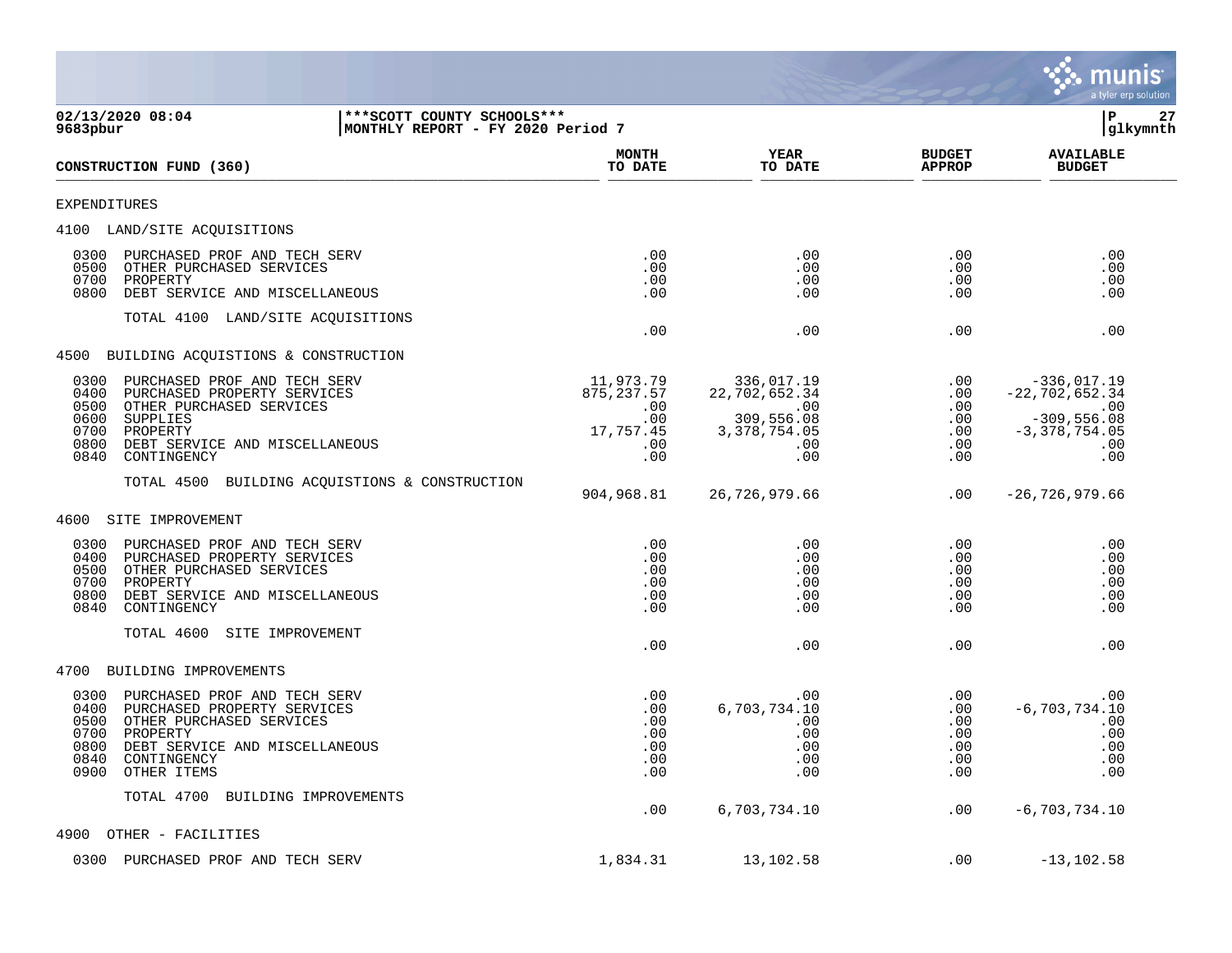

## **02/13/2020 08:04 |\*\*\*SCOTT COUNTY SCHOOLS\*\*\* |P 28 9683pbur |MONTHLY REPORT - FY 2020 Period 7 |glkymnth**

| CONSTRUCTION FUND (360)                                                                                                                                                                                        | <b>MONTH</b><br>TO DATE                       | <b>YEAR</b><br>TO DATE                               | <b>BUDGET</b><br><b>APPROP</b>                | <b>AVAILABLE</b><br><b>BUDGET</b>                       |  |
|----------------------------------------------------------------------------------------------------------------------------------------------------------------------------------------------------------------|-----------------------------------------------|------------------------------------------------------|-----------------------------------------------|---------------------------------------------------------|--|
| 0400<br>PURCHASED PROPERTY SERVICES<br>0500<br>OTHER PURCHASED SERVICES<br>0600<br><b>SUPPLIES</b><br>0700<br>PROPERTY<br>0800<br>DEBT SERVICE AND MISCELLANEOUS<br>0840<br>CONTINGENCY<br>0900<br>OTHER ITEMS | .00<br>.00<br>.00<br>.00<br>.00<br>.00<br>.00 | 727,853.38<br>.00<br>.00<br>.00<br>.00<br>.00<br>.00 | .00<br>.00<br>.00<br>.00<br>.00<br>.00<br>.00 | $-727,853.38$<br>.00<br>.00<br>.00<br>.00<br>.00<br>.00 |  |
| TOTAL 4900<br>OTHER - FACILITIES                                                                                                                                                                               | 1,834.31                                      | 740,955.96                                           | .00                                           | $-740,955.96$                                           |  |
| 5100<br>DEBT SERVICE                                                                                                                                                                                           |                                               |                                                      |                                               |                                                         |  |
| 0800<br>DEBT SERVICE AND MISCELLANEOUS<br>0900<br>OTHER ITEMS                                                                                                                                                  | .00<br>.00                                    | .00<br>.00                                           | .00<br>.00                                    | .00<br>.00                                              |  |
| TOTAL 5100<br>DEBT SERVICE                                                                                                                                                                                     | .00                                           | .00                                                  | .00                                           | .00                                                     |  |
| 5200<br><b>FUND TRANSFERS</b>                                                                                                                                                                                  |                                               |                                                      |                                               |                                                         |  |
| 0900<br>OTHER ITEMS                                                                                                                                                                                            | .00                                           | .00                                                  | .00                                           | .00                                                     |  |
| TOTAL 5200<br>FUND TRANSFERS                                                                                                                                                                                   | .00                                           | .00                                                  | .00                                           | .00                                                     |  |
| TOTAL EXPENDITURES                                                                                                                                                                                             | 906,803.12                                    | 34,171,669.72                                        | .00                                           | $-34, 171, 669.72$                                      |  |
| TOTAL FOR CONSTRUCTION FUND (360)                                                                                                                                                                              | $-900,626.32$                                 | $-32,849,263.77$                                     | .00                                           | 32,849,263.77                                           |  |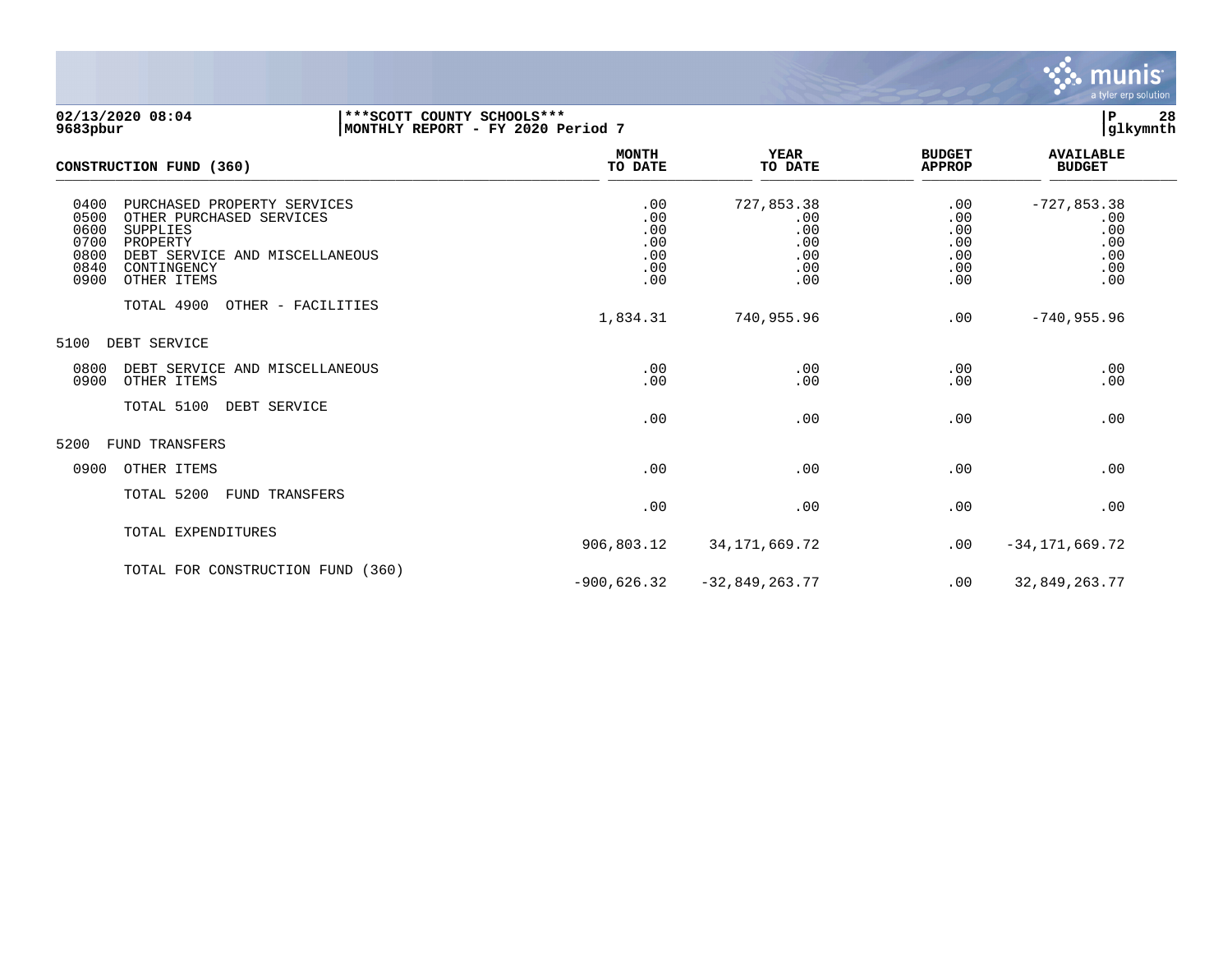|                                                   |                                                                   |                         |                      |                                | <b>A.</b> munis<br>a tyler erp solution |                 |
|---------------------------------------------------|-------------------------------------------------------------------|-------------------------|----------------------|--------------------------------|-----------------------------------------|-----------------|
| 02/13/2020 08:04<br>9683pbur                      | *** SCOTT COUNTY SCHOOLS ***<br>MONTHLY REPORT - FY 2020 Period 7 |                         |                      |                                | l P                                     | 29<br> glkymnth |
| DEBT SERVICE (400)                                |                                                                   | <b>MONTH</b><br>TO DATE | YEAR<br>TO DATE      | <b>BUDGET</b><br><b>APPROP</b> | <b>AVAILABLE</b><br><b>BUDGET</b>       |                 |
| <b>REVENUES</b>                                   |                                                                   |                         |                      |                                |                                         |                 |
| 0999 BEGINNING BALANCE                            |                                                                   |                         |                      |                                |                                         |                 |
| TOTAL 0999 BEGINNING BALANCE                      |                                                                   | .00                     | .00                  | .00                            | .00                                     |                 |
| RECEIPTS                                          |                                                                   |                         |                      |                                |                                         |                 |
| REVENUE FROM LOCAL SOURCES                        |                                                                   |                         |                      |                                |                                         |                 |
| EARNINGS ON INVESTMENTS                           |                                                                   |                         |                      |                                |                                         |                 |
| 1510 INTEREST INCOME                              |                                                                   | .00                     | .00                  | .00                            | .00                                     |                 |
| TOTAL EARNINGS ON INVESTMENTS                     |                                                                   | .00                     | .00                  | .00                            | .00                                     |                 |
| TOTAL REVENUE FROM LOCAL SOURCES                  |                                                                   | .00                     | .00                  | .00                            | .00                                     |                 |
| REVENUE FROM STATE SOURCES                        |                                                                   |                         |                      |                                |                                         |                 |
| REVENUE ON BEHALF PAYMENTS                        |                                                                   |                         |                      |                                |                                         |                 |
| 3900 ON BEHALF OF PAYMENTS                        |                                                                   | .00                     | .00                  | 1,276,729.88                   | 1,276,729.88                            |                 |
| TOTAL REVENUE ON BEHALF PAYMENTS                  |                                                                   | .00                     | .00                  | 1,276,729.88                   | 1,276,729.88                            |                 |
| TOTAL REVENUE FROM STATE SOURCES                  |                                                                   | .00                     | .00                  | 1,276,729.88                   | 1,276,729.88                            |                 |
| OTHER RECEIPTS                                    |                                                                   |                         |                      |                                |                                         |                 |
| <b>BOND ISSUANCE</b>                              |                                                                   |                         |                      |                                |                                         |                 |
| 5110 BOND PRINCIPAL PROCEEDS<br>5120 BOND PREMIUM |                                                                   | .00<br>.00              | .00<br>.00           | .00<br>.00                     | .00<br>.00                              |                 |
| TOTAL BOND ISSUANCE                               |                                                                   | .00                     | .00                  | .00                            | .00                                     |                 |
| INTERFUND TRANSFERS                               |                                                                   |                         |                      |                                |                                         |                 |
| 5210 FUND TRANSFER<br>5210 FUND TRANSFER          |                                                                   | .00<br>.00              | 11,982,994.74<br>.00 | 11,982,994.74<br>.00           | .00<br>.00                              |                 |
| TOTAL INTERFUND TRANSFERS                         |                                                                   | .00                     | 11,982,994.74        | 11,982,994.74                  | .00                                     |                 |
| TOTAL OTHER RECEIPTS                              |                                                                   |                         |                      |                                |                                         |                 |

 $\mathbf{r}$ 

 $\mathbf{L}$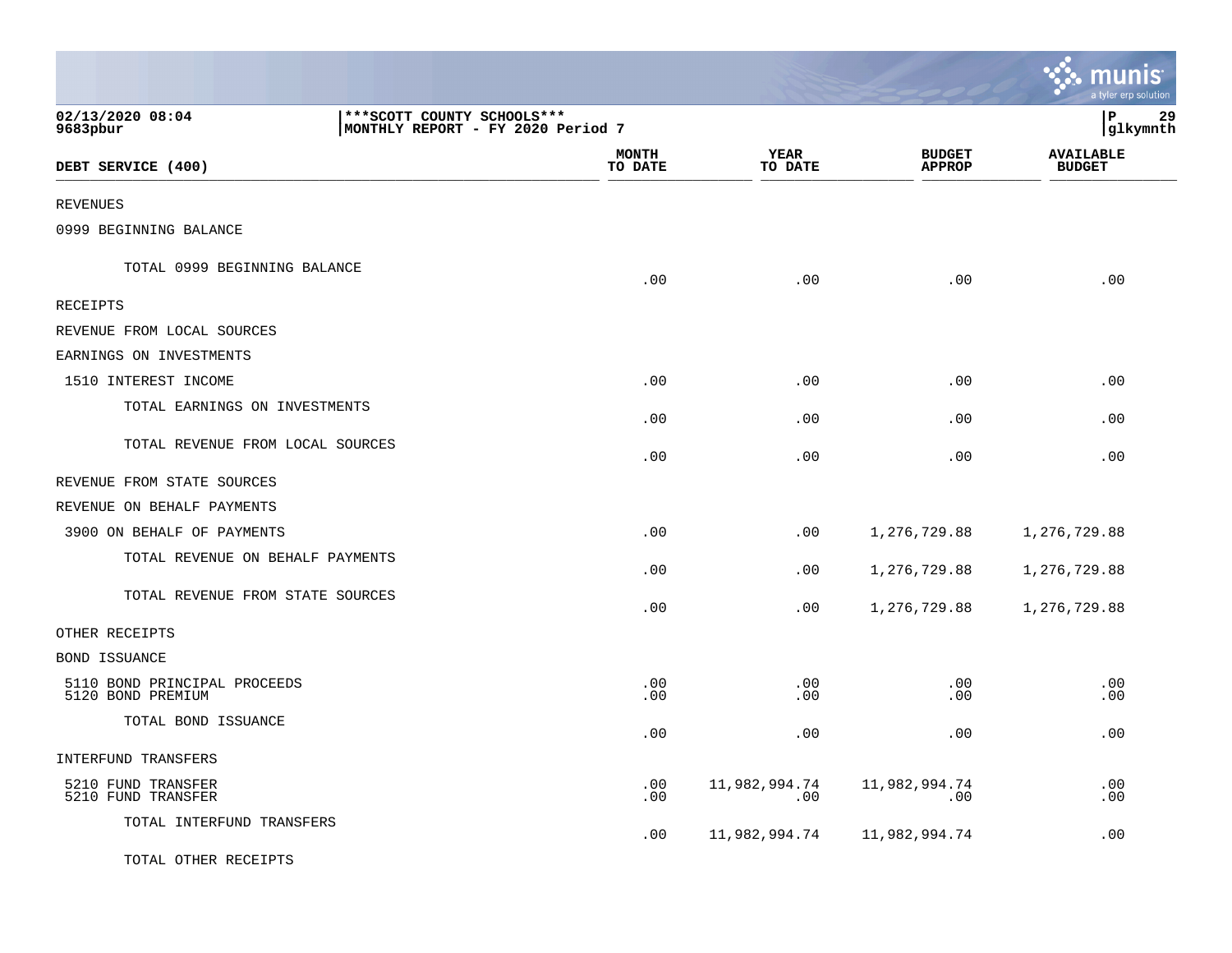|                              |                                                                 |                         |                 |                                | $\boldsymbol{\ddot{\cdot}}$ . munis<br>a tyler erp solution |
|------------------------------|-----------------------------------------------------------------|-------------------------|-----------------|--------------------------------|-------------------------------------------------------------|
| 02/13/2020 08:04<br>9683pbur | ***SCOTT COUNTY SCHOOLS***<br>MONTHLY REPORT - FY 2020 Period 7 |                         |                 |                                | $\mathbf{P}$<br>30<br> glkymnth                             |
| DEBT SERVICE (400)           |                                                                 | <b>MONTH</b><br>TO DATE | YEAR<br>TO DATE | <b>BUDGET</b><br><b>APPROP</b> | <b>AVAILABLE</b><br><b>BUDGET</b>                           |
|                              |                                                                 | .00                     | 11,982,994.74   | 11,982,994.74                  | .00                                                         |
| TOTAL RECEIPTS               |                                                                 | .00                     | 11,982,994.74   | 13,259,724.62                  | 1,276,729.88                                                |
| TOTAL REVENUE                |                                                                 | .00                     | 11,982,994.74   | 13,259,724.62                  | 1,276,729.88                                                |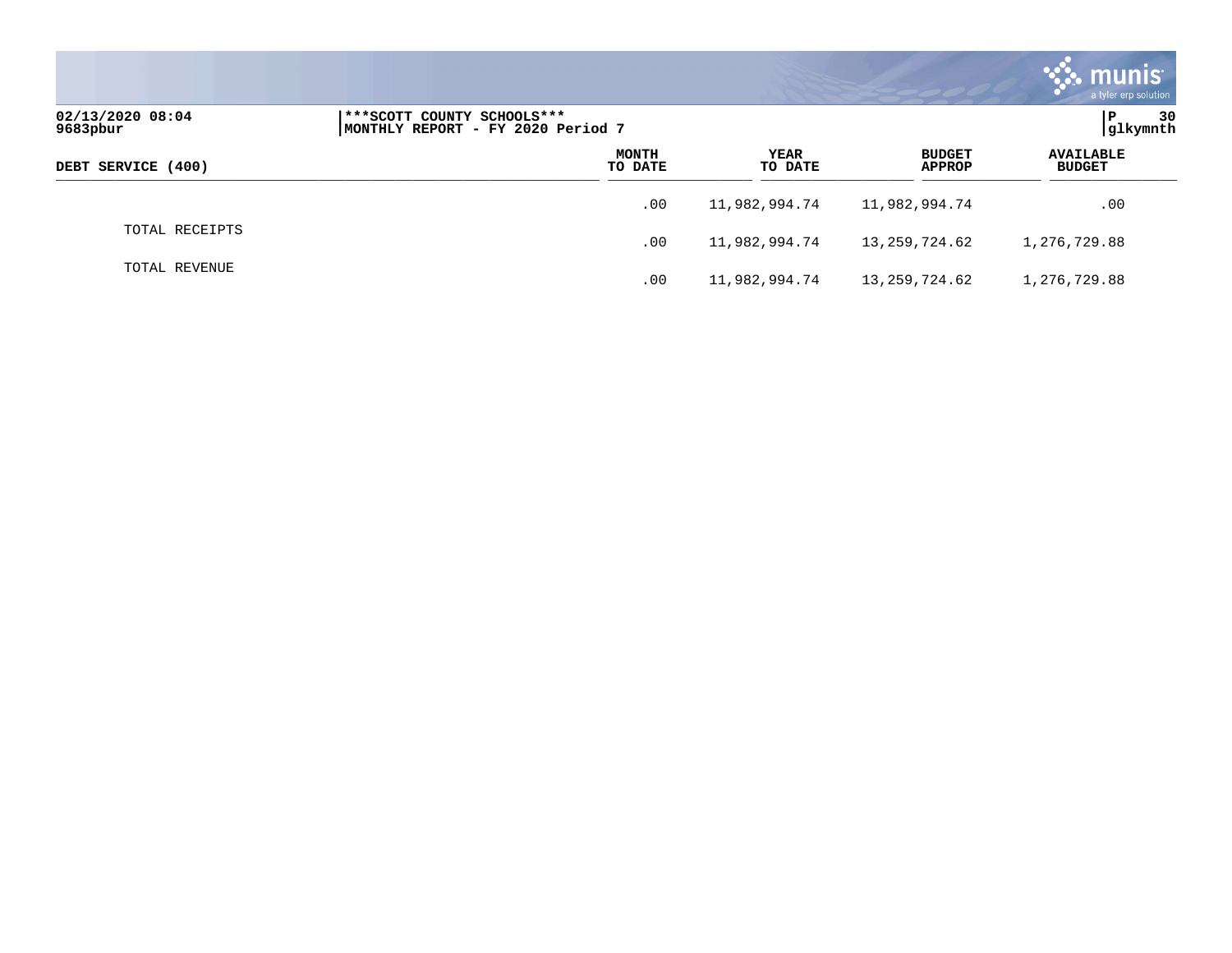|                                                                                                       |                                   |                                 |                                | <b>munis</b><br>a tyler erp solution |
|-------------------------------------------------------------------------------------------------------|-----------------------------------|---------------------------------|--------------------------------|--------------------------------------|
| 02/13/2020 08:04<br>*** SCOTT COUNTY SCHOOLS***<br>9683pbur                                           | MONTHLY REPORT - FY 2020 Period 7 |                                 |                                | P<br>31<br>glkymnth                  |
| DEBT SERVICE (400)                                                                                    | <b>MONTH</b><br>TO DATE           | <b>YEAR</b><br>TO DATE          | <b>BUDGET</b><br><b>APPROP</b> | <b>AVAILABLE</b><br><b>BUDGET</b>    |
| <b>EXPENDITURES</b>                                                                                   |                                   |                                 |                                |                                      |
| 5100<br>DEBT SERVICE                                                                                  |                                   |                                 |                                |                                      |
| 0300<br>PURCHASED PROF AND TECH SERV<br>0800<br>DEBT SERVICE AND MISCELLANEOUS<br>0900<br>OTHER ITEMS | .00<br>1,049,584.66<br>.00        | $.00 \,$<br>5,500,105.74<br>.00 | .00<br>13, 259, 724.62<br>.00  | .00<br>7,759,618.88<br>.00           |
| TOTAL 5100<br>DEBT SERVICE                                                                            | 1,049,584.66                      | 5,500,105.74                    | 13,259,724.62                  | 7,759,618.88                         |
| 5200<br><b>FUND TRANSFERS</b>                                                                         |                                   |                                 |                                |                                      |
| 0900<br>OTHER ITEMS                                                                                   | .00                               | .00                             | .00                            | .00                                  |
| TOTAL 5200<br>FUND TRANSFERS                                                                          | .00                               | .00                             | .00                            | .00                                  |
| TOTAL EXPENDITURES                                                                                    | 1,049,584.66                      | 5,500,105.74                    | 13,259,724.62                  | 7,759,618.88                         |
| TOTAL FOR DEBT SERVICE (400)                                                                          | $-1,049,584.66$                   | 6,482,889.00                    | .00                            | $-6,482,889.00$                      |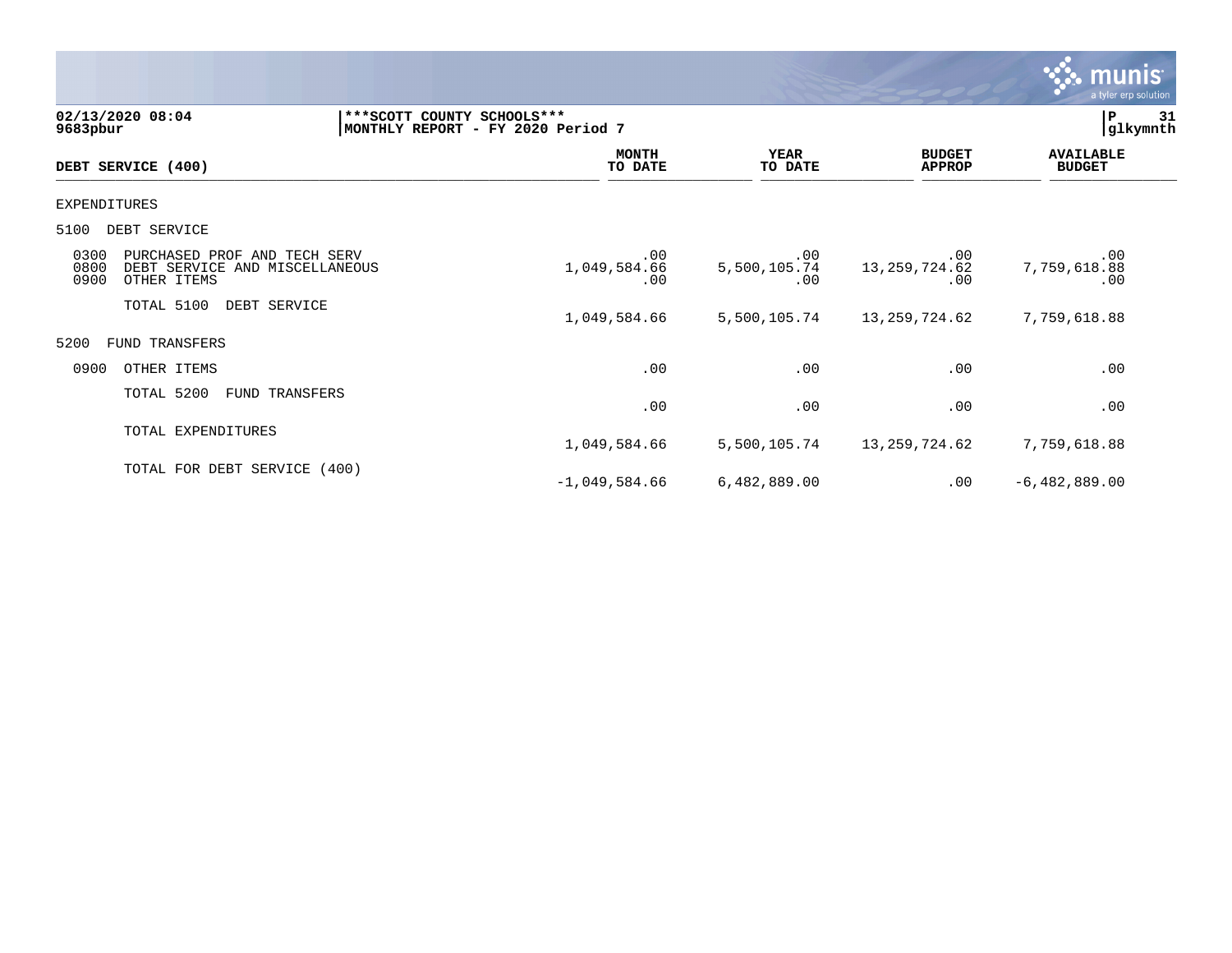|                                                                                                                                                                                                                                                                                                                                                          |                                                                    |                                                                                                   |                                                                                                            |                                                                                                                 | munis<br>a tyler erp solution                                                                        |
|----------------------------------------------------------------------------------------------------------------------------------------------------------------------------------------------------------------------------------------------------------------------------------------------------------------------------------------------------------|--------------------------------------------------------------------|---------------------------------------------------------------------------------------------------|------------------------------------------------------------------------------------------------------------|-----------------------------------------------------------------------------------------------------------------|------------------------------------------------------------------------------------------------------|
| 02/13/2020 08:04<br>9683pbur                                                                                                                                                                                                                                                                                                                             | *** SCOTT COUNTY SCHOOLS ***<br> MONTHLY REPORT - FY 2020 Period 7 |                                                                                                   |                                                                                                            |                                                                                                                 | l P<br>32<br> glkymnth                                                                               |
| FOOD SERVICE FUND (51)                                                                                                                                                                                                                                                                                                                                   |                                                                    | <b>MONTH</b><br>TO DATE                                                                           | YEAR<br>TO DATE                                                                                            | <b>BUDGET</b><br><b>APPROP</b>                                                                                  | <b>AVAILABLE</b><br><b>BUDGET</b>                                                                    |
| <b>REVENUES</b>                                                                                                                                                                                                                                                                                                                                          |                                                                    |                                                                                                   |                                                                                                            |                                                                                                                 |                                                                                                      |
| 0999 BEGINNING BALANCE                                                                                                                                                                                                                                                                                                                                   |                                                                    |                                                                                                   |                                                                                                            |                                                                                                                 |                                                                                                      |
| TOTAL 0999 BEGINNING BALANCE                                                                                                                                                                                                                                                                                                                             |                                                                    | .00                                                                                               | 414,488.14                                                                                                 | 414,488.14                                                                                                      | .00                                                                                                  |
| RECEIPTS                                                                                                                                                                                                                                                                                                                                                 |                                                                    |                                                                                                   |                                                                                                            |                                                                                                                 |                                                                                                      |
| REVENUE FROM LOCAL SOURCES                                                                                                                                                                                                                                                                                                                               |                                                                    |                                                                                                   |                                                                                                            |                                                                                                                 |                                                                                                      |
| EARNINGS ON INVESTMENTS                                                                                                                                                                                                                                                                                                                                  |                                                                    |                                                                                                   |                                                                                                            |                                                                                                                 |                                                                                                      |
| 1510 INTEREST INCOME                                                                                                                                                                                                                                                                                                                                     |                                                                    | 269.74                                                                                            | $-13,624.08$                                                                                               | 5,000.00                                                                                                        | 18,624.08                                                                                            |
| TOTAL EARNINGS ON INVESTMENTS                                                                                                                                                                                                                                                                                                                            |                                                                    | 269.74                                                                                            | $-13,624.08$                                                                                               | 5,000.00                                                                                                        | 18,624.08                                                                                            |
| FOOD SERVICE                                                                                                                                                                                                                                                                                                                                             |                                                                    |                                                                                                   |                                                                                                            |                                                                                                                 |                                                                                                      |
| 1611 LUNCH - REIMBURSABLE<br>1612 BREAKFAST - REIMBURSABLE<br>1613 MILK - REIMBURSABLE<br>1621 LUNCH - NON REIMBURSABLE<br>1622 BREAKFAST - NON REIMBURSABLE<br>1623 MILK - NON REIMBURSABLE<br>1624 A-LA-CARTE SALES<br>1625 A-LA-CARTE SALES-BRKFST<br>1627 VENDING MACHINES<br>1629 OTHER LUNCHRM RECEIPTS<br>1630 SPECIAL FUNCTIONS<br>1631 CATERING |                                                                    | 138,278.91<br>.00<br>.00<br>.00<br>.00<br>$.00 \,$<br>.00<br>.00<br>.00<br>.00<br>2,885.57<br>.00 | 549,229.97<br>.00<br>.00<br>.00<br>.00<br>$.00 \,$<br>228,391.78<br>.00<br>.00<br>.00<br>26, 335.85<br>.00 | 850,000.00<br>.00<br>.00<br>.00<br>$.00 \,$<br>$.00 \,$<br>500,000.00<br>.00<br>.00<br>.00<br>100,000.00<br>.00 | 300,770.03<br>.00<br>.00<br>.00<br>.00<br>.00<br>271,608.22<br>.00<br>.00<br>.00<br>73,664.15<br>.00 |
| TOTAL FOOD SERVICE                                                                                                                                                                                                                                                                                                                                       |                                                                    | 141, 164. 48                                                                                      | 803,957.60                                                                                                 | 1,450,000.00                                                                                                    | 646,042.40                                                                                           |
| OTHER REVENUE FROM LOCAL SOURCES                                                                                                                                                                                                                                                                                                                         |                                                                    |                                                                                                   |                                                                                                            |                                                                                                                 |                                                                                                      |
| 1920 CONTRIBUTIONS/DONATIONS<br>1980 REFUND OF PRIOR YR EXPENDITURE<br>1990 MISCELLANEOUS REVENUE<br>1990 MISCELLANEOUS REVENUE                                                                                                                                                                                                                          |                                                                    | .00<br>.00<br>.00<br>.00                                                                          | .00<br>.00<br>.00<br>.00                                                                                   | $.00 \,$<br>$.00 \,$<br>.00<br>.00                                                                              | .00<br>.00<br>.00<br>.00                                                                             |
| TOTAL OTHER REVENUE FROM LOCAL SOURCES                                                                                                                                                                                                                                                                                                                   |                                                                    | .00                                                                                               | .00                                                                                                        | .00                                                                                                             | .00                                                                                                  |
| TOTAL REVENUE FROM LOCAL SOURCES                                                                                                                                                                                                                                                                                                                         |                                                                    | 141,434.22                                                                                        | 790,333.52                                                                                                 | 1,455,000.00                                                                                                    | 664,666.48                                                                                           |
|                                                                                                                                                                                                                                                                                                                                                          |                                                                    |                                                                                                   |                                                                                                            |                                                                                                                 |                                                                                                      |

 $\bullet$ 

## REVENUE FROM STATE SOURCES

RESTRICTED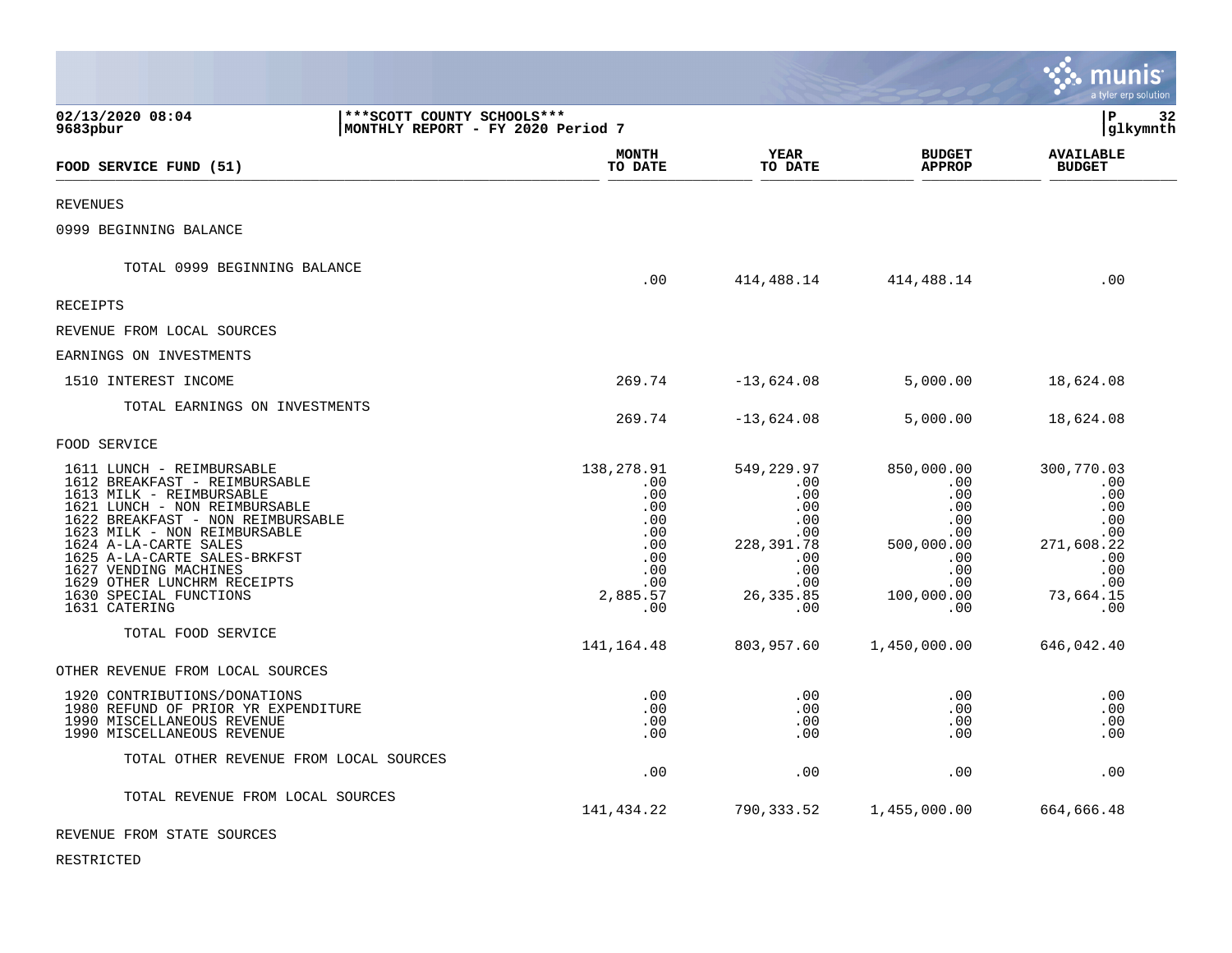

| 02/13/2020 08:04<br>9683pbur                                | *** SCOTT COUNTY SCHOOLS ***<br> MONTHLY REPORT - FY 2020 Period 7 |                         |                        |                                |                                   | P<br>33<br>glkymnth |  |
|-------------------------------------------------------------|--------------------------------------------------------------------|-------------------------|------------------------|--------------------------------|-----------------------------------|---------------------|--|
| FOOD SERVICE FUND (51)                                      |                                                                    | <b>MONTH</b><br>TO DATE | <b>YEAR</b><br>TO DATE | <b>BUDGET</b><br><b>APPROP</b> | <b>AVAILABLE</b><br><b>BUDGET</b> |                     |  |
| 3200 RESTRICTED STATE REVENUE                               |                                                                    | .00                     | 3,453.96               | 36,000.00                      | 32,546.04                         |                     |  |
| TOTAL RESTRICTED                                            |                                                                    | .00                     | 3,453.96               | 36,000.00                      | 32,546.04                         |                     |  |
| REVENUE ON BEHALF PAYMENTS                                  |                                                                    |                         |                        |                                |                                   |                     |  |
| 3900 ON BEHALF OF PAYMENTS                                  |                                                                    | .00                     | .00                    | .00                            | .00                               |                     |  |
| TOTAL REVENUE ON BEHALF PAYMENTS                            |                                                                    | .00                     | .00                    | .00                            | .00                               |                     |  |
| TOTAL REVENUE FROM STATE SOURCES                            |                                                                    | .00                     | 3,453.96               | 36,000.00                      | 32,546.04                         |                     |  |
| REVENUE FROM FEDERAL SOURCES                                |                                                                    |                         |                        |                                |                                   |                     |  |
| RESTRICTED THROUGH THE STATE                                |                                                                    |                         |                        |                                |                                   |                     |  |
| 4500 RESTRICTED FED THRU STATE<br>4500 FEDERAL FUNDS REFUND |                                                                    | 348,477.64<br>.00       | 1,523,187.26<br>.00    | 3, 481, 293. 75<br>.00         | 1,958,106.49<br>.00               |                     |  |
| TOTAL RESTRICTED THROUGH THE STATE                          |                                                                    | 348,477.64              | 1,523,187.26           | 3, 481, 293. 75                | 1,958,106.49                      |                     |  |
| CHILD NUTRITION PROGRAM DONATED COMMODIT                    |                                                                    |                         |                        |                                |                                   |                     |  |
| 4950 CHILD NUTR PRG DONATED COMMOD                          |                                                                    | .00                     | .00                    | .00                            | .00                               |                     |  |
| TOTAL CHILD NUTRITION PROGRAM DONATED COMMODIT              |                                                                    | .00                     | .00                    | .00                            | .00                               |                     |  |
| TOTAL REVENUE FROM FEDERAL SOURCES                          |                                                                    | 348,477.64              | 1,523,187.26           | 3,481,293.75                   | 1,958,106.49                      |                     |  |
| OTHER RECEIPTS                                              |                                                                    |                         |                        |                                |                                   |                     |  |
| INTERFUND TRANSFERS                                         |                                                                    |                         |                        |                                |                                   |                     |  |
| 5210 FUND TRANSFER                                          |                                                                    | .00                     | .00                    | .00                            | .00                               |                     |  |
| TOTAL INTERFUND TRANSFERS                                   |                                                                    | .00                     | .00                    | .00                            | .00                               |                     |  |
| SALE OR COMP FOR LOSS OF ASSETS                             |                                                                    |                         |                        |                                |                                   |                     |  |
| 5341 SALE OF EQUIPMENT ETC                                  |                                                                    | .00.                    | .00                    | .00                            | .00                               |                     |  |
| TOTAL SALE OR COMP FOR LOSS OF ASSETS                       |                                                                    | .00                     | .00                    | .00                            | .00                               |                     |  |

OTHER ITEMS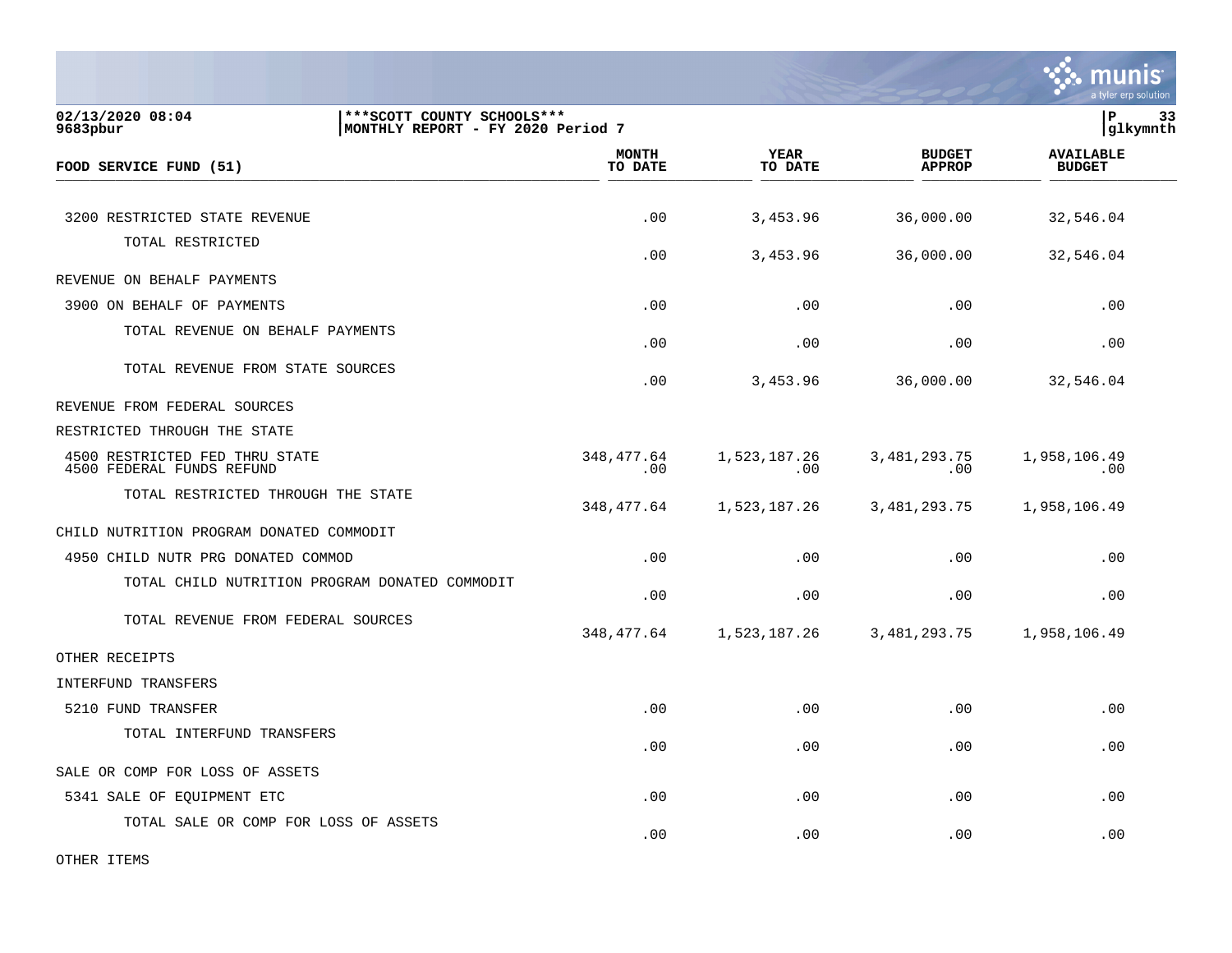

| 02/13/2020 08:04<br>9683pbur | ***SCOTT COUNTY SCHOOLS***<br>MONTHLY REPORT - FY 2020 Period 7 | l P<br>34<br>glkymnth |                                |                                   |
|------------------------------|-----------------------------------------------------------------|-----------------------|--------------------------------|-----------------------------------|
| FOOD SERVICE FUND (51)       | <b>MONTH</b><br>TO DATE                                         | YEAR<br>TO DATE       | <b>BUDGET</b><br><b>APPROP</b> | <b>AVAILABLE</b><br><b>BUDGET</b> |
| 5600 OTHER ITEMS             | .00                                                             | .00                   | .00                            | .00                               |
| TOTAL OTHER ITEMS            | .00                                                             | .00                   | .00                            | .00                               |
| TOTAL OTHER RECEIPTS         | .00                                                             | .00                   | .00                            | .00                               |
| TOTAL RECEIPTS               | 489,911.86                                                      | 2,316,974.74          | 4,972,293.75                   | 2,655,319.01                      |
| TOTAL REVENUE                | 489,911.86                                                      | 2,731,462.88          | 5,386,781.89                   | 2,655,319.01                      |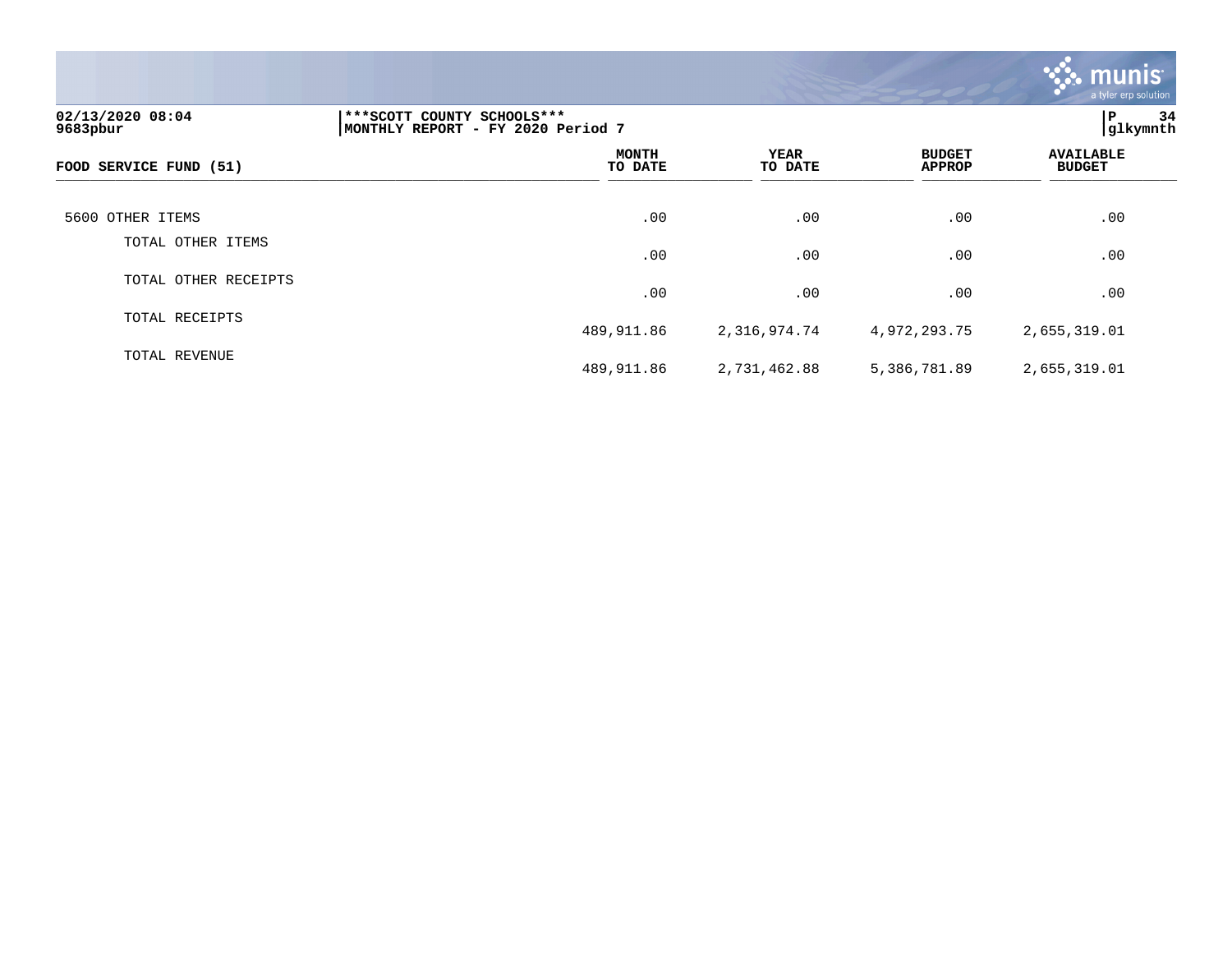

| 02/13/2020 08:04<br>9683pbur                                                                                                                                                                                                                                                                                                                                                     | ***SCOTT COUNTY SCHOOLS***<br>MONTHLY REPORT - FY 2020 Period 7 |                                                                                                                             |                                                                                                                                                    |                                                                                                                                                         | P<br> glkymnth                                                                                                                                       | 35 |
|----------------------------------------------------------------------------------------------------------------------------------------------------------------------------------------------------------------------------------------------------------------------------------------------------------------------------------------------------------------------------------|-----------------------------------------------------------------|-----------------------------------------------------------------------------------------------------------------------------|----------------------------------------------------------------------------------------------------------------------------------------------------|---------------------------------------------------------------------------------------------------------------------------------------------------------|------------------------------------------------------------------------------------------------------------------------------------------------------|----|
| FOOD SERVICE FUND (51)                                                                                                                                                                                                                                                                                                                                                           |                                                                 | <b>MONTH</b><br>TO DATE                                                                                                     | <b>YEAR</b><br>TO DATE                                                                                                                             | <b>BUDGET</b><br><b>APPROP</b>                                                                                                                          | <b>AVAILABLE</b><br><b>BUDGET</b>                                                                                                                    |    |
| <b>EXPENDITURES</b>                                                                                                                                                                                                                                                                                                                                                              |                                                                 |                                                                                                                             |                                                                                                                                                    |                                                                                                                                                         |                                                                                                                                                      |    |
| FOOD SERVICE OPERATION<br>3100                                                                                                                                                                                                                                                                                                                                                   |                                                                 |                                                                                                                             |                                                                                                                                                    |                                                                                                                                                         |                                                                                                                                                      |    |
| 0100<br>SALARIES PERSONNEL SERVICES<br>0200<br>EMPLOYEE BENEFITS<br>0280<br>ON-BEHALF<br>0300<br>PURCHASED PROF AND TECH SERV<br>0400<br>PURCHASED PROPERTY SERVICES<br>0500<br>OTHER PURCHASED SERVICES<br>0600<br>SUPPLIES<br>0700<br>PROPERTY<br>0800<br>DEBT SERVICE AND MISCELLANEOUS<br>0840<br>CONTINGENCY<br>0900<br>OTHER ITEMS<br>TOTAL 3100<br>FOOD SERVICE OPERATION |                                                                 | 150,555.28<br>52,092.76<br>.00<br>5,066.00<br>1,702.49<br>86.81<br>333,597.33<br>.00<br>331.00<br>.00<br>.00<br>543, 431.67 | 924,168.19<br>317, 441.45<br>.00<br>51,839.27<br>24, 115.89<br>15,719.65<br>1,862,294.08<br>57,272.57<br>10,795.00<br>.00<br>.00<br>3, 263, 646.10 | 1,501,963.31<br>496,037.75<br>.00<br>89,515.56<br>53,391.00<br>22,350.00<br>2,981,564.27<br>32,260.00<br>9,700.00<br>$.00 \ \rm$<br>.00<br>5,186,781.89 | 577,795.12<br>178,596.30<br>.00<br>37,676.29<br>29, 275. 11<br>6,630.35<br>1,119,270.19<br>$-25,012.57$<br>$-1,095.00$<br>.00<br>.00<br>1,923,135.79 |    |
| 5200<br>FUND TRANSFERS                                                                                                                                                                                                                                                                                                                                                           |                                                                 |                                                                                                                             |                                                                                                                                                    |                                                                                                                                                         |                                                                                                                                                      |    |
| OTHER ITEMS<br>0900                                                                                                                                                                                                                                                                                                                                                              |                                                                 | 20,000.00                                                                                                                   | 100,000.00                                                                                                                                         | 200,000.00                                                                                                                                              | 100,000.00                                                                                                                                           |    |
| TOTAL 5200<br><b>FUND TRANSFERS</b>                                                                                                                                                                                                                                                                                                                                              |                                                                 | 20,000.00                                                                                                                   | 100,000.00                                                                                                                                         | 200,000.00                                                                                                                                              | 100,000.00                                                                                                                                           |    |
| 5300 CONTINGENCY                                                                                                                                                                                                                                                                                                                                                                 |                                                                 |                                                                                                                             |                                                                                                                                                    |                                                                                                                                                         |                                                                                                                                                      |    |
| 0840<br>CONTINGENCY                                                                                                                                                                                                                                                                                                                                                              |                                                                 | .00                                                                                                                         | .00                                                                                                                                                | .00                                                                                                                                                     | .00                                                                                                                                                  |    |
| TOTAL 5300 CONTINGENCY                                                                                                                                                                                                                                                                                                                                                           |                                                                 | .00                                                                                                                         | .00                                                                                                                                                | .00                                                                                                                                                     | .00                                                                                                                                                  |    |
| TOTAL EXPENDITURES                                                                                                                                                                                                                                                                                                                                                               |                                                                 | 563, 431.67                                                                                                                 | 3,363,646.10                                                                                                                                       | 5,386,781.89                                                                                                                                            | 2,023,135.79                                                                                                                                         |    |
| TOTAL FOR FOOD SERVICE FUND (51)                                                                                                                                                                                                                                                                                                                                                 |                                                                 | $-73, 519.81$                                                                                                               | $-632, 183.22$                                                                                                                                     | .00                                                                                                                                                     | 632, 183. 22                                                                                                                                         |    |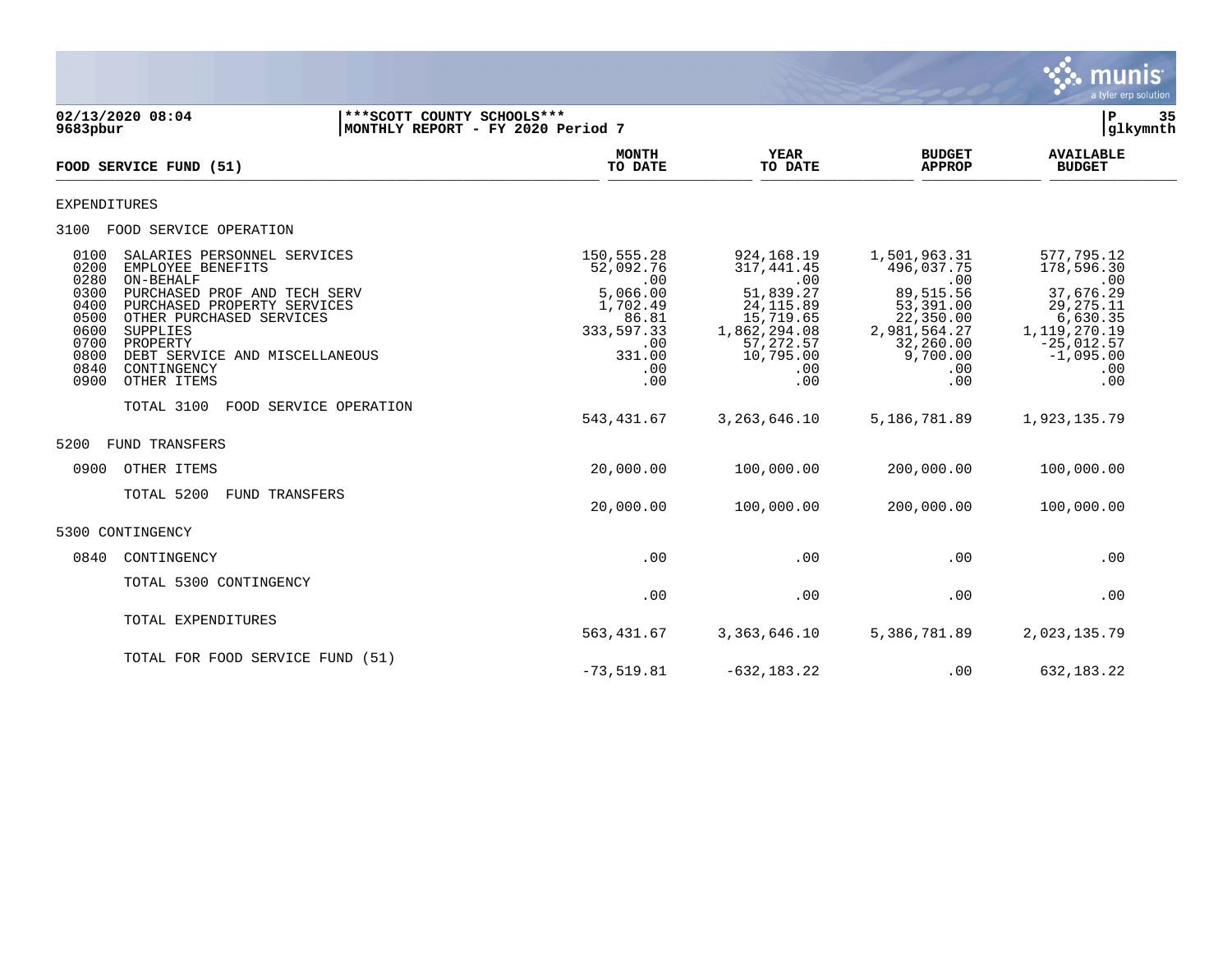|                                                                                                   |                                                                   |                         |                                | a tyler erp solution              |
|---------------------------------------------------------------------------------------------------|-------------------------------------------------------------------|-------------------------|--------------------------------|-----------------------------------|
| 02/13/2020 08:04<br>9683pbur                                                                      | *** SCOTT COUNTY SCHOOLS ***<br>MONTHLY REPORT - FY 2020 Period 7 |                         |                                | P<br>36<br>glkymnth               |
| ENTERPRISE FUND (52)                                                                              | <b>MONTH</b><br>TO DATE                                           | <b>YEAR</b><br>TO DATE  | <b>BUDGET</b><br><b>APPROP</b> | <b>AVAILABLE</b><br><b>BUDGET</b> |
| <b>REVENUES</b>                                                                                   |                                                                   |                         |                                |                                   |
| 0999 BEGINNING BALANCE                                                                            |                                                                   |                         |                                |                                   |
| TOTAL 0999 BEGINNING BALANCE                                                                      | .00                                                               | 410,055.23              | 649,876.26                     | 239,821.03                        |
| RECEIPTS                                                                                          |                                                                   |                         |                                |                                   |
| REVENUE FROM LOCAL SOURCES                                                                        |                                                                   |                         |                                |                                   |
| TUITION                                                                                           |                                                                   |                         |                                |                                   |
| 1310 TUITION FROM INDIVIDUALS<br>1310 TUITION -REFUND                                             | .00<br>.00                                                        | .00<br>.00              | .00<br>.00                     | .00<br>.00                        |
| TOTAL TUITION                                                                                     | .00                                                               | .00                     | .00                            | .00                               |
| EARNINGS ON INVESTMENTS                                                                           |                                                                   |                         |                                |                                   |
| 1510 INTEREST INCOME                                                                              | 99.76                                                             | 586.27                  | .00                            | $-586.27$                         |
| TOTAL EARNINGS ON INVESTMENTS                                                                     | 99.76                                                             | 586.27                  | .00                            | $-586.27$                         |
| COMMUNITY SERVICE ACTIVITIES                                                                      |                                                                   |                         |                                |                                   |
| 1810 DAYCARE FEES<br>1810 REIMB DAYCARE                                                           | 132,160.42<br>$-90.00$                                            | 666,284.29<br>$-373.00$ | 1,326,879.56<br>.00            | 660,595.27<br>373.00              |
| TOTAL COMMUNITY SERVICE ACTIVITIES                                                                | 132,070.42                                                        | 665,911.29              | 1,326,879.56                   | 660,968.27                        |
| OTHER REVENUE FROM LOCAL SOURCES                                                                  |                                                                   |                         |                                |                                   |
| 1920 CONTRIBUTIONS/DONATIONS<br>1980 REFUND OF PRIOR YR EXPENDITURE<br>1990 MISCELLANEOUS REVENUE | .00<br>.00<br>.00                                                 | .00<br>.00<br>.00       | .00<br>.00<br>.00              | .00<br>.00<br>.00                 |
| TOTAL OTHER REVENUE FROM LOCAL SOURCES                                                            | .00                                                               | .00                     | .00                            | .00                               |
| TOTAL REVENUE FROM LOCAL SOURCES                                                                  | 132,170.18                                                        | 666,497.56              | 1,326,879.56                   | 660,382.00                        |
| REVENUE FROM STATE SOURCES                                                                        |                                                                   |                         |                                |                                   |
| RESTRICTED                                                                                        |                                                                   |                         |                                |                                   |
| 3200 RESTRICTED STATE REVENUE<br>3200 RESTRICTED STATE REVENUE REFUN                              | 2,774.00<br>.00                                                   | 19,580.00<br>.00        | .00<br>.00                     | $-19,580.00$<br>.00               |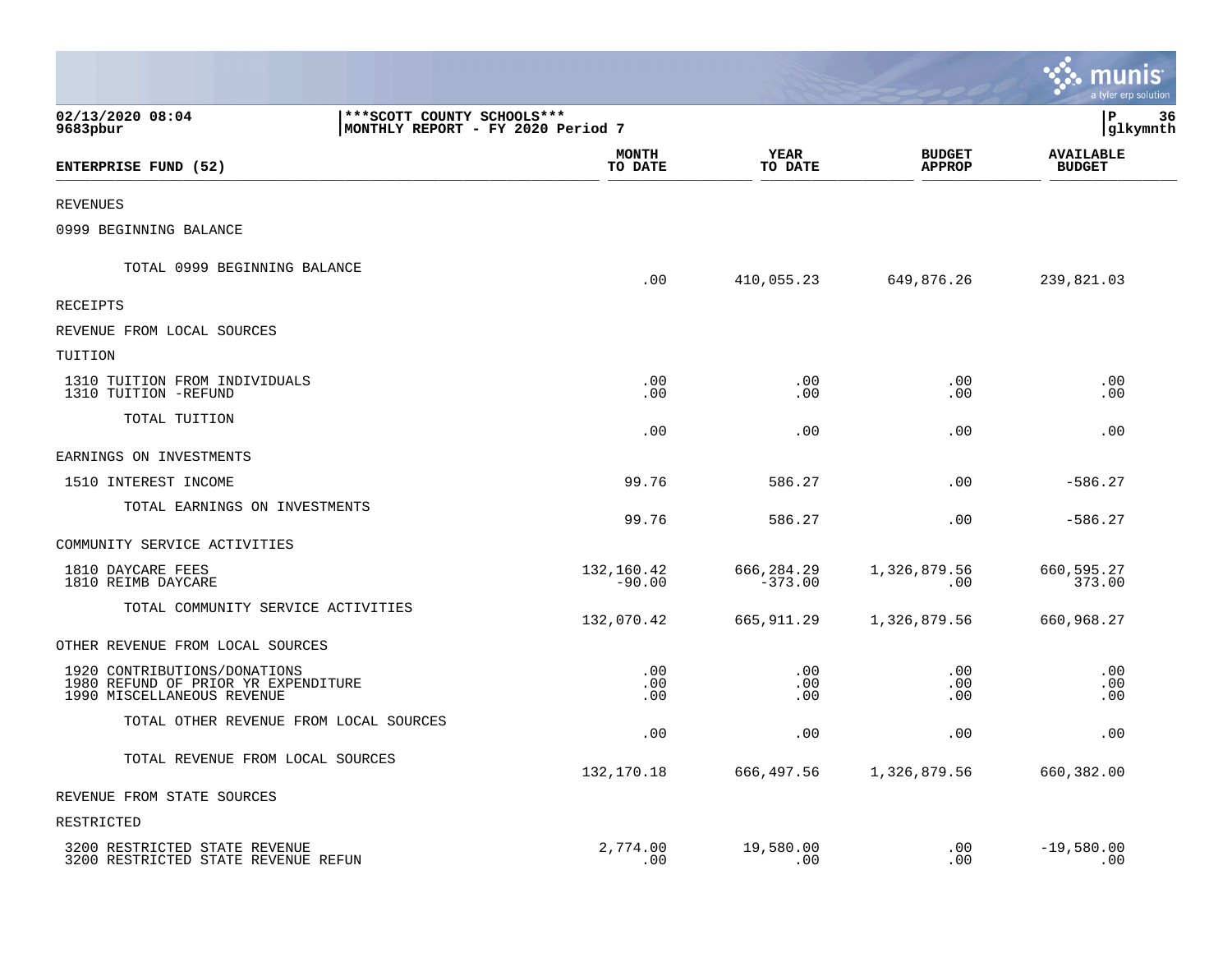

| 02/13/2020 08:04<br>9683pbur                                 | *** SCOTT COUNTY SCHOOLS ***<br> MONTHLY REPORT - FY 2020 Period 7 |                         |                 |                                | İР<br> glkymnth                   | 37 |
|--------------------------------------------------------------|--------------------------------------------------------------------|-------------------------|-----------------|--------------------------------|-----------------------------------|----|
| ENTERPRISE FUND (52)                                         |                                                                    | <b>MONTH</b><br>TO DATE | YEAR<br>TO DATE | <b>BUDGET</b><br><b>APPROP</b> | <b>AVAILABLE</b><br><b>BUDGET</b> |    |
| 3200 RESTRICTED STATE REV-TRANSFER                           |                                                                    | .00                     | .00             | .00                            | .00                               |    |
| TOTAL RESTRICTED                                             |                                                                    | 2,774.00                | 19,580.00       | .00                            | $-19,580.00$                      |    |
| REVENUE ON BEHALF PAYMENTS                                   |                                                                    |                         |                 |                                |                                   |    |
| 3900 ON BEHALF OF PAYMENTS                                   |                                                                    | .00                     | .00             | .00                            | .00                               |    |
| TOTAL REVENUE ON BEHALF PAYMENTS                             |                                                                    | .00                     | .00             | .00                            | .00                               |    |
| TOTAL REVENUE FROM STATE SOURCES                             |                                                                    | 2,774.00                | 19,580.00       | .00                            | $-19,580.00$                      |    |
| REVENUE FROM FEDERAL SOURCES                                 |                                                                    |                         |                 |                                |                                   |    |
| RESTRICTED DIRECT                                            |                                                                    |                         |                 |                                |                                   |    |
| 4300 RESTRICTED DIRECT FEDERAL<br>TOTAL RESTRICTED DIRECT    |                                                                    | .00                     | .00             | .00                            | .00                               |    |
|                                                              |                                                                    | .00                     | .00             | .00                            | .00                               |    |
| THROUGH INTERMEDIATE AGENCIES                                |                                                                    |                         |                 |                                |                                   |    |
| 4700 FEDERAL REV THRU INTERMED SRC                           |                                                                    | .00                     | .00             | .00                            | .00                               |    |
| TOTAL THROUGH INTERMEDIATE AGENCIES                          |                                                                    | .00                     | .00             | .00                            | .00                               |    |
| TOTAL REVENUE FROM FEDERAL SOURCES                           |                                                                    | .00                     | .00             | .00                            | .00                               |    |
| OTHER RECEIPTS                                               |                                                                    |                         |                 |                                |                                   |    |
| INTERFUND TRANSFERS                                          |                                                                    |                         |                 |                                |                                   |    |
| 5210 FUND TRANSFER<br>5210 FUND TRANSFER                     |                                                                    | .00<br>.00              | .00<br>.00      | .00<br>3,611.67                | .00<br>3,611.67                   |    |
| TOTAL INTERFUND TRANSFERS                                    |                                                                    | .00                     | .00             | 3,611.67                       | 3,611.67                          |    |
| SALE OR COMP FOR LOSS OF ASSETS                              |                                                                    |                         |                 |                                |                                   |    |
| 5341 SALE OF EQUIPMENT ETC<br>5342 LOSS COMP - EQUIPMENT ETC |                                                                    | .00<br>.00              | .00<br>.00      | .00<br>.00                     | .00<br>.00                        |    |
| TOTAL SALE OR COMP FOR LOSS OF ASSETS                        |                                                                    | .00                     | .00             | .00                            | .00                               |    |

TOTAL OTHER RECEIPTS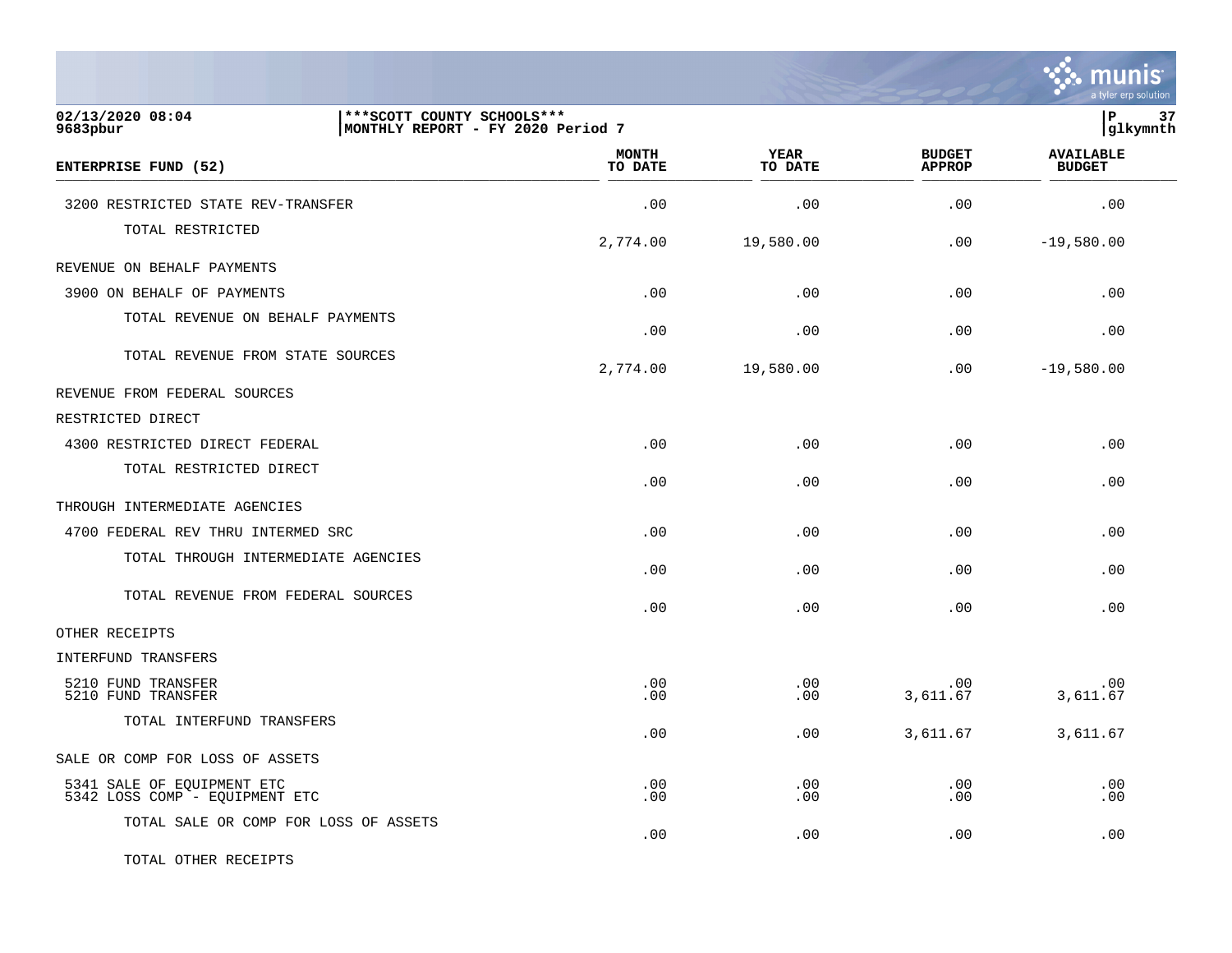|                              |                                                                  |     |                        |                                | munis <sup>®</sup><br>a tyler erp solution |
|------------------------------|------------------------------------------------------------------|-----|------------------------|--------------------------------|--------------------------------------------|
| 02/13/2020 08:04<br>9683pbur | ***SCOTT COUNTY SCHOOLS***<br> MONTHLY REPORT - FY 2020 Period 7 |     |                        |                                | $\mathbf{P}$<br>38<br>glkymnth             |
| ENTERPRISE FUND (52)         | <b>MONTH</b><br>TO DATE                                          |     | <b>YEAR</b><br>TO DATE | <b>BUDGET</b><br><b>APPROP</b> | <b>AVAILABLE</b><br><b>BUDGET</b>          |
|                              |                                                                  | .00 | .00                    | 3,611.67                       | 3,611.67                                   |
| TOTAL RECEIPTS               | 134,944.18                                                       |     | 686,077.56             | 1,330,491.23                   | 644, 413.67                                |
| TOTAL REVENUE                | 134,944.18                                                       |     | 1,096,132.79           | 1,980,367.49                   | 884, 234. 70                               |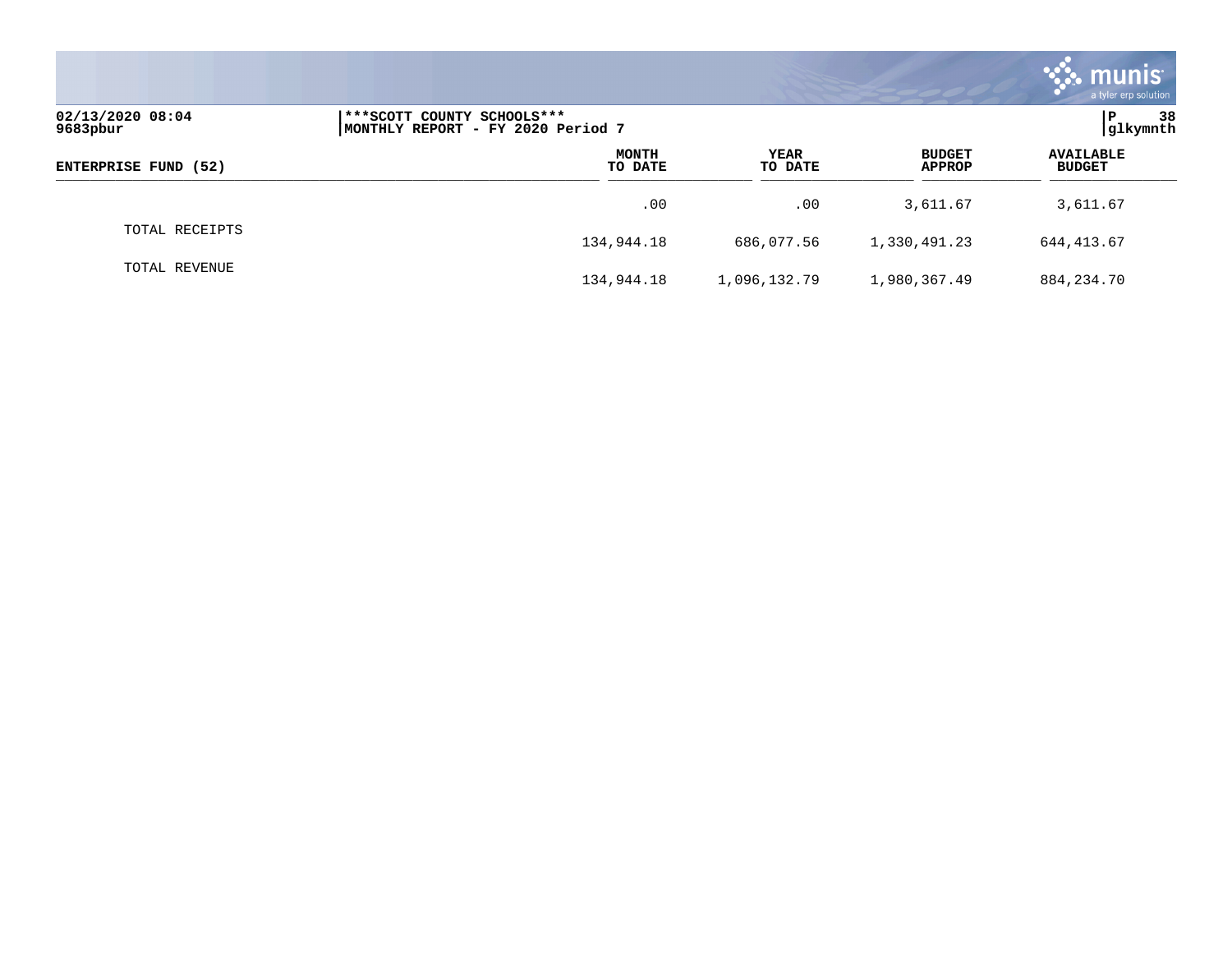|                                                                                                                                                                                                                                                                                                                                       |                                                                                             |                                                                                                     |                                                                                                                    | munis<br>a tyler erp solution                                                                            |
|---------------------------------------------------------------------------------------------------------------------------------------------------------------------------------------------------------------------------------------------------------------------------------------------------------------------------------------|---------------------------------------------------------------------------------------------|-----------------------------------------------------------------------------------------------------|--------------------------------------------------------------------------------------------------------------------|----------------------------------------------------------------------------------------------------------|
| 02/13/2020 08:04<br>***SCOTT COUNTY SCHOOLS***<br>9683pbur<br>MONTHLY REPORT - FY 2020 Period 7                                                                                                                                                                                                                                       |                                                                                             |                                                                                                     |                                                                                                                    | lР<br>39<br> glkymnth                                                                                    |
| ENTERPRISE FUND (52)                                                                                                                                                                                                                                                                                                                  | <b>MONTH</b><br>TO DATE                                                                     | YEAR<br>TO DATE                                                                                     | <b>BUDGET</b><br><b>APPROP</b>                                                                                     | <b>AVAILABLE</b><br><b>BUDGET</b>                                                                        |
| <b>EXPENDITURES</b>                                                                                                                                                                                                                                                                                                                   |                                                                                             |                                                                                                     |                                                                                                                    |                                                                                                          |
| 0000 RESTRICT TO REV & BAL SHT ONLY                                                                                                                                                                                                                                                                                                   |                                                                                             |                                                                                                     |                                                                                                                    |                                                                                                          |
| 0100<br>SALARIES PERSONNEL SERVICES<br>0200<br>EMPLOYEE BENEFITS<br>0600<br>SUPPLIES                                                                                                                                                                                                                                                  | .00<br>.00<br>.00                                                                           | .00<br>.00<br>.00                                                                                   | $.00 \,$<br>$.00 \,$<br>$.00 \,$                                                                                   | .00<br>.00<br>.00                                                                                        |
| TOTAL 0000<br>RESTRICT TO REV & BAL SHT ONLY                                                                                                                                                                                                                                                                                          | .00                                                                                         | .00                                                                                                 | $.00 \,$                                                                                                           | .00                                                                                                      |
| 1000<br>INSTRUCTION                                                                                                                                                                                                                                                                                                                   |                                                                                             |                                                                                                     |                                                                                                                    |                                                                                                          |
| 0100<br>SALARIES PERSONNEL SERVICES<br>0200<br>EMPLOYEE BENEFITS<br>0300<br>PURCHASED PROF AND TECH SERV<br>0500<br>OTHER PURCHASED SERVICES<br>0600<br><b>SUPPLIES</b><br>0800<br>DEBT SERVICE AND MISCELLANEOUS                                                                                                                     | .00<br>.00<br>.00<br>.00<br>.00<br>.00                                                      | .00<br>.00<br>.00<br>.00<br>86.52<br>.00                                                            | $.00 \,$<br>.00<br>$.00 \,$<br>$.00 \,$<br>.00<br>$.00 \,$                                                         | .00<br>.00<br>.00<br>.00<br>$-86.52$<br>.00                                                              |
| TOTAL 1000<br>INSTRUCTION                                                                                                                                                                                                                                                                                                             | .00                                                                                         | 86.52                                                                                               | $.00 \,$                                                                                                           | $-86.52$                                                                                                 |
| 2500<br>BUSINESS SUPPORT SERVICES                                                                                                                                                                                                                                                                                                     |                                                                                             |                                                                                                     |                                                                                                                    |                                                                                                          |
| 0400<br>PURCHASED PROPERTY SERVICES<br>0500<br>OTHER PURCHASED SERVICES<br>0600<br>SUPPLIES<br>0700<br>PROPERTY                                                                                                                                                                                                                       | .00<br>.00<br>.00<br>.00                                                                    | .00<br>.00<br>.00<br>.00                                                                            | $.00 \,$<br>$.00 \,$<br>$.00 \,$<br>$.00 \,$                                                                       | .00<br>.00<br>.00<br>.00                                                                                 |
| BUSINESS SUPPORT SERVICES<br>TOTAL 2500                                                                                                                                                                                                                                                                                               | .00                                                                                         | .00                                                                                                 | $.00 \,$                                                                                                           | .00                                                                                                      |
| 3200<br>DAY CARE OPERATIONS                                                                                                                                                                                                                                                                                                           |                                                                                             |                                                                                                     |                                                                                                                    |                                                                                                          |
| 0100<br>SALARIES PERSONNEL SERVICES<br>0200<br>EMPLOYEE BENEFITS<br>0280<br>ON-BEHALF<br>0300<br>PURCHASED PROF AND TECH SERV<br>0400<br>PURCHASED PROPERTY SERVICES<br>0500<br>OTHER PURCHASED SERVICES<br>0600<br>SUPPLIES<br>0700<br>PROPERTY<br>0800 DEBT SERVICE AND MISCELLANEOUS<br>0840<br>CONTINGENCY<br>0900<br>OTHER ITEMS | 49,896.29<br>14,658.10<br>.00<br>.00<br>.00<br>.00<br>2,418.63<br>.00<br>5.00<br>.00<br>.00 | 277,823.96<br>81,849.85<br>.00<br>78.20<br>.00<br>.00<br>22,466.77<br>.00<br>1,602.84<br>.00<br>.00 | 911,390.93<br>559,903.27<br>.00<br>$.00 \,$<br>.00<br>.00<br>89,060.00<br>$.00 \,$<br>15,300.00<br>.00<br>$.00 \,$ | 633,566.97<br>478,053.42<br>.00<br>$-78.20$<br>.00<br>.00<br>66,593.23<br>.00<br>13,697.16<br>.00<br>.00 |
| TOTAL 3200 DAY CARE OPERATIONS                                                                                                                                                                                                                                                                                                        | 66,978.02                                                                                   | 383,821.62                                                                                          | 1,575,654.20                                                                                                       | 1,191,832.58                                                                                             |
| 5200<br>FUND TRANSFERS                                                                                                                                                                                                                                                                                                                |                                                                                             |                                                                                                     |                                                                                                                    |                                                                                                          |
| 0900 OTHER ITEMS                                                                                                                                                                                                                                                                                                                      | 420.00                                                                                      | 401,101.62                                                                                          | 404,713.29                                                                                                         | 3,611.67                                                                                                 |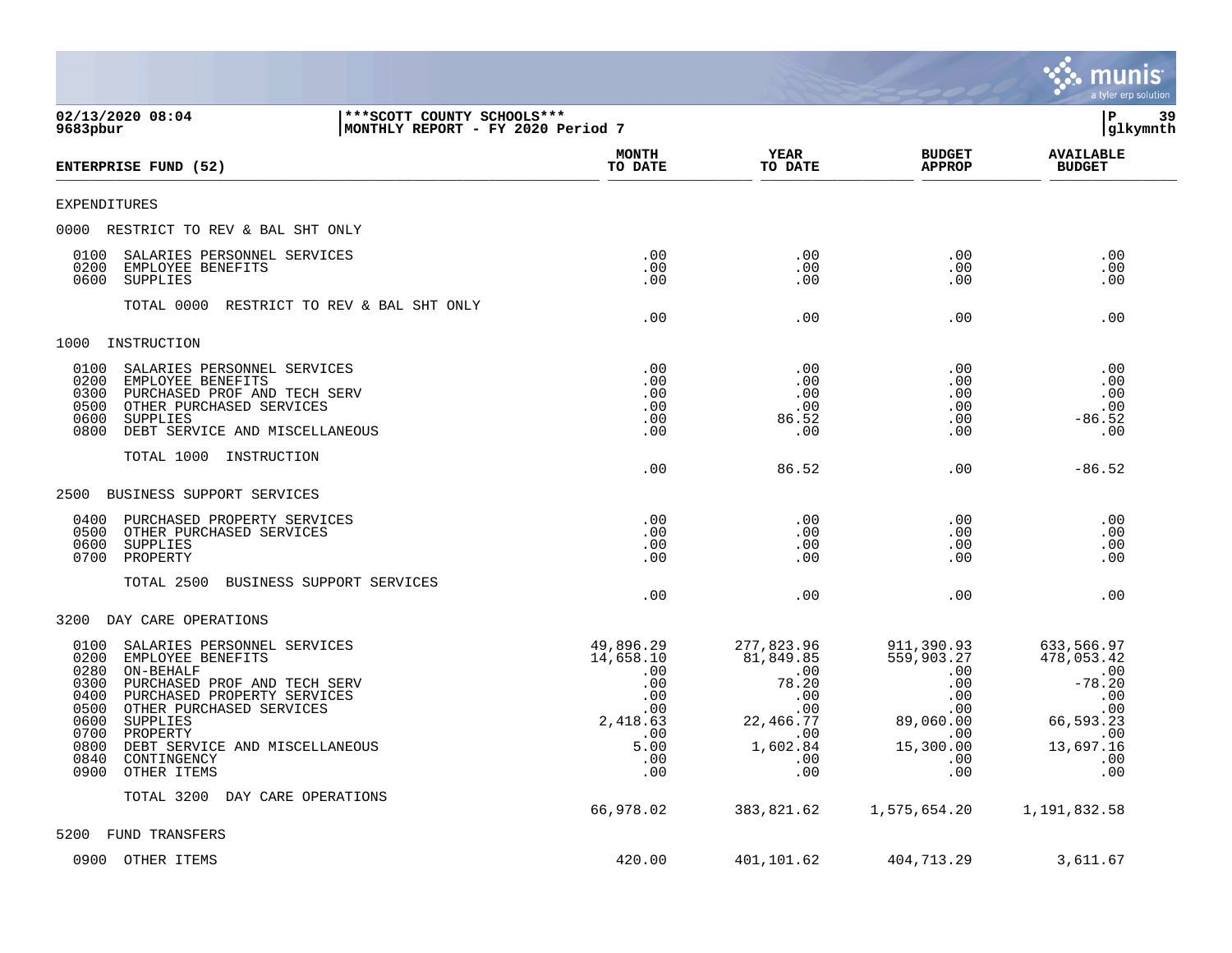|                                     |                                                                 |                         |                        |                                | munis <sup>1</sup><br>a tyler erp solution |
|-------------------------------------|-----------------------------------------------------------------|-------------------------|------------------------|--------------------------------|--------------------------------------------|
| 02/13/2020 08:04<br>9683pbur        | ***SCOTT COUNTY SCHOOLS***<br>MONTHLY REPORT - FY 2020 Period 7 |                         |                        |                                | 40<br>l P<br>glkymnth                      |
| ENTERPRISE FUND (52)                |                                                                 | <b>MONTH</b><br>TO DATE | <b>YEAR</b><br>TO DATE | <b>BUDGET</b><br><b>APPROP</b> | <b>AVAILABLE</b><br><b>BUDGET</b>          |
| TOTAL 5200<br><b>FUND TRANSFERS</b> |                                                                 | 420.00                  | 401,101.62             | 404,713.29                     | 3,611.67                                   |
| TOTAL EXPENDITURES                  |                                                                 | 67,398.02               | 785,009.76             | 1,980,367.49                   | 1,195,357.73                               |
| TOTAL FOR ENTERPRISE FUND (52)      |                                                                 | 67,546.16               | 311, 123.03            | .00                            | $-311, 123.03$                             |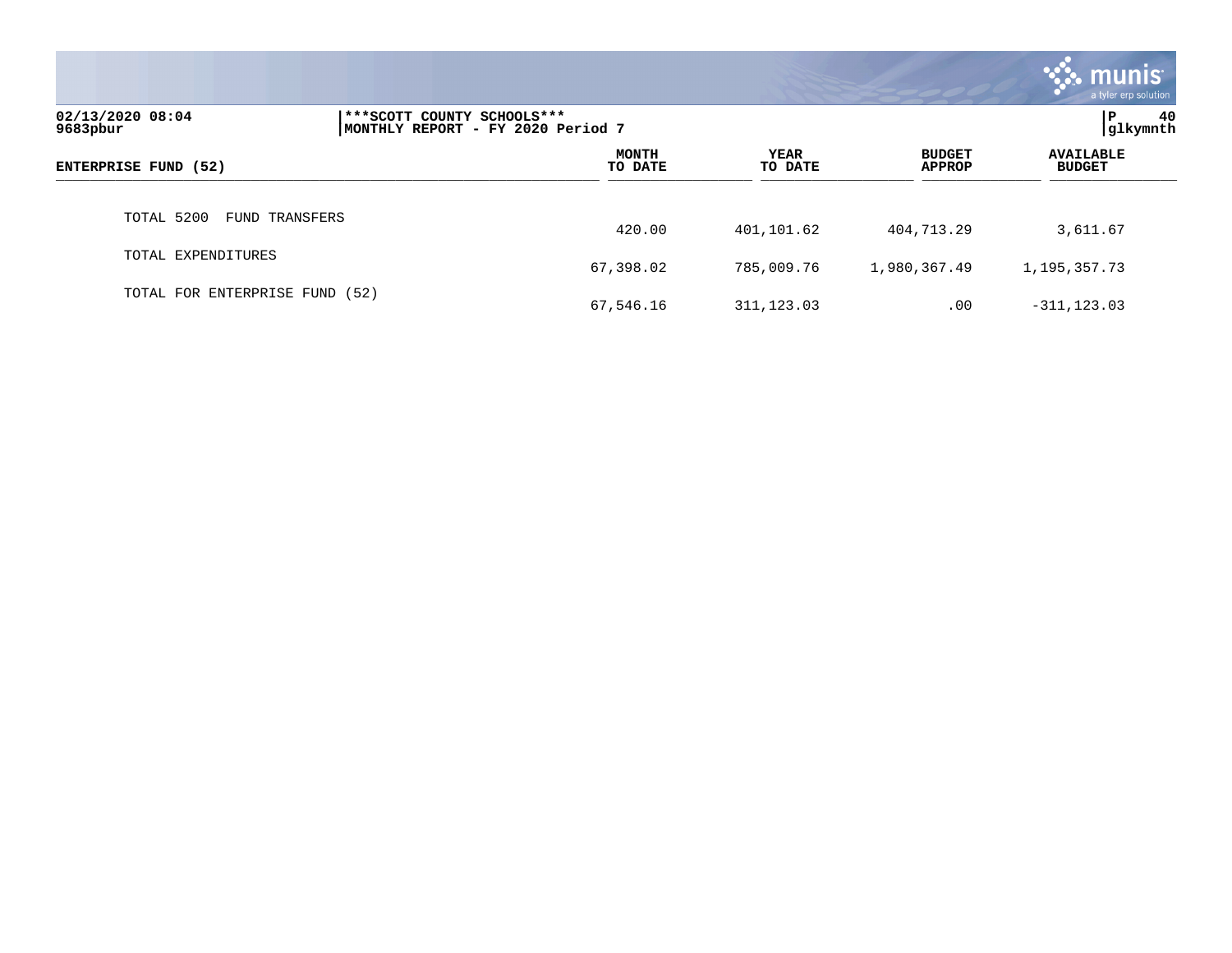|                                                            |                                                                   |                         |                        |                                | munis<br>a tyler erp solution     |
|------------------------------------------------------------|-------------------------------------------------------------------|-------------------------|------------------------|--------------------------------|-----------------------------------|
| 02/13/2020 08:04<br>9683pbur                               | *** SCOTT COUNTY SCHOOLS ***<br>MONTHLY REPORT - FY 2020 Period 7 |                         |                        |                                | P<br>41<br>glkymnth               |
| PEN., INV., & PRIVATE TRUST FU                             |                                                                   | <b>MONTH</b><br>TO DATE | <b>YEAR</b><br>TO DATE | <b>BUDGET</b><br><b>APPROP</b> | <b>AVAILABLE</b><br><b>BUDGET</b> |
| <b>REVENUES</b>                                            |                                                                   |                         |                        |                                |                                   |
| 0999 BEGINNING BALANCE                                     |                                                                   |                         |                        |                                |                                   |
| TOTAL 0999 BEGINNING BALANCE                               |                                                                   | .00                     | 26,159.51              | 26,159.51                      | .00                               |
| RECEIPTS                                                   |                                                                   |                         |                        |                                |                                   |
| REVENUE FROM LOCAL SOURCES                                 |                                                                   |                         |                        |                                |                                   |
| EARNINGS ON INVESTMENTS                                    |                                                                   |                         |                        |                                |                                   |
| 1510 INTEREST INCOME                                       |                                                                   | .00                     | 779.27                 | .00                            | $-779.27$                         |
| TOTAL EARNINGS ON INVESTMENTS                              |                                                                   | .00                     | 779.27                 | .00                            | $-779.27$                         |
| OTHER REVENUE FROM LOCAL SOURCES                           |                                                                   |                         |                        |                                |                                   |
| 1920 CONTRIBUTIONS/DONATIONS<br>1990 MISCELLANEOUS REVENUE |                                                                   | .00<br>.00              | .00<br>.00             | .00<br>.00                     | .00<br>.00                        |
| TOTAL OTHER REVENUE FROM LOCAL SOURCES                     |                                                                   | .00                     | .00                    | .00                            | .00                               |
| TOTAL REVENUE FROM LOCAL SOURCES                           |                                                                   | .00                     | 779.27                 | .00                            | $-779.27$                         |
| TOTAL RECEIPTS                                             |                                                                   | .00                     | 779.27                 | .00                            | $-779.27$                         |
| TOTAL REVENUE                                              |                                                                   | .00                     | 26,938.78              | 26, 159.51                     | $-779.27$                         |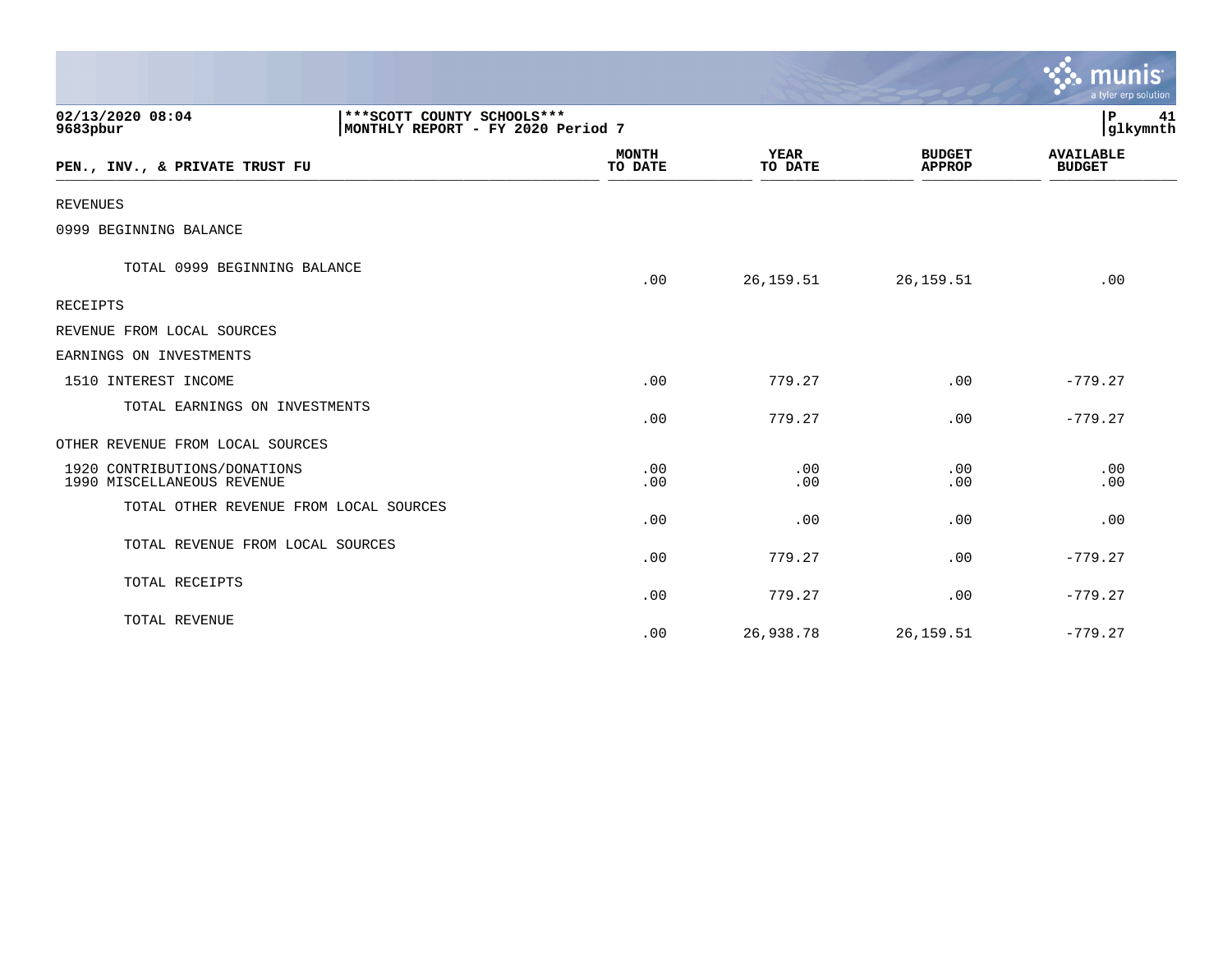

| 02/13/2020 08:04<br>*** SCOTT COUNTY SCHOOLS ***<br>MONTHLY REPORT - FY 2020 Period 7<br>9683pbur |                         |                        |                                | 42<br>  P<br>glkymnth             |
|---------------------------------------------------------------------------------------------------|-------------------------|------------------------|--------------------------------|-----------------------------------|
| PEN., INV., & PRIVATE TRUST FU                                                                    | <b>MONTH</b><br>TO DATE | <b>YEAR</b><br>TO DATE | <b>BUDGET</b><br><b>APPROP</b> | <b>AVAILABLE</b><br><b>BUDGET</b> |
| EXPENDITURES                                                                                      |                         |                        |                                |                                   |
| STUDENT SUPPORT SERVICES<br>2100                                                                  |                         |                        |                                |                                   |
| 0400<br>PURCHASED PROPERTY SERVICES<br>0840<br>CONTINGENCY<br>0900<br>OTHER ITEMS                 | .00<br>.00<br>.00       | .00<br>.00<br>.00      | .00<br>.00<br>.00              | .00<br>.00<br>.00                 |
| TOTAL 2100<br>STUDENT SUPPORT SERVICES                                                            | .00                     | .00                    | .00                            | .00                               |
| COMMUNITY SERVICES<br>3300                                                                        |                         |                        |                                |                                   |
| SUPPLIES<br>0600                                                                                  | 3,500.00                | 8,000.00               | 25,889.73                      | 17,889.73                         |
| TOTAL 3300<br>COMMUNITY SERVICES                                                                  | 3,500.00                | 8,000.00               | 25,889.73                      | 17,889.73                         |
| 4200<br>LAND IMPROVEMENTS                                                                         |                         |                        |                                |                                   |
| 0700<br>PROPERTY                                                                                  | .00                     | .00                    | 269.78                         | 269.78                            |
| TOTAL 4200<br>LAND IMPROVEMENTS                                                                   | .00                     | .00                    | 269.78                         | 269.78                            |
| TOTAL EXPENDITURES                                                                                | 3,500.00                | 8,000.00               | 26, 159. 51                    | 18,159.51                         |
| TOTAL FOR PEN., INV., & PRIVATE TRUST FU (7000)                                                   | $-3,500.00$             | 18,938.78              | .00                            | $-18,938.78$                      |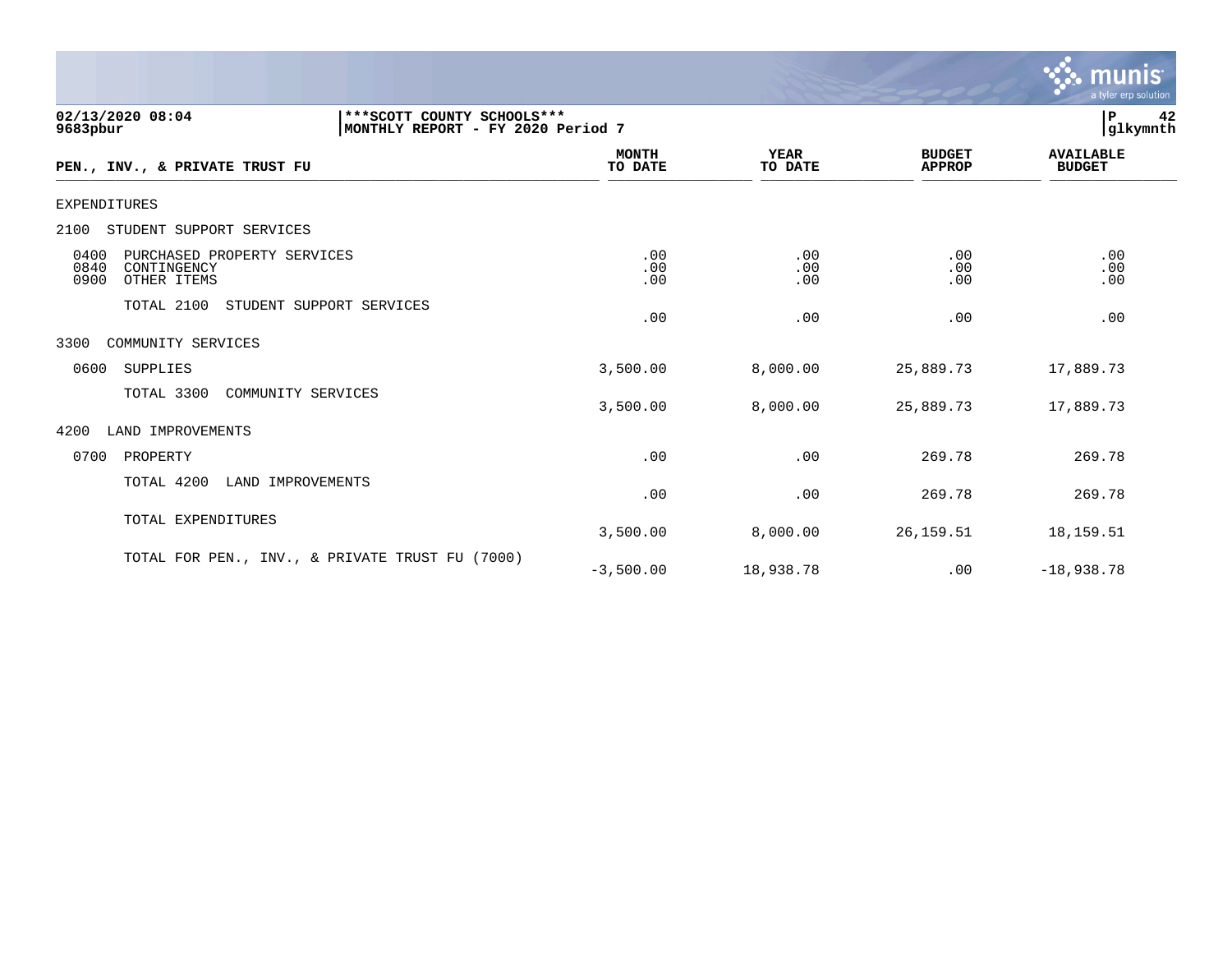|                                                                                                   |                         |                         |                                | munis<br>a tyler erp solution     |
|---------------------------------------------------------------------------------------------------|-------------------------|-------------------------|--------------------------------|-----------------------------------|
| 02/13/2020 08:04<br>*** SCOTT COUNTY SCHOOLS ***<br>MONTHLY REPORT - FY 2020 Period 7<br>9683pbur |                         |                         |                                | l P<br>43<br>glkymnth             |
| GOVERNMENTAL ASSETS (8)                                                                           | <b>MONTH</b><br>TO DATE | <b>YEAR</b><br>TO DATE  | <b>BUDGET</b><br><b>APPROP</b> | <b>AVAILABLE</b><br><b>BUDGET</b> |
| <b>REVENUES</b>                                                                                   |                         |                         |                                |                                   |
| RECEIPTS                                                                                          |                         |                         |                                |                                   |
| REVENUE FROM LOCAL SOURCES                                                                        |                         |                         |                                |                                   |
| OTHER REVENUE FROM LOCAL SOURCES                                                                  |                         |                         |                                |                                   |
| 1930 GAIN/LOSS OF SALE OF ASSET                                                                   | .00                     | .00                     | .00                            | .00                               |
| TOTAL OTHER REVENUE FROM LOCAL SOURCES                                                            | .00                     | .00                     | .00                            | .00                               |
| TOTAL REVENUE FROM LOCAL SOURCES                                                                  | .00                     | .00                     | .00                            | .00                               |
| OTHER RECEIPTS                                                                                    |                         |                         |                                |                                   |
| SALE OR COMP FOR LOSS OF ASSETS                                                                   |                         |                         |                                |                                   |
| 5311 SALE OF LAND & IMPROVEMENTS<br>5331 SALE OF BUILDINGS<br>5341 SALE OF EQUIPMENT ETC          | .00<br>.00<br>.00       | .00<br>.00<br>$-274.44$ | .00<br>.00<br>.00              | .00<br>.00<br>274.44              |
| TOTAL SALE OR COMP FOR LOSS OF ASSETS                                                             | .00                     | $-274.44$               | .00                            | 274.44                            |
| TOTAL OTHER RECEIPTS                                                                              | .00                     | $-274.44$               | .00                            | 274.44                            |
| TOTAL RECEIPTS                                                                                    | .00                     | $-274.44$               | .00                            | 274.44                            |
| TOTAL REVENUE                                                                                     | .00                     | $-274.44$               | .00                            | 274.44                            |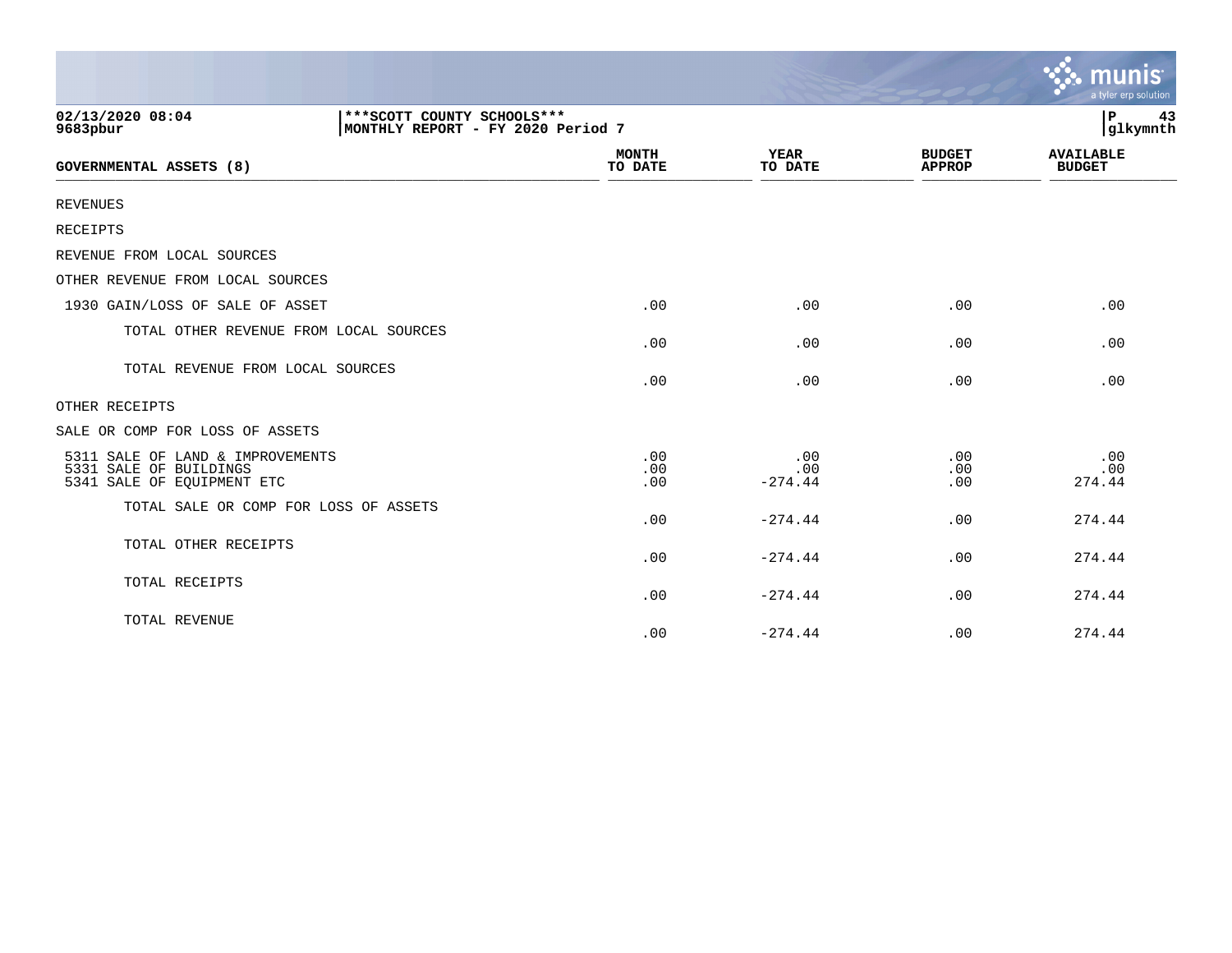|                                                                                                   |                         |                        |                                | a tyler erp solution              |
|---------------------------------------------------------------------------------------------------|-------------------------|------------------------|--------------------------------|-----------------------------------|
| 02/13/2020 08:04<br>*** SCOTT COUNTY SCHOOLS ***<br>9683pbur<br>MONTHLY REPORT - FY 2020 Period 7 |                         |                        |                                | P<br>44<br>glkymnth               |
| GOVERNMENTAL ASSETS (8)                                                                           | <b>MONTH</b><br>TO DATE | <b>YEAR</b><br>TO DATE | <b>BUDGET</b><br><b>APPROP</b> | <b>AVAILABLE</b><br><b>BUDGET</b> |
| <b>EXPENDITURES</b>                                                                               |                         |                        |                                |                                   |
| 1000<br>INSTRUCTION                                                                               |                         |                        |                                |                                   |
| 0700 PROPERTY                                                                                     | .00                     | 54.90                  | .00                            | $-54.90$                          |
| TOTAL 1000<br>INSTRUCTION                                                                         | .00                     | 54.90                  | .00                            | $-54.90$                          |
| STUDENT SUPPORT SERVICES<br>2100                                                                  |                         |                        |                                |                                   |
| 0700 PROPERTY                                                                                     | .00                     | .00                    | .00                            | .00                               |
| TOTAL 2100<br>STUDENT SUPPORT SERVICES                                                            | .00                     | .00                    | .00                            | .00                               |
| 2200<br>INSTRUCTIONAL STAFF SUPP SERV                                                             |                         |                        |                                |                                   |
| 0700 PROPERTY                                                                                     | .00                     | .00                    | .00                            | .00                               |
| TOTAL 2200<br>INSTRUCTIONAL STAFF SUPP SERV                                                       | .00                     | .00                    | .00                            | .00                               |
| 2300 DISTRICT ADMIN SUPPORT                                                                       |                         |                        |                                |                                   |
| 0700 PROPERTY                                                                                     | .00                     | .00                    | .00                            | .00                               |
| TOTAL 2300 DISTRICT ADMIN SUPPORT                                                                 | .00                     | .00                    | .00                            | .00                               |
| 2400<br>SCHOOL ADMIN SUPPORT                                                                      |                         |                        |                                |                                   |
| 0700 PROPERTY                                                                                     | .00                     | .00                    | .00                            | .00                               |
| TOTAL 2400<br>SCHOOL ADMIN SUPPORT                                                                | .00                     | .00                    | .00                            | .00                               |
| BUSINESS SUPPORT SERVICES<br>2500                                                                 |                         |                        |                                |                                   |
| 0700 PROPERTY                                                                                     | .00                     | .00                    | .00                            | .00                               |
| TOTAL 2500<br>BUSINESS SUPPORT SERVICES                                                           | .00                     | .00                    | .00                            | .00                               |
| PLANT OPERATIONS AND MAINTENANCE<br>2600                                                          |                         |                        |                                |                                   |
| 0700 PROPERTY                                                                                     | .00                     | .00                    | .00                            | .00                               |
| TOTAL 2600<br>PLANT OPERATIONS AND MAINTENANCE                                                    | .00                     | .00                    | .00                            | .00                               |
| 2700 STUDENT TRANSPORTATION                                                                       |                         |                        |                                |                                   |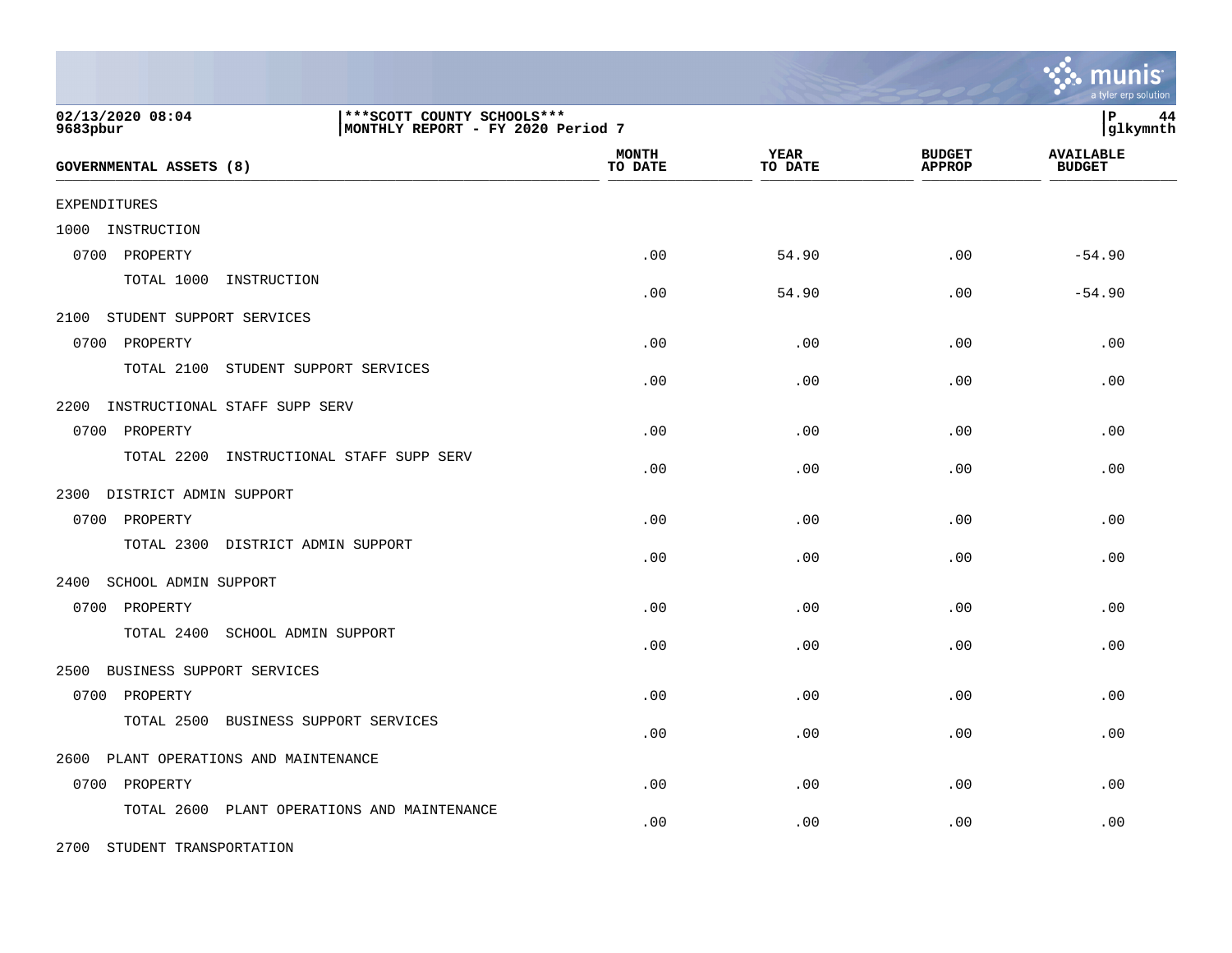

| 02/13/2020 08:04<br>9683pbur         | ***SCOTT COUNTY SCHOOLS***<br>MONTHLY REPORT - FY 2020 Period 7 |                         |                        |                                |                                   |  |
|--------------------------------------|-----------------------------------------------------------------|-------------------------|------------------------|--------------------------------|-----------------------------------|--|
| GOVERNMENTAL ASSETS (8)              |                                                                 | <b>MONTH</b><br>TO DATE | <b>YEAR</b><br>TO DATE | <b>BUDGET</b><br><b>APPROP</b> | <b>AVAILABLE</b><br><b>BUDGET</b> |  |
| 0700<br>PROPERTY                     |                                                                 | .00                     | .00                    | .00                            | .00                               |  |
| TOTAL 2700<br>STUDENT TRANSPORTATION |                                                                 | .00                     | .00                    | .00                            | .00                               |  |
| 3300<br>COMMUNITY SERVICES           |                                                                 |                         |                        |                                |                                   |  |
| 0700<br>PROPERTY                     |                                                                 | .00                     | .00                    | .00                            | .00                               |  |
| TOTAL 3300                           | COMMUNITY SERVICES                                              | .00                     | .00                    | .00                            | .00                               |  |
| TOTAL EXPENDITURES                   |                                                                 | .00                     | 54.90                  | .00                            | $-54.90$                          |  |
| TOTAL FOR GOVERNMENTAL ASSETS (8)    |                                                                 | .00                     | $-329.34$              | .00                            | 329.34                            |  |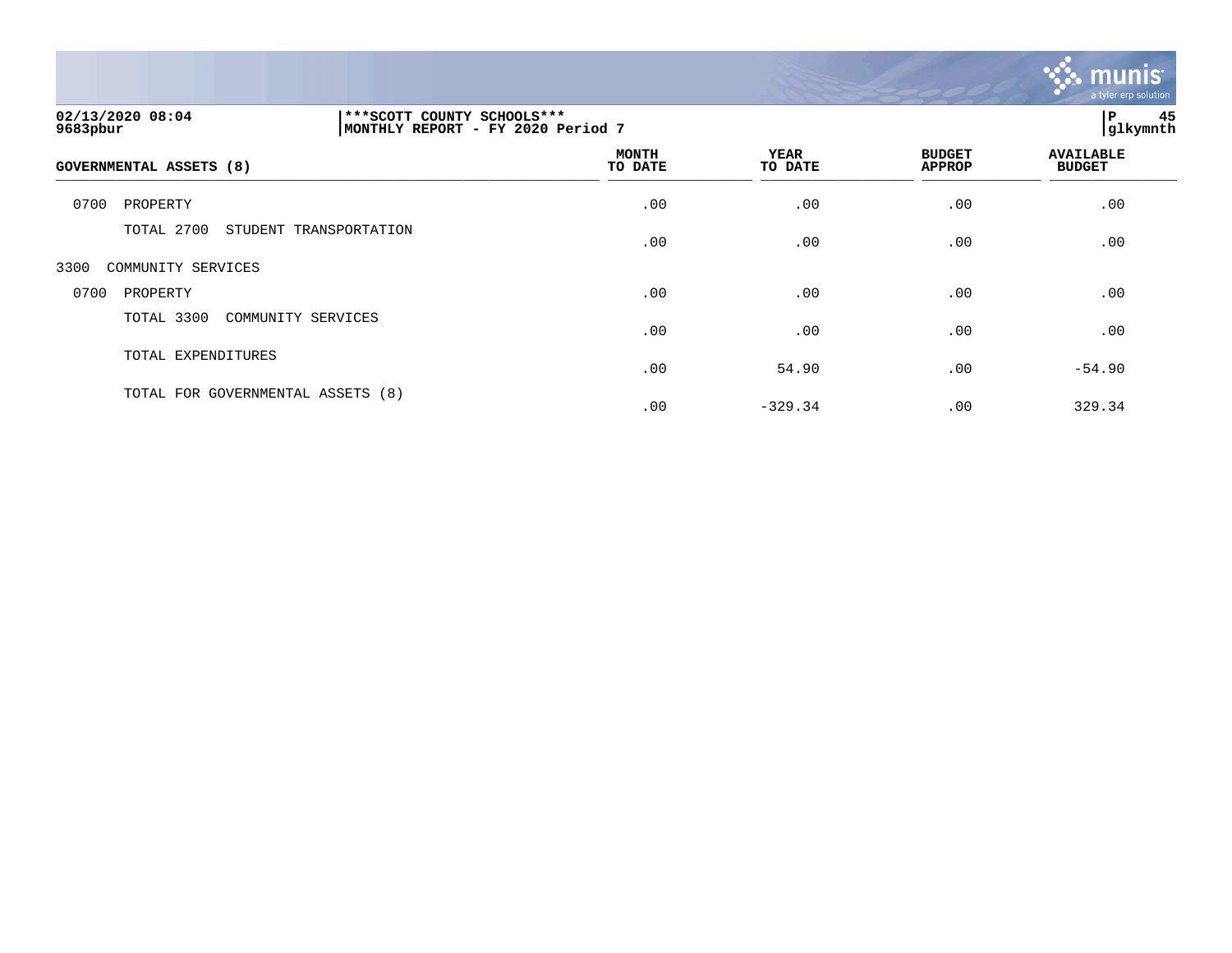|                                        |                                                                   |                         |                        |                                | <u>munis l</u><br>a tyler erp solution |
|----------------------------------------|-------------------------------------------------------------------|-------------------------|------------------------|--------------------------------|----------------------------------------|
| 02/13/2020 08:04<br>9683pbur           | *** SCOTT COUNTY SCHOOLS ***<br>MONTHLY REPORT - FY 2020 Period 7 |                         |                        |                                | 46<br>P<br>glkymnth                    |
| FOOD SERVICE ASSETS (81)               |                                                                   | <b>MONTH</b><br>TO DATE | <b>YEAR</b><br>TO DATE | <b>BUDGET</b><br><b>APPROP</b> | <b>AVAILABLE</b><br><b>BUDGET</b>      |
| <b>REVENUES</b>                        |                                                                   |                         |                        |                                |                                        |
| RECEIPTS                               |                                                                   |                         |                        |                                |                                        |
| REVENUE FROM LOCAL SOURCES             |                                                                   |                         |                        |                                |                                        |
| OTHER REVENUE FROM LOCAL SOURCES       |                                                                   |                         |                        |                                |                                        |
| 1930 GAIN/LOSS OF SALE OF ASSET        |                                                                   | .00                     | $-3, 186.46$           | .00                            | 3,186.46                               |
| TOTAL OTHER REVENUE FROM LOCAL SOURCES |                                                                   | .00                     | $-3,186.46$            | .00                            | 3,186.46                               |
| TOTAL REVENUE FROM LOCAL SOURCES       |                                                                   | .00                     | $-3, 186.46$           | .00                            | 3,186.46                               |
| TOTAL RECEIPTS                         |                                                                   | .00                     | $-3, 186.46$           | .00                            | 3,186.46                               |
| TOTAL REVENUE                          |                                                                   | .00                     | $-3, 186.46$           | .00                            | 3,186.46                               |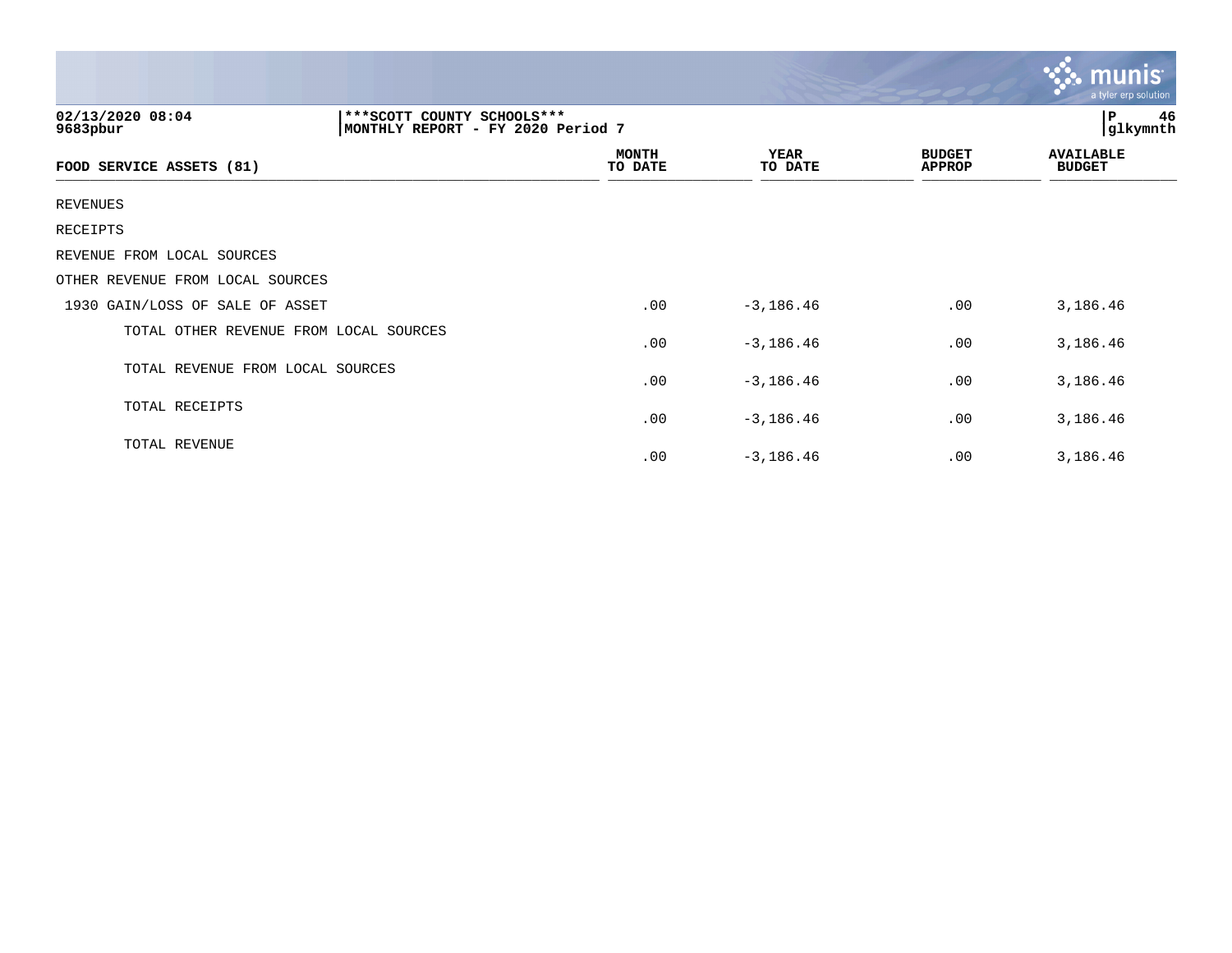|                                                                                                   |                         |                        |                                | munis<br>a tyler erp solution     |
|---------------------------------------------------------------------------------------------------|-------------------------|------------------------|--------------------------------|-----------------------------------|
| 02/13/2020 08:04<br>*** SCOTT COUNTY SCHOOLS ***<br>MONTHLY REPORT - FY 2020 Period 7<br>9683pbur |                         |                        |                                | 47<br>l P<br>glkymnth             |
| FOOD SERVICE ASSETS (81)                                                                          | <b>MONTH</b><br>TO DATE | <b>YEAR</b><br>TO DATE | <b>BUDGET</b><br><b>APPROP</b> | <b>AVAILABLE</b><br><b>BUDGET</b> |
| EXPENDITURES                                                                                      |                         |                        |                                |                                   |
| 3100<br>FOOD SERVICE OPERATION                                                                    |                         |                        |                                |                                   |
| 0700<br>PROPERTY                                                                                  | .00                     | 106.22                 | .00                            | $-106.22$                         |
| TOTAL 3100<br>FOOD SERVICE OPERATION                                                              | .00                     | 106.22                 | .00                            | $-106.22$                         |
| TOTAL EXPENDITURES                                                                                | .00                     | 106.22                 | .00                            | $-106.22$                         |
| TOTAL FOR FOOD SERVICE ASSETS (81)                                                                | .00                     | $-3, 292.68$           | .00                            | 3,292.68                          |